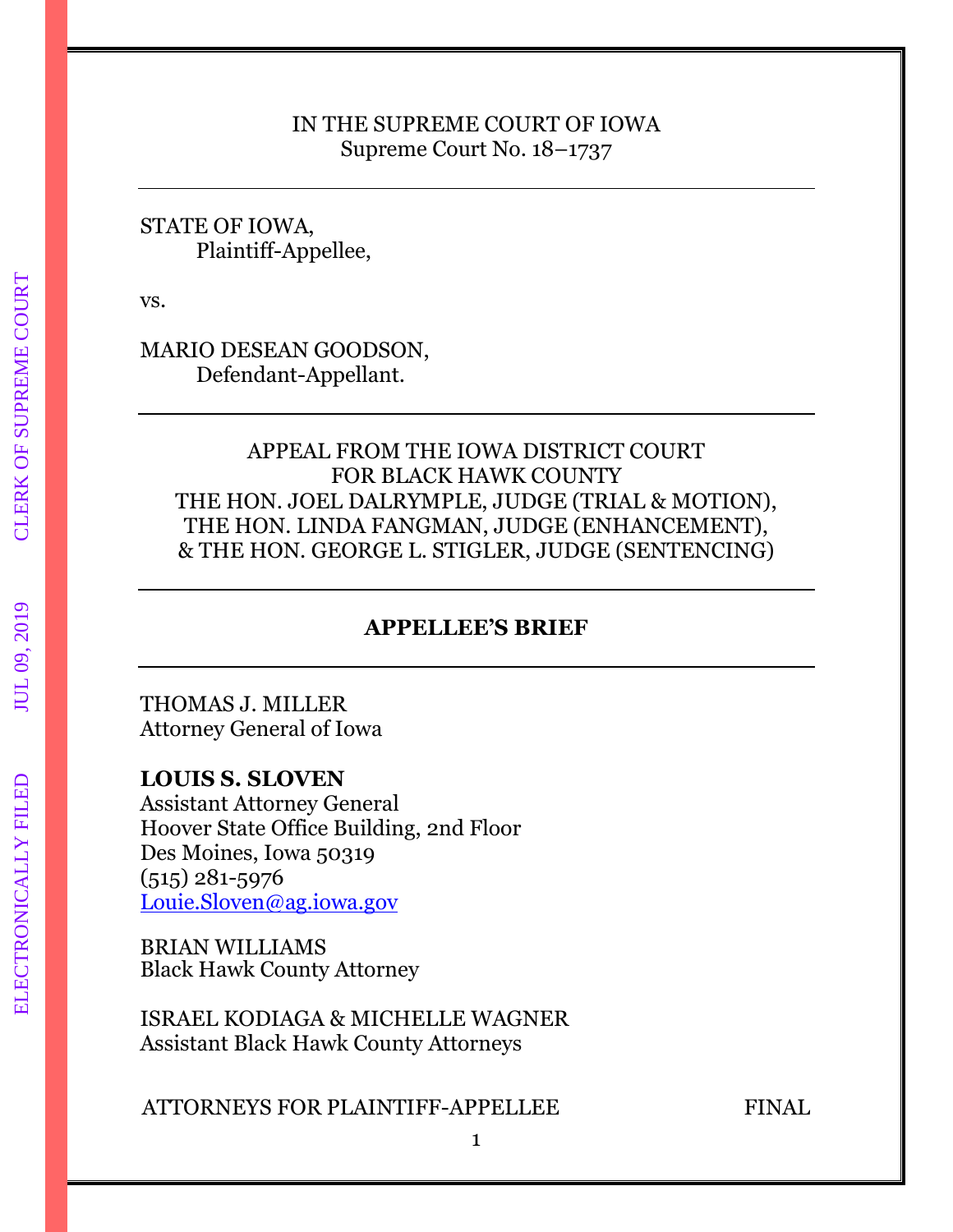# **TABLE OF CONTENTS**

|                | STATEMENT OF THE ISSUES PRESENTED FOR REVIEW  8                                                                                                                                                                                                                                                                                                                                                                                                                                                                        |  |
|----------------|------------------------------------------------------------------------------------------------------------------------------------------------------------------------------------------------------------------------------------------------------------------------------------------------------------------------------------------------------------------------------------------------------------------------------------------------------------------------------------------------------------------------|--|
|                |                                                                                                                                                                                                                                                                                                                                                                                                                                                                                                                        |  |
|                |                                                                                                                                                                                                                                                                                                                                                                                                                                                                                                                        |  |
|                |                                                                                                                                                                                                                                                                                                                                                                                                                                                                                                                        |  |
| $\mathbf{I}$ . | Evidence of prior incidents of domestic violence was<br>properly admitted. It was all relevant to show intent,<br>motive, capacity, and lack of mistake or accident, and<br>evidence of the December 8 incident was relevant to<br>establish a contested element of the burglary charge.<br>II. The trial judge did not err by failing to recuse himself,<br>sua sponte. None of his prior work as a prosecutor<br>was in the matter in controversy. Inadvertent<br>interactions between the judge and two jurors were |  |
| A.             | <i>Toles</i> establishes that the judge's involvement in prosecuting<br>Goodson on unrelated charges, many years ago, did not                                                                                                                                                                                                                                                                                                                                                                                          |  |
| <b>B.</b>      | Nothing about the judge's interaction with these jurors (who<br>he mistakenly believed were on the jury in another trial)<br>was improper, nor did it create any appearance of                                                                                                                                                                                                                                                                                                                                         |  |
| C.             | The judge was not called as a witness and was not                                                                                                                                                                                                                                                                                                                                                                                                                                                                      |  |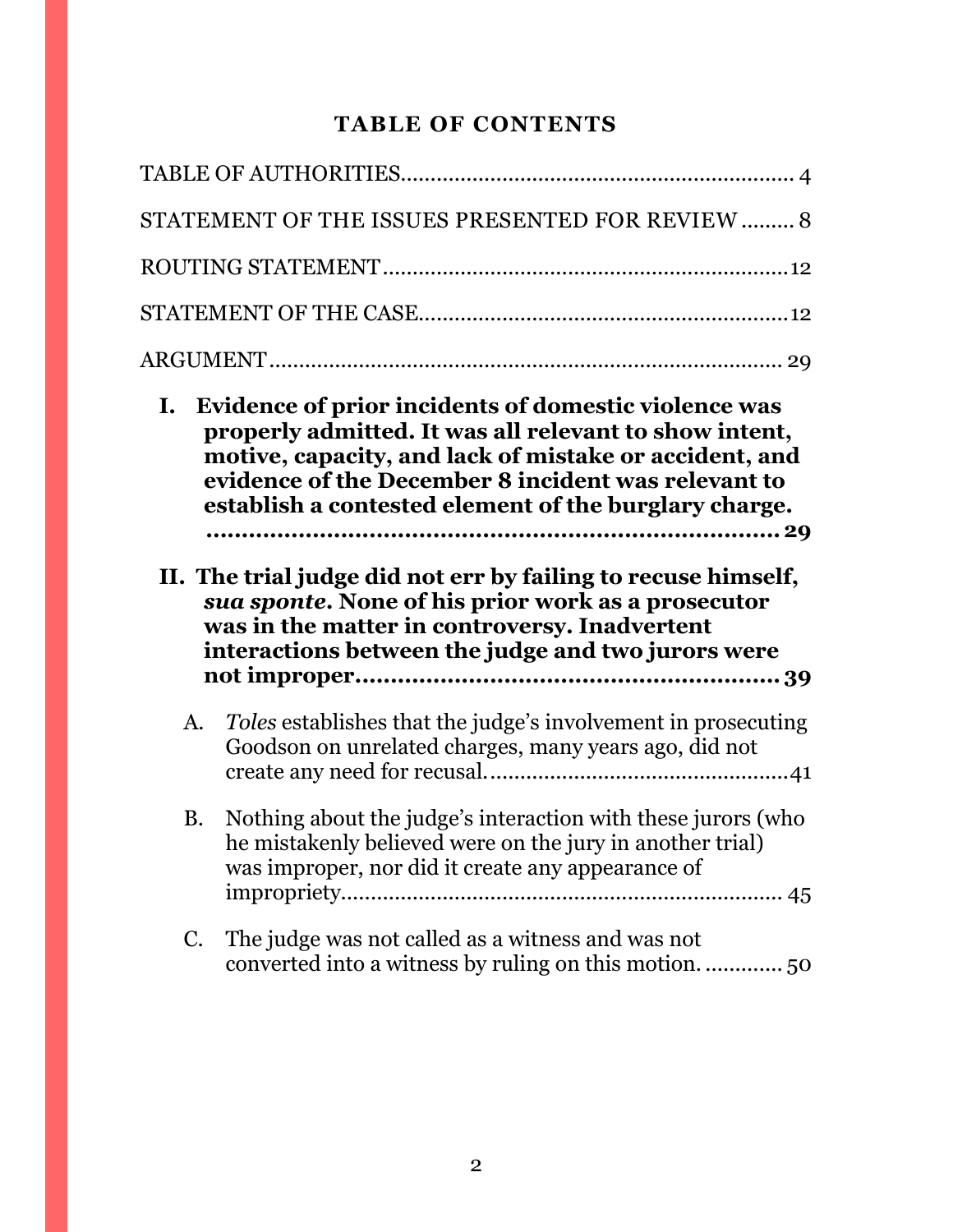|           | III. Merger was not required. The State proved a series of<br>multiple acts that supported multiple convictions.<br>Moreover, the various sentencing enhancements for<br>sexual abuse are clear legislative intent that offenders<br>who commit sexual abuse during a burglary should be<br>charged, convicted, and sentenced for both offenses. |
|-----------|--------------------------------------------------------------------------------------------------------------------------------------------------------------------------------------------------------------------------------------------------------------------------------------------------------------------------------------------------|
| A.        | The jury found Goodson committed multiple acts that<br>established commission of multiple crimes. The evidence<br>was sufficient to establish a basis for first-degree burglary<br>that was separate from acts constituting sexual abuse.  58                                                                                                    |
| <b>B.</b> | Under West, there is a clear legislative intent to authorize<br>multiple punishments. Even if there were no injuries and<br>only one act of sexual abuse, merger would not be required.                                                                                                                                                          |
|           | IV. The State agrees: The sentencing court misidentified<br>the lifetime special sentence under Iowa Code section<br>903B.1 as a sex offender registration requirement.<br>This Court should direct the district court to correct<br>the illegality and impose the mandatory sentences<br>under section 903B.1 and section 901A.2(8).  64        |
|           |                                                                                                                                                                                                                                                                                                                                                  |
|           |                                                                                                                                                                                                                                                                                                                                                  |
|           |                                                                                                                                                                                                                                                                                                                                                  |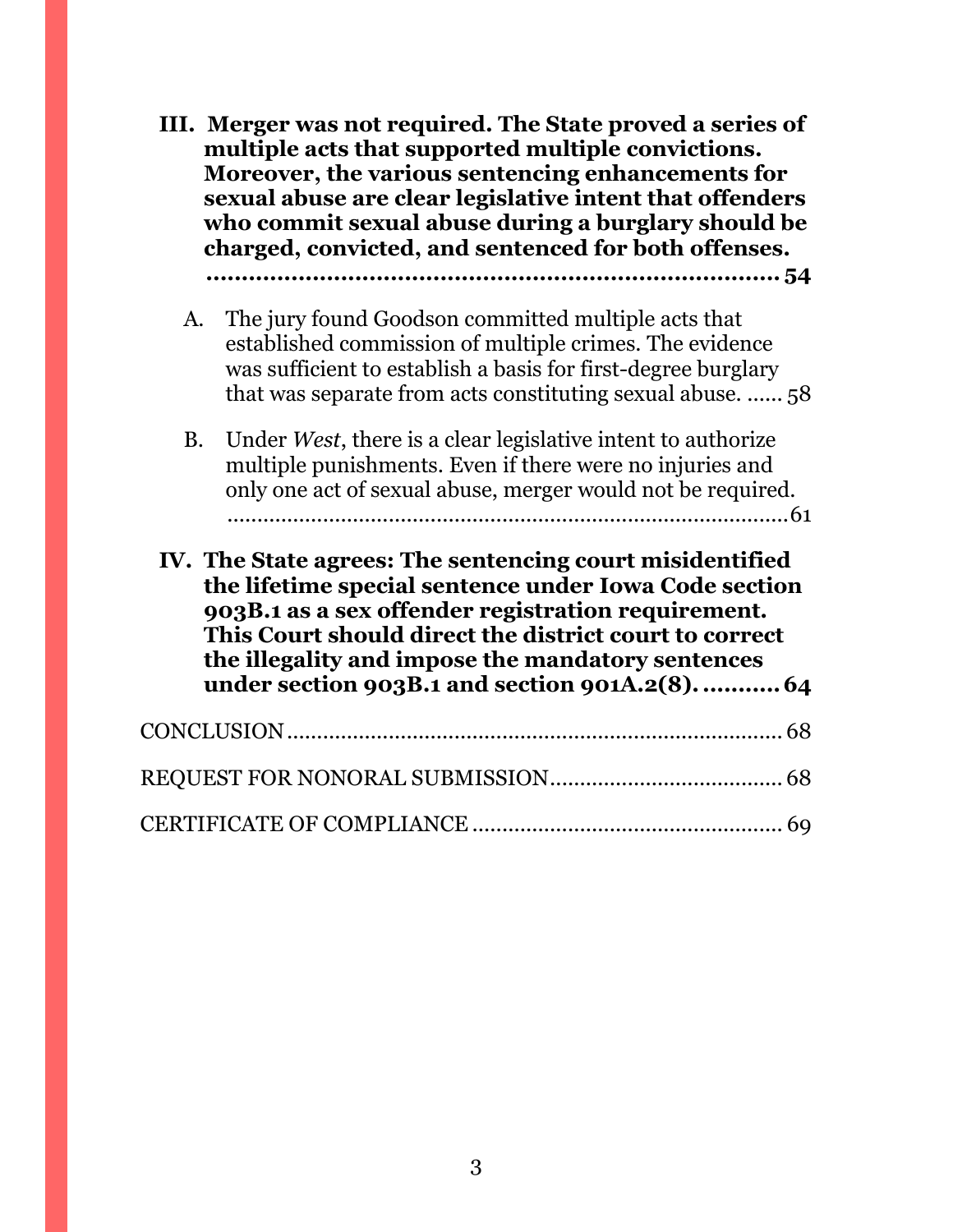# **TABLE OF AUTHORITIES**

# <span id="page-3-0"></span>**Federal Cases**

| <i>Hinman v. Rogers, 831 F.2d 937 (10th Cir. 1987) </i> 44 |  |
|------------------------------------------------------------|--|
|                                                            |  |
|                                                            |  |

# **State Cases**

| Barker v. Iowa Dep't of Public Safety, 922 N.W.2d 581                    |
|--------------------------------------------------------------------------|
|                                                                          |
|                                                                          |
| James v. State, 858 N.W.2d 32 (Iowa Ct. App. 2014) 55                    |
| Jefferson v. Iowa Dist. Ct., 926 N.W.2d 519 (Iowa 2019) 64, 65           |
| Lamasters v. State, 821 N.W.2d 856 (Iowa 2012)  29, 51                   |
| McKinley v. Iowa Dist. Ct., 542 N.W.2d 822 (Iowa 1996) 45                |
|                                                                          |
| <i>People v. Zack</i> , 184 Cal.App.3d 409, 229 Cal. Rptr. 317 (1986) 33 |
| Rudolph v. Iowa Methodist Medical Center, 293 N.W.2d 550                 |
| State v. Biddle, 652 N.W.2d 191 (Iowa 2002)  39, 40, 45                  |
|                                                                          |
|                                                                          |
|                                                                          |
| State v. Dempsey, No. 08-1611, 2009 WL 2170229                           |
|                                                                          |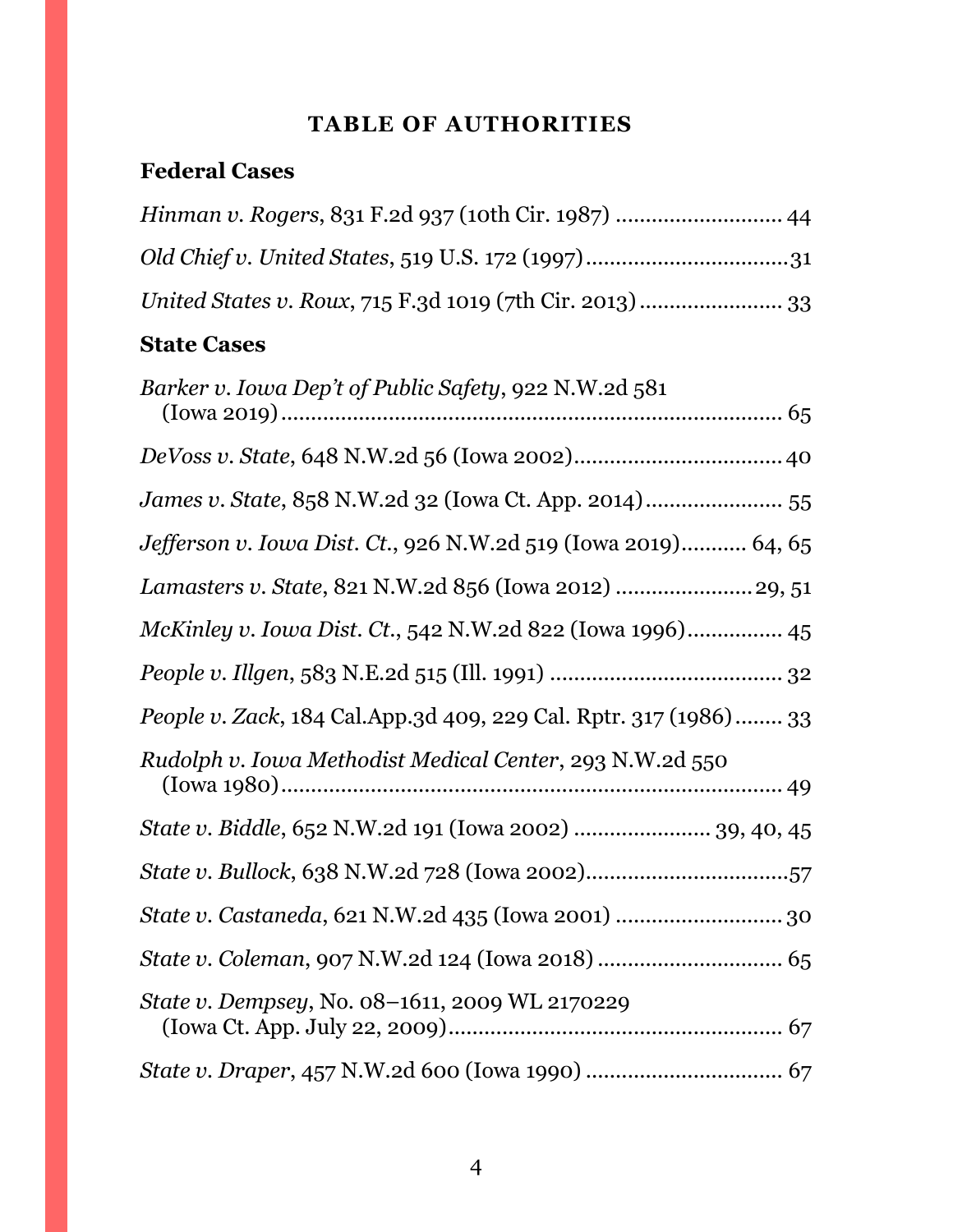| State v. Gardner, 661 N.W.2d 116 (Iowa 2003)  42, 43, 50, 53 |
|--------------------------------------------------------------|
|                                                              |
|                                                              |
| State v. Hickman, 623 N.W.2d 847 (Iowa 2001)  59             |
|                                                              |
|                                                              |
| State v. Kelsen, No. 13-0652, 2014 WL 69825                  |
|                                                              |
|                                                              |
|                                                              |
|                                                              |
|                                                              |
| State v. Love, 858 N.W.2d 721 (Iowa 2015)  55, 56, 58, 61    |
|                                                              |
|                                                              |
|                                                              |
| State v. Morris, No. 07-1835, 2009 WL 1676663                |
|                                                              |
|                                                              |
|                                                              |
| State v. Richards, 809 N.W.2d 80 (Iowa 2012) 32, 33          |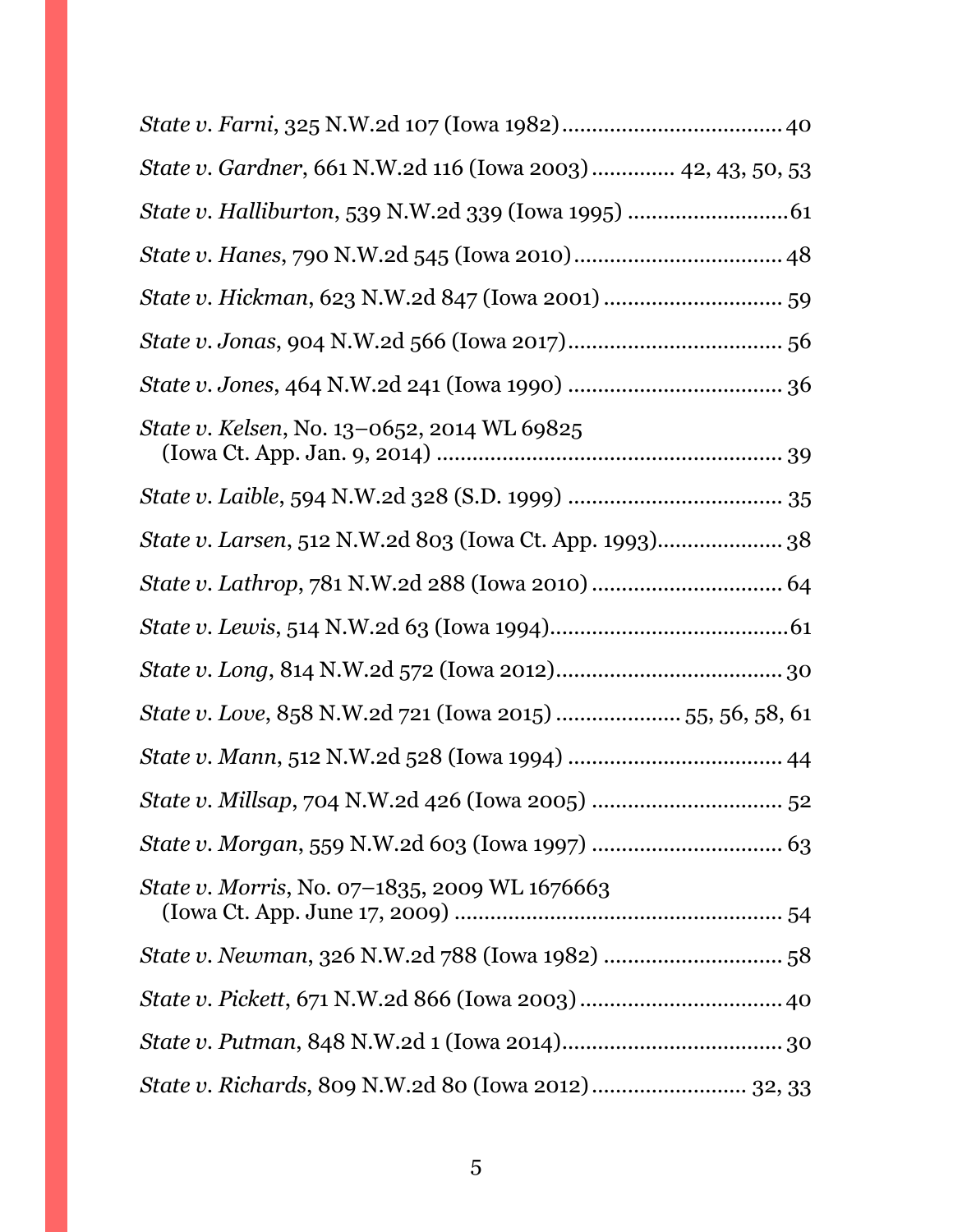| State v. Rodriquez, 636 N.W.2d 234 (Iowa 2001)  36, 40 |  |
|--------------------------------------------------------|--|
|                                                        |  |
|                                                        |  |
| <i>State v. Taylor</i> , 689 N.W.2d 116                |  |
|                                                        |  |
|                                                        |  |
|                                                        |  |
|                                                        |  |
|                                                        |  |
| State v. Yates, No. 12–2273, 2014 WL 2600212           |  |
|                                                        |  |
| <b>State Statutes</b>                                  |  |
|                                                        |  |
|                                                        |  |
|                                                        |  |
|                                                        |  |
|                                                        |  |
| <b>State Rules</b>                                     |  |
|                                                        |  |
|                                                        |  |
|                                                        |  |
|                                                        |  |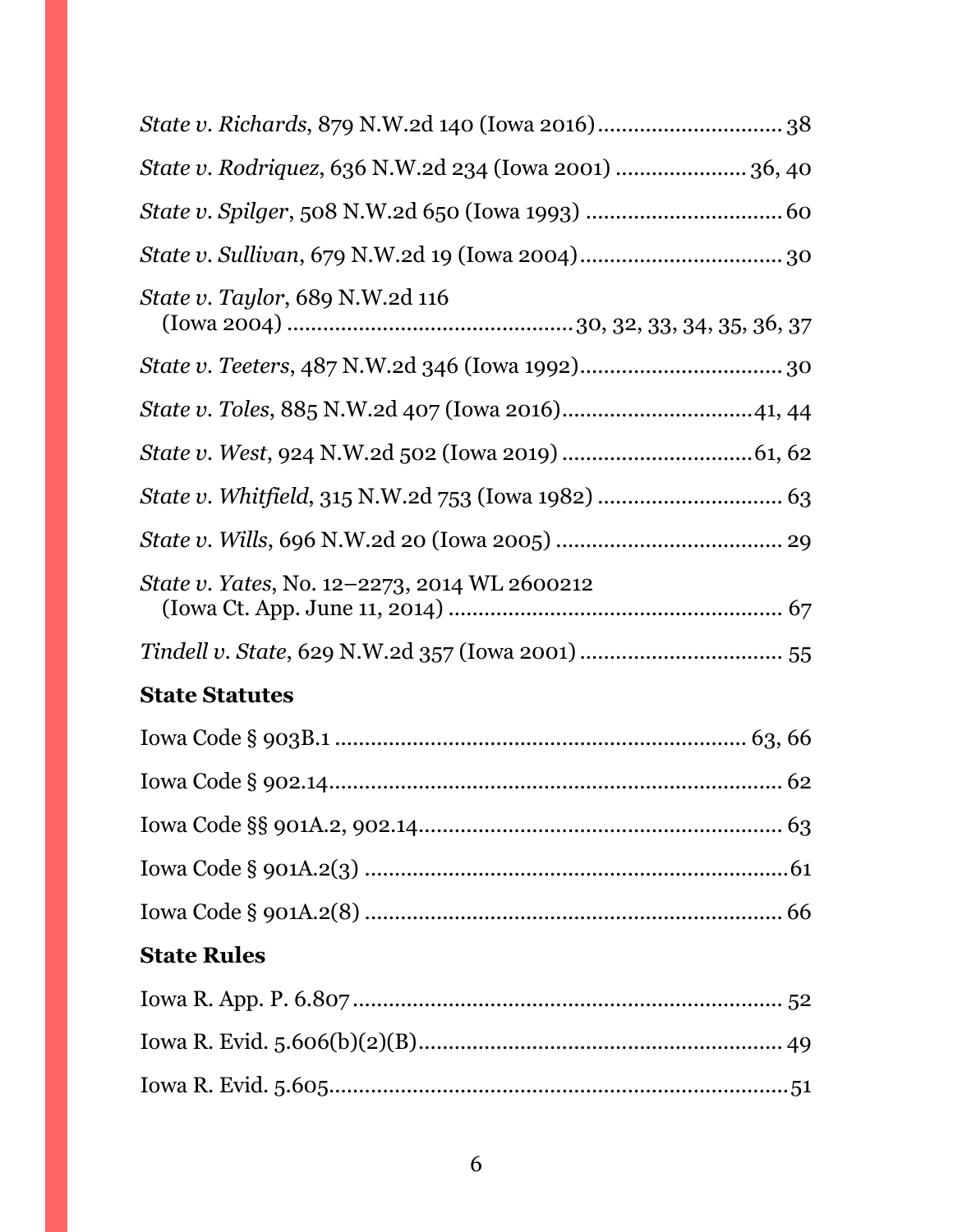# **Other Authority**

Iowa Code of Judicial Conduct 51:2.11, cmt. 2 .................................. 39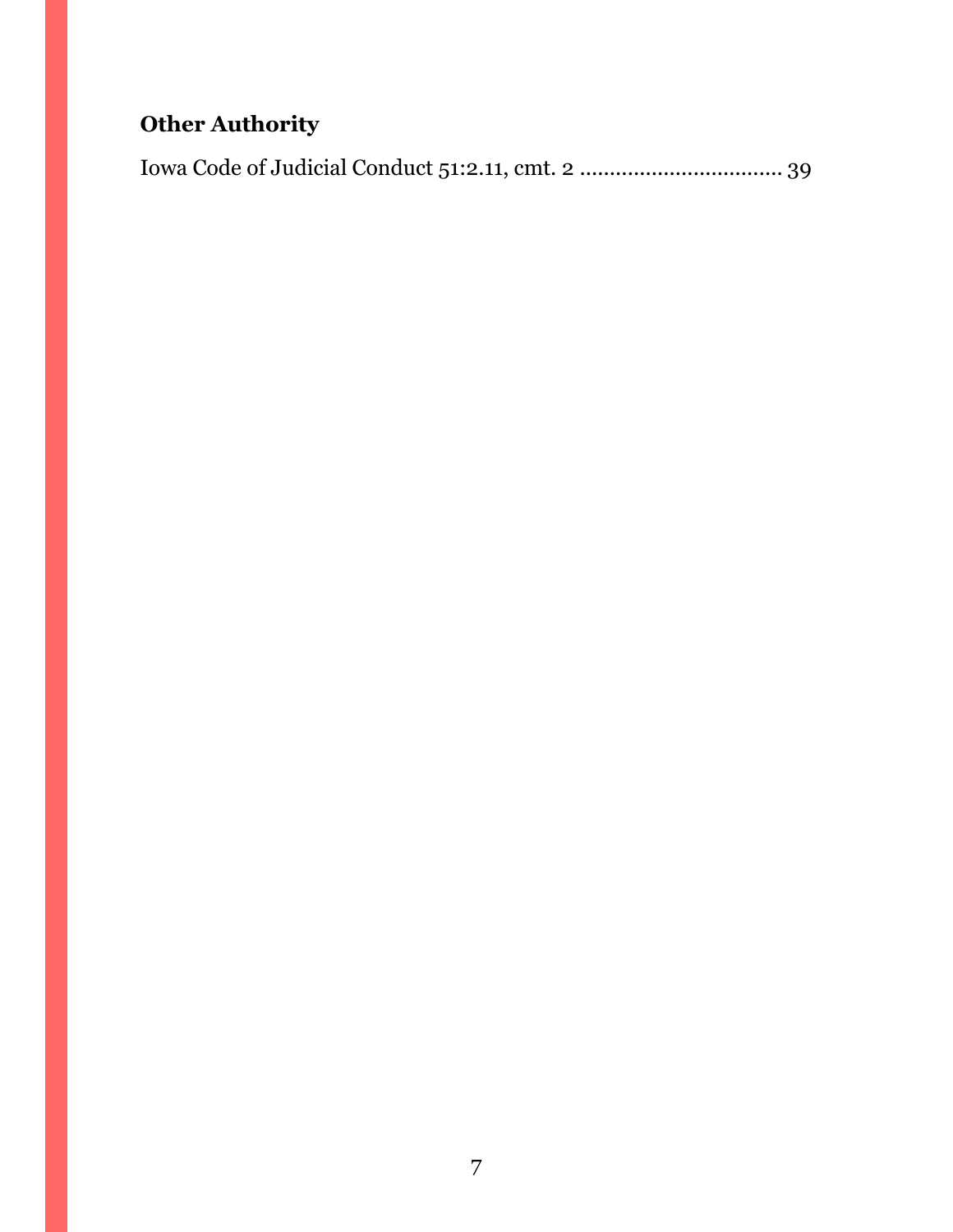#### <span id="page-7-0"></span>**STATEMENT OF THE ISSUES PRESENTED FOR REVIEW**

**I. Goodson was charged with four crimes arising from an episode that could only be understood in the context of the history of domestic abuse in his relationship with this specific victim. Did the trial court err in admitting evidence of prior instances of domestic abuse?**

#### Authorities

*Old Chief v. United States*, 519 U.S. 172 (1997) *United States v. Roux*, 715 F.3d 1019 (7th Cir. 2013) *Lamasters v. State*, 821 N.W.2d 856 (Iowa 2012) *People v. Illgen*, 583 N.E.2d 515 (Ill. 1991) *People v. Zack*, 184 Cal.App.3d 409, 229 Cal. Rptr. 317 (1986) *State v. Castaneda*, 621 N.W.2d 435 (Iowa 2001) *State v. Jones*, 464 N.W.2d 241 (Iowa 1990) *State v. Laible*, 594 N.W.2d 328 (S.D. 1999) *State v. Larsen*, 512 N.W.2d 803 (Iowa Ct. App. 1993) *State v. Long*, 814 N.W.2d 572 (Iowa 2012) *State v. Putman*, 848 N.W.2d 1 (Iowa 2014) *State v. Richards*, 809 N.W.2d 80 (Iowa 2012) *State v. Richards*, 879 N.W.2d 140 (Iowa 2016) *State v. Rodriquez*, 636 N.W.2d 234 (Iowa 2001) *State v. Sullivan*, 679 N.W.2d 19 (Iowa 2004) *State v. Taylor*, 689 N.W.2d 116 (Iowa 2004) *State v. Teeters*, 487 N.W.2d 346 (Iowa 1992) *State v. Wills*, 696 N.W.2d 20 (Iowa 2005)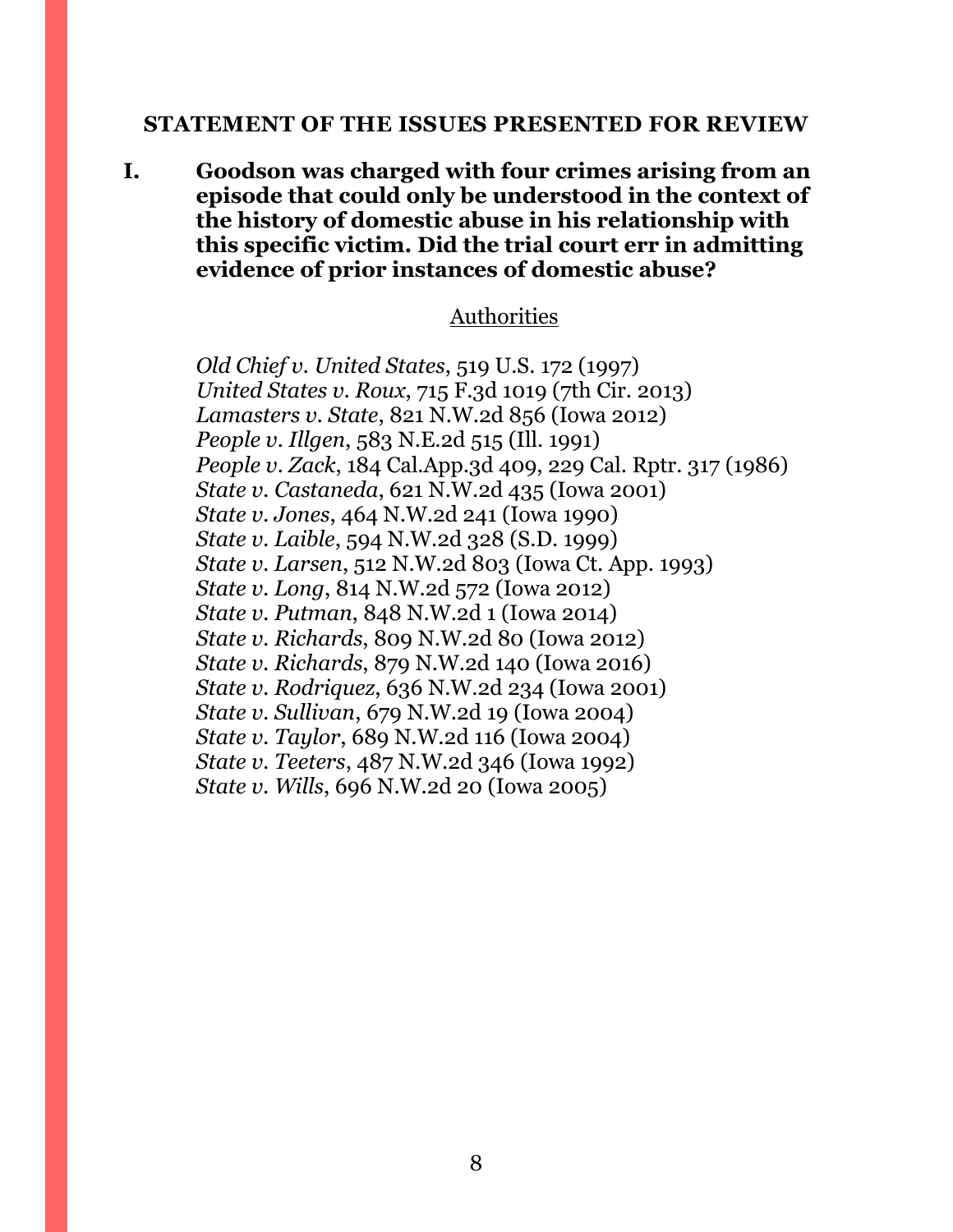**II. The trial judge, decades ago, prosecuted Goodson on a factually unrelated charge. Goodson raised that as a basis for recusal, just before sentencing. Goodson also raised a post-trial motion alleging juror misconduct involving the judge—but he did not move for recusal, list the judge as a witness, or attempt to call the judge as a witness. Was the judge required to recuse from trial or from the post-trial proceedings,** *sua sponte***?** 

#### Authorities

*Hinman v. Rogers*, 831 F.2d 937 (10th Cir. 1987) *DeVoss v. State*, 648 N.W.2d 56 (Iowa 2002) *Lamasters v. State*, 821 N.W.2d 856 (Iowa 2012) *McKinley v. Iowa Dist. Ct*., 542 N.W.2d 822 (Iowa 1996) *Rudolph v. Iowa Methodist Medical Center*, 293 N.W.2d 550 (Iowa 1980) *State v. Biddle*, 652 N.W.2d 191 (Iowa 2002) *State v. Farni*, 325 N.W.2d 107 (Iowa 1982) *State v. Gardner*, 661 N.W.2d 116 (Iowa 2003) *State v. Hanes*, 790 N.W.2d 545 (Iowa 2010) *State v. Kelsen*, No. 13–0652, 2014 WL 69825 (Iowa Ct. App. Jan. 9, 2014) *State v. Mann*, 512 N.W.2d 528 (Iowa 1994) *State v. Millsap*, 704 N.W.2d 426 (Iowa 2005) *State v. Morris*, No. 07–1835, 2009 WL 1676663 (Iowa Ct. App. June 17, 2009) *State v. Pickett*, 671 N.W.2d 866 (Iowa 2003) *State v. Rodriquez*, 636 N.W.2d 234 (Iowa 2001) *State v. Toles*, 885 N.W.2d 407 (Iowa 2016) Iowa R. App. P. 6.807 Iowa R. Evid. 5.606(b)(2)(B) Iowa R. Evid. 5.605 Iowa Code of Judicial Conduct 51:2.11, cmt. 2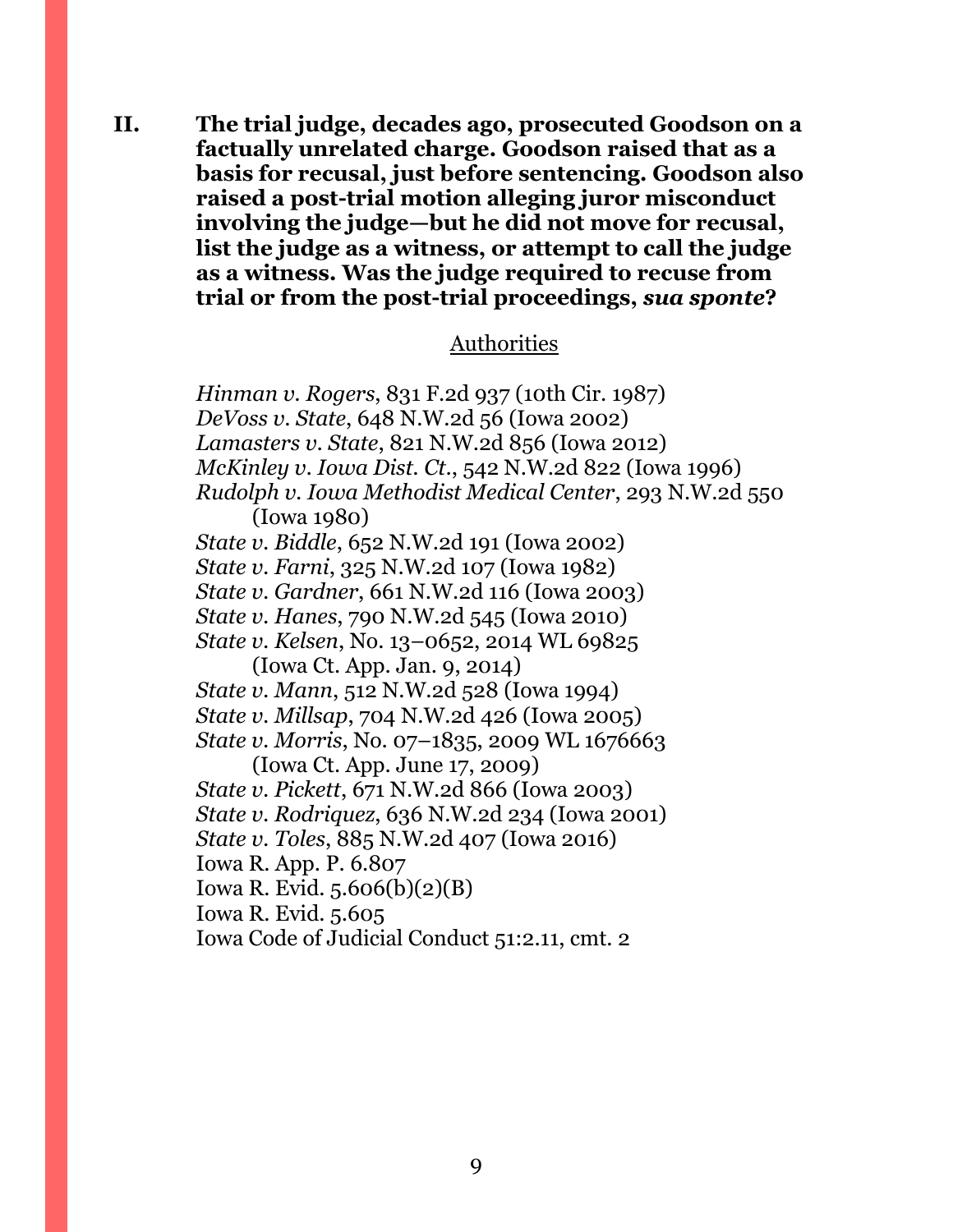**III. Goodson was convicted of third-degree sexual abuse. He was also convicted of first-degree burglary, with two alternatives for the aggravating element: assault causing bodily injury, and sexual abuse. The sexual abuse conviction carries an enhancement that makes its punishment greater than applicable punishments for first-degree burglary, and it also carries a lifetime special sentence under section 903B.1. Did the court impose an illegal sentence by failing to merge this sexual abuse conviction into the burglary conviction?**

#### Authorities

*James v. State*, 858 N.W.2d 32 (Iowa Ct. App. 2014) *State v. Bullock*, 638 N.W.2d 728 (Iowa 2002) *State v. Halliburton*, 539 N.W.2d 339 (Iowa 1995) *State v. Hickman*, 623 N.W.2d 847 (Iowa 2001) *State v. Jonas*, 904 N.W.2d 566 (Iowa 2017) *State v. Lathrop*, 781 N.W.2d 288 (Iowa 2010) *State v. Lewis*, 514 N.W.2d 63 (Iowa 1994) *State v. Love*, 858 N.W.2d 721 (Iowa 2015) *State v. Morgan*, 559 N.W.2d 603 (Iowa 1997) *State v. Newman*, 326 N.W.2d 788 (Iowa 1982) *State v. Spilger*, 508 N.W.2d 650 (Iowa 1993) *State v. West*, 924 N.W.2d 502 (Iowa 2019) *State v. Whitfield*, 315 N.W.2d 753 (Iowa 1982) *Tindell v. State*, 629 N.W.2d 357 (Iowa 2001) Iowa Code § 903B.1 Iowa Code § 902.14 Iowa Code §§ 901A.2, 902.1463 Iowa Code § 901A.2(3)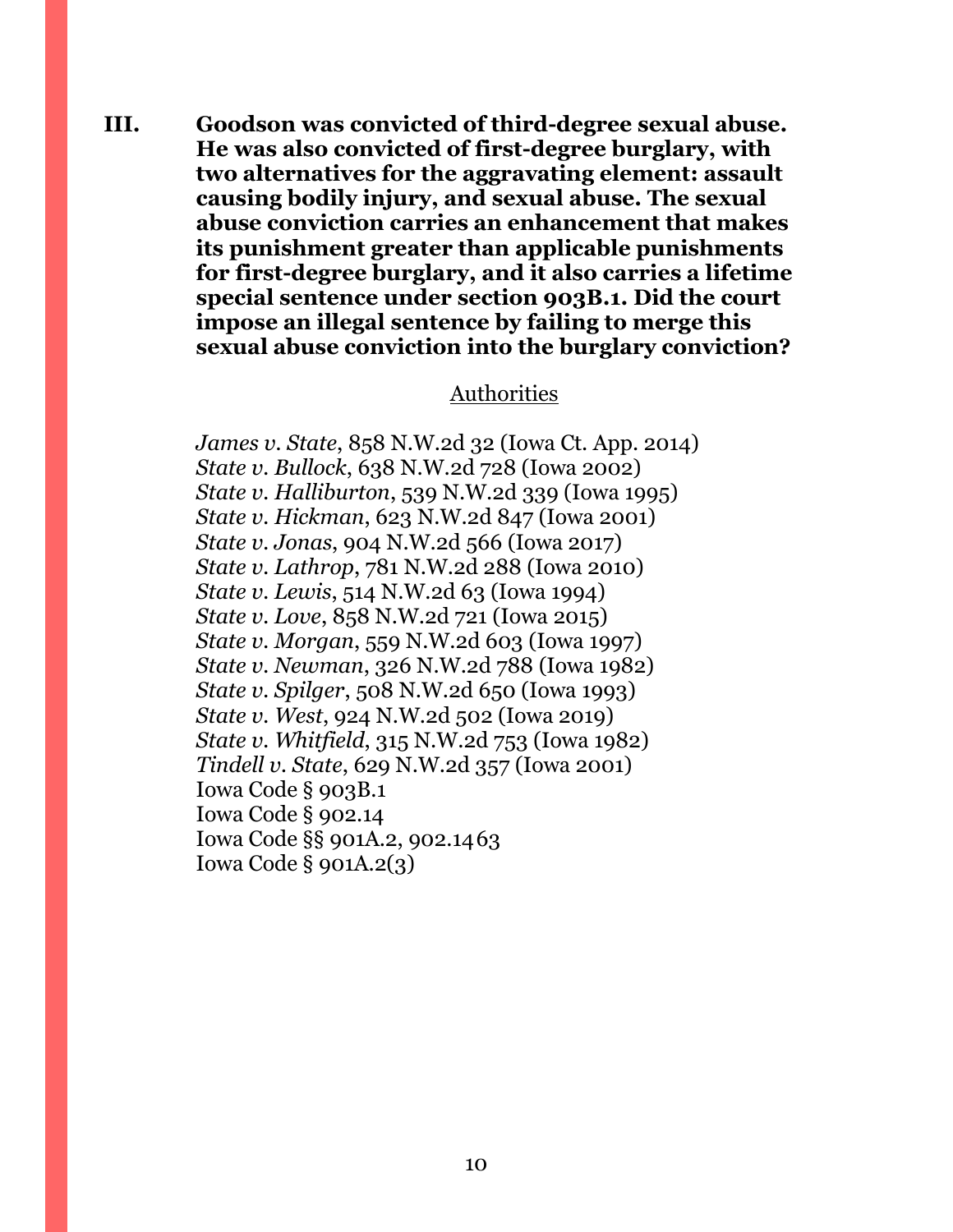**IV. Did the court impose an illegal sentence by specifying a length of sex offender registration? Did it also impose an illegal sentence by failing to impose the mandatory sentences under section 903B.1 and section 901A.2(8)?**

#### Authorities

*Barker v. Iowa Dep't of Public Safety*, 922 N.W.2d 581 (Iowa 2019) *Jefferson v. Iowa Dist. Ct.*, 926 N.W.2d 519 (Iowa 2019) *State v. Coleman*, 907 N.W.2d 124 (Iowa 2018) *State v. Dempsey*, No. 08–1611, 2009 WL 2170229 (Iowa Ct. App. July 22, 2009) *State v. Draper*, 457 N.W.2d 600 (Iowa 1990) *State v. Yates*, No. 12–2273, 2014 WL 2600212 (Iowa Ct. App. June 11, 2014) Iowa Code § 903B.1 Iowa Code § 901A.2(8)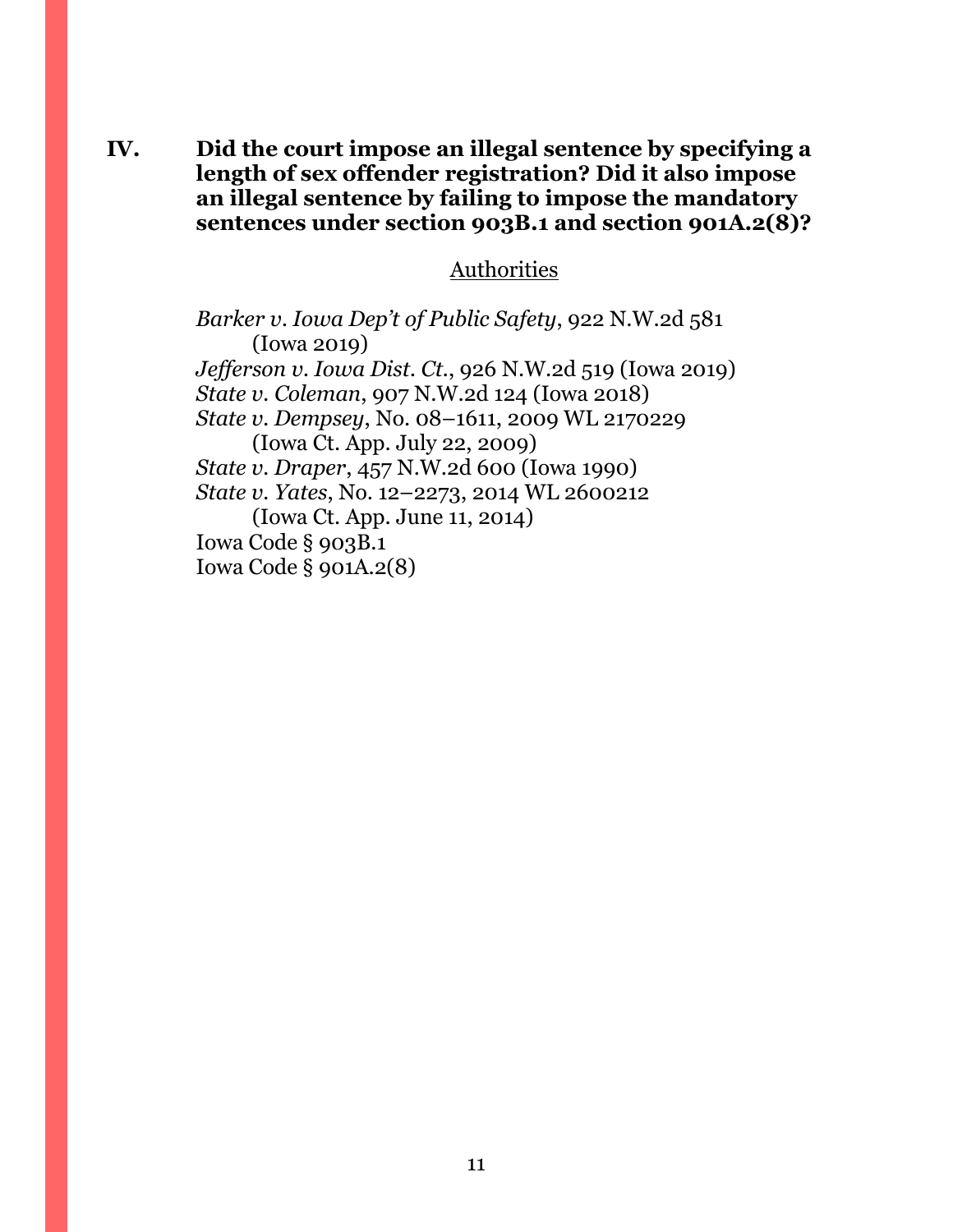#### **ROUTING STATEMENT**

<span id="page-11-0"></span>The State agrees with Goodson's routing statement. *See* Def's Br. at 15. This case involves established legal principles, and it may be transferred to the Iowa Court of Appeals. Iowa R. App. P. 6.1101(3)(a).

#### **STATEMENT OF THE CASE**

#### <span id="page-11-1"></span>**Nature of the Case**

This is Mario Desean Goodson's direct appeal from conviction on four counts: first-degree burglary, a Class B forcible felony, in violation of Iowa Code section 713.3 (2016); operating a motor vehicle without its owner's consent, an aggravated misdemeanor, in violation of Iowa Code section 714.7; domestic abuse assault causing bodily injury, a serious misdemeanor, in violation of Iowa Code section 708.2A(2)(b); and third-degree sexual abuse, a class C forcible felony, in violation of Iowa Code section 709.4(1)(a), with a repeat-offender enhancement under section 901A.2(3). The sentencing court imposed terms of incarceration on each count and set them to run concurrently, resulting in a 25-year term of incarceration with an 85% minimum before parole eligibility. *See* Sentencing Order (10/4/18); App. 40.

In this direct appeal, Goodson argues: **(1)** the trial court erred in admitting prior-bad-acts evidence of domestic violence between Goodson and the victim; **(2)** the trial court judge should have recused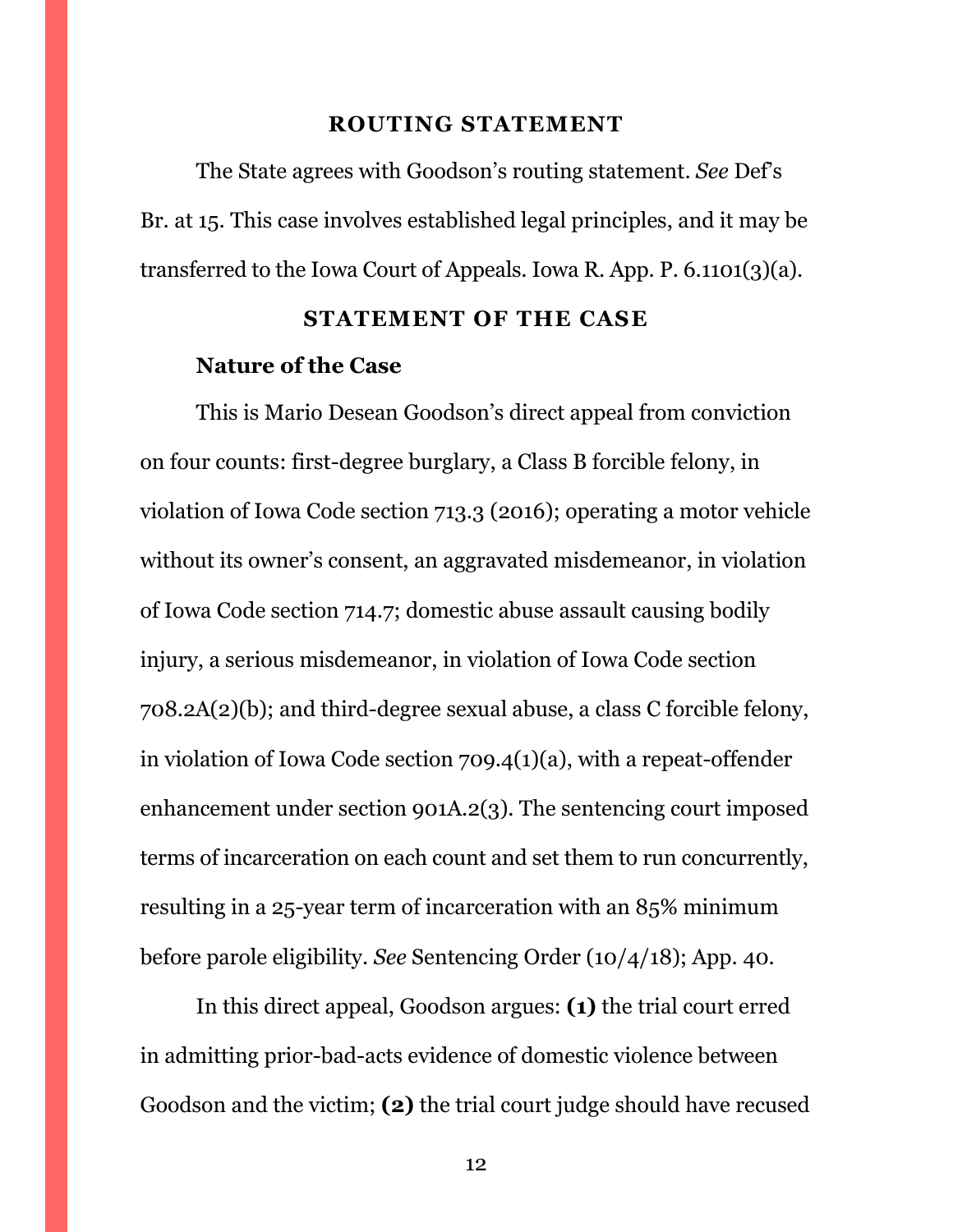because he was the prosecutor who secured Goodson's conviction for sexual abuse in 1999, and because he rode a courthouse elevator with two jurors and escorted those jurors to the incorrect jury room on the morning of the fifth day of trial; **(3)** his convictions for first-degree burglary and third-degree sexual assault should have merged; and **(4)** the sentencing court erred in its sentencing order by specifying the duration of Goodson's sex offender registration requirement.

#### **Statement of Facts**

Annie Thomas and Goodson were in a romantic relationship. Goodson moved into Thomas's house, and they had a son together in March 2016. *See* TrialTr.V2 17:25–18:7; TrialTr.V2 19:22–22:21. Around that time, Goodson "was getting more controlling or insecure with the relationship and abusive," both "verbally and physically." *See*  TrialTr.V2 22:22–23:14. Goodson's behavior got progressively worse and Thomas "tried to take legal action to get him out of the house." *See* TrialTr.V2 23:15–24:3. Goodson (and his eight-year-old son from a prior relationship) moved out and took their possessions with them. *See* TrialTr.V2 25:21–27:7. Thomas wanted Goodson to return the key to her house, but Goodson said he had lost it. *See* TrialTr.V2 27:8–20.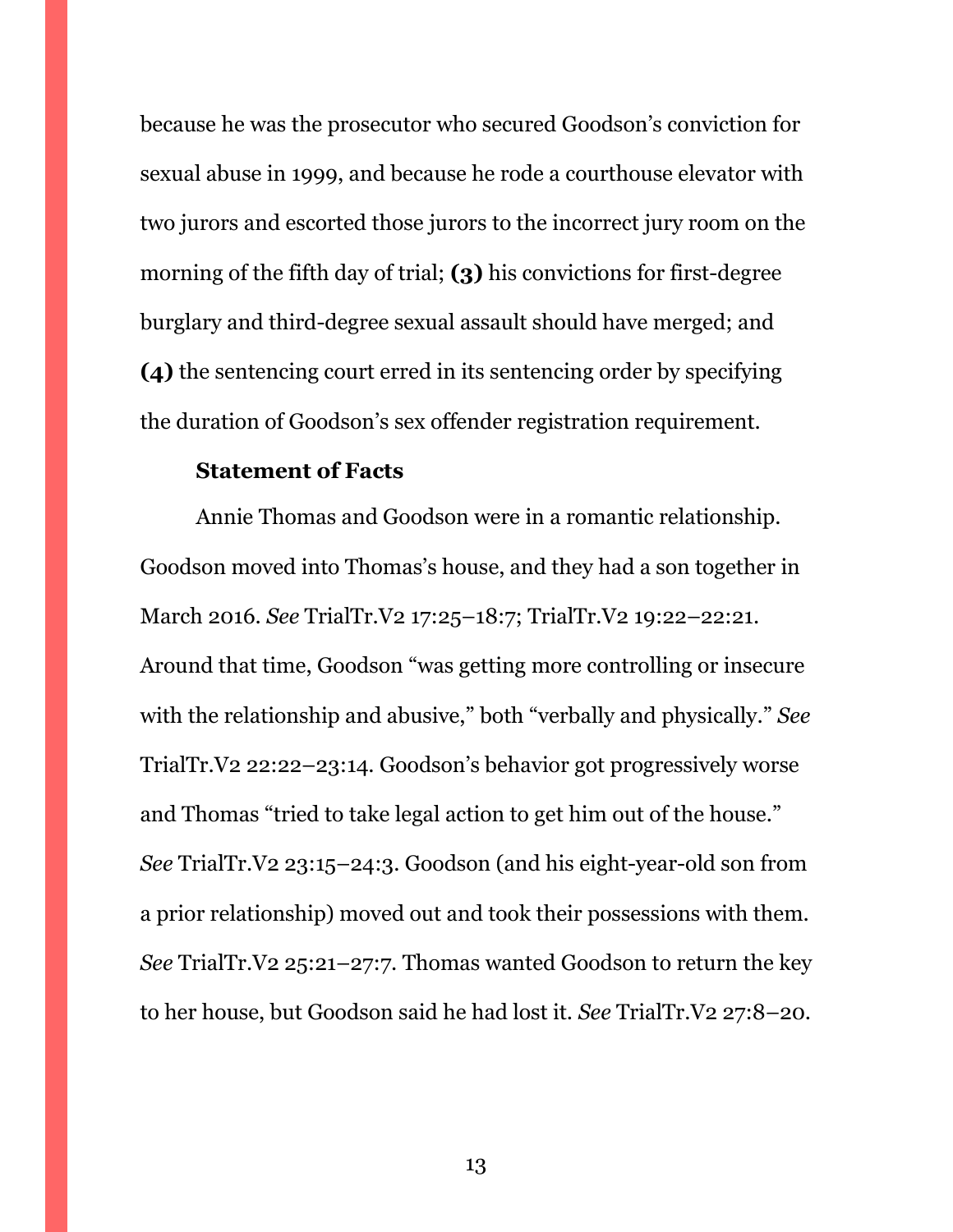Thomas kept in touch with Goodson to arrange for childcare for their son. When Thomas went back to work after her maternity leave, Goodson watched their son; then, when Goodson went back to work, Goodson's mother (Sarah Hoskins) watched their son. *See* TrialTr.V2 27:21–29:6. Goodson would visit Thomas's house and stay the night or store belongings—but he always needed to be let into the house. *See* TrialTr.V2 29:7–31:18. Goodson was still violent, and Thomas was still trying to end the relationship. *See* TrialTr.V2 32:9–33:16.

On December 8, 2016, Thomas either called or texted Goodson and told him that she was seeing someone else. *See* TrialTr.V2 32:22– 34:20. Goodson responded by saying that he was going to kill her. *See*  TrialTr.V2 34:21–35:13. That conversation occurred while Thomas was at work, and she knew that Goodson knew where she worked—so at the end of her workday, Thomas took precautions against being ambushed by Goodson in the parking lot:

[B]ecause of him telling me all of that, I remember specifically going up to the second floor and looking for his car through the top window to the parking lot to make sure that his car was there. And he has a big body Impala, so it's not one that you can miss. And it wasn't out there so I felt comfortable enough to leave the building and get in my car.

*See* TrialTr.V2 35:14–37:17. But as Thomas walked towards her car, she heard a car running—and when she saw Goodson's mother's car,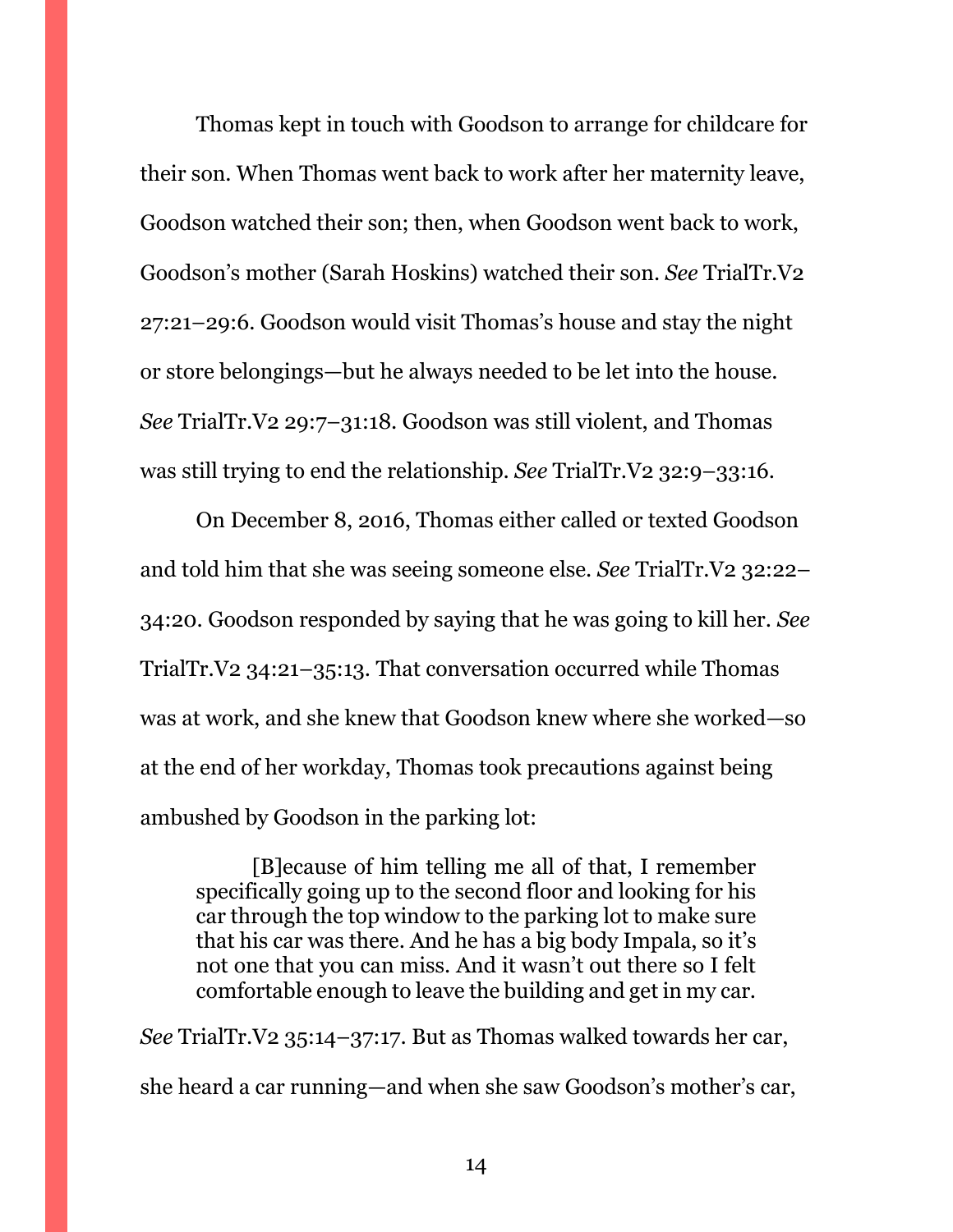she knew it was Goodson. *See* TrialTr.V2 37:22–38:18. Thomas tried to run back into the building, but Goodson grabbed her from behind and "put [her] in a headlock," snatched her keys away, threatened to gouge her with those keys if she kept screaming, and dragged her into the backseat of his mother's car. *See* TrialTr.V2 38:19–41:14. This was captured on nearby security cameras; the footage was admitted at trial. *See* State's Ex. AA; TrialTr.V2 14:22–15:20; TrialTr.V2 42:3–44:22.

Once Goodson and Thomas were in the backseat of the car, Goodson slapped Thomas in the face, twice. *See* TrialTr.V2 45:5–11. Goodson demanded Thomas's phone, then searched her for it and found it in her pocket. Goodson went through her phone, opening messaging applications and going through her recent calls—and all the while, he was "screaming and yelling and he's just very angry" *See*  TrialTr.V2 45:12–48:12. Thomas was crying and desperate to leave. Goodson's eight-year-old son was in the front seat of the car, and he kept turning around to look at them, but Goodson "would tell him to turn around and play on [his own] phone." *See* TrialTr.V2 48:25– 49:22. Thomas begged Goodson not to do anything in front of his son, and she convinced Goodson that the two of them should go to *her* car to smoke a cigarette and calm down. *See* TrialTr.V2 49:23–50:23.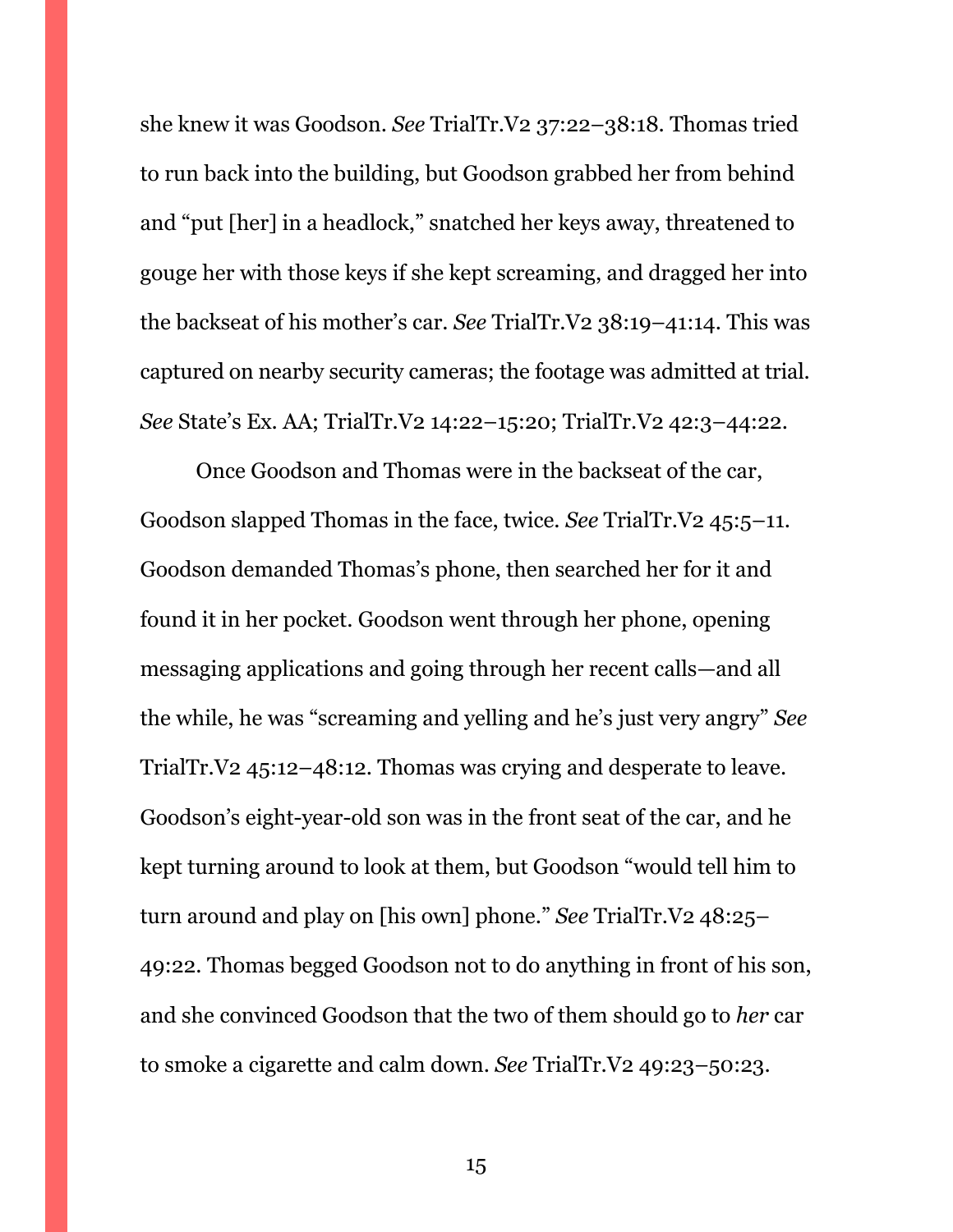Then, while they sat in Thomas's car, Thomas convinced Goodson to let her leave—by promising to meet him at her house, later that night:

. . . I just kept saying anything to get him to go. He didn't want to let me leave and we had sat in my car for quite awhile. And so at some point I said, I will go get our son. My mom had been watching my son. I said, I will go get our son. You can come home — you can come over to my house tonight, you know. You can come over tonight and stay with us or be there. You and [your son] can. And I will go get our son and I will meet you back at my house.

Goodson liked the idea and let her leave. *See* TrialTr.V2 50:24–52:15.

Thomas did not return to her own house because she knew Goodson was there, and she was scared—so she stayed the night at her mother's, instead. *See* TrialTr.V2 52:20–53:14. The next morning, she reported the assault to police. *See* TrialTr.V2 53:15–20. After that, Thomas tried to stay elsewhere and she only returned home sparingly, because she expected Goodson to be there. *See* TrialTr.V2 54:7–55:10.

The next time Thomas saw Goodson was fifteen days later, on December 23, 2016. *See* TrialTr.V2 53:21–54:6; TrialTr.V2 55:11–13. Thomas had spent the night at a friend's house. She arrived at home sometime around 1:00 p.m., parked her car in her driveway, picked up her son, and went to unlock her front door—and then, she noticed "the dead bolt was locked." But it was impossible to lock the deadbolt from outside the house, and Thomas had left through the front door—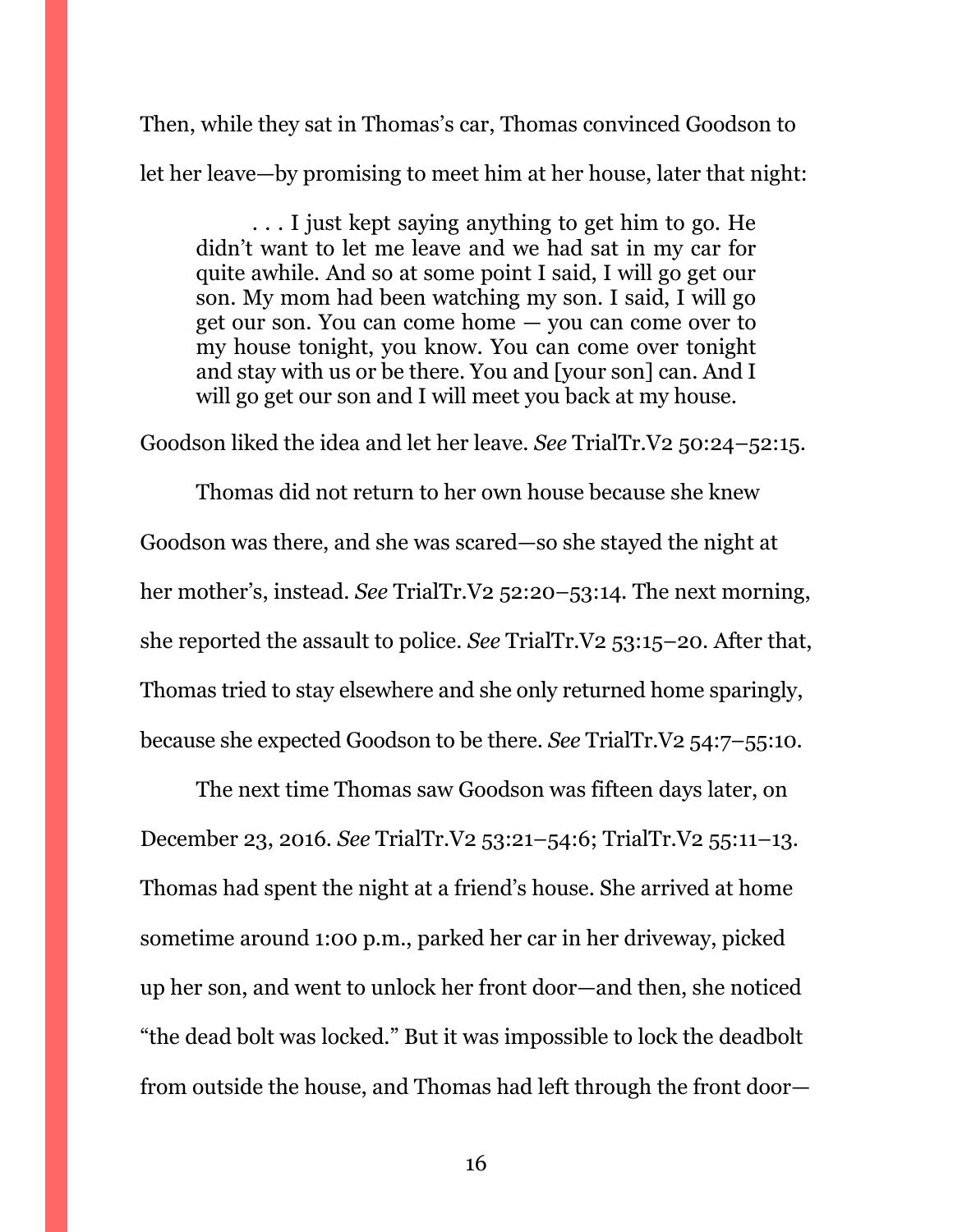which meant somebody had been in her house. *See* TrialTr.V2 55:14– 58:20. Thomas walked around the house to look for footprints in the fresh snow, but she did not see any. Then, she went to a side door to unlock it and let herself into the house, but the door opened as she was trying to unlock it. It was Goodson—he grabbed her by the coat, pulled her into the house, and said something like: "I'm going to hurt you really bad this time." *See* TrialTr.V2 58:23–59:23.

Thomas tried to stay calm, "thinking if [she] stayed calm maybe it would rub off on him and he would try to stay calm too"—which she said might have been a tactic that she learned "along the way." *See*  TrialTr.V2 59:24–60:12. Again, Goodson grabbed Thomas's phone and started going through it. *See* TrialTr.V2 60:13–19. Thomas went into the bathroom and sat on the toilet. Goodson followed her and told her to stand up—and then, he "smacks [her] really hard," and Thomas felt blood "gushing out" of her nose. *See* TrialTr.V2 60:13–62:8. And then:

I crouched down, I bent down and I was crying and just telling him to stop. And I didn't know what to do so I was just trying to bend down so that he couldn't hit me again, and then he lifted me up.

So once my face is back up then he, I don't know if it was with a closed fist or like an open fist, but he hit my head back really hard and it — the back of my head hit my vanity mirror and my vanity mirror shattered.

 $\lceil \dots \rceil$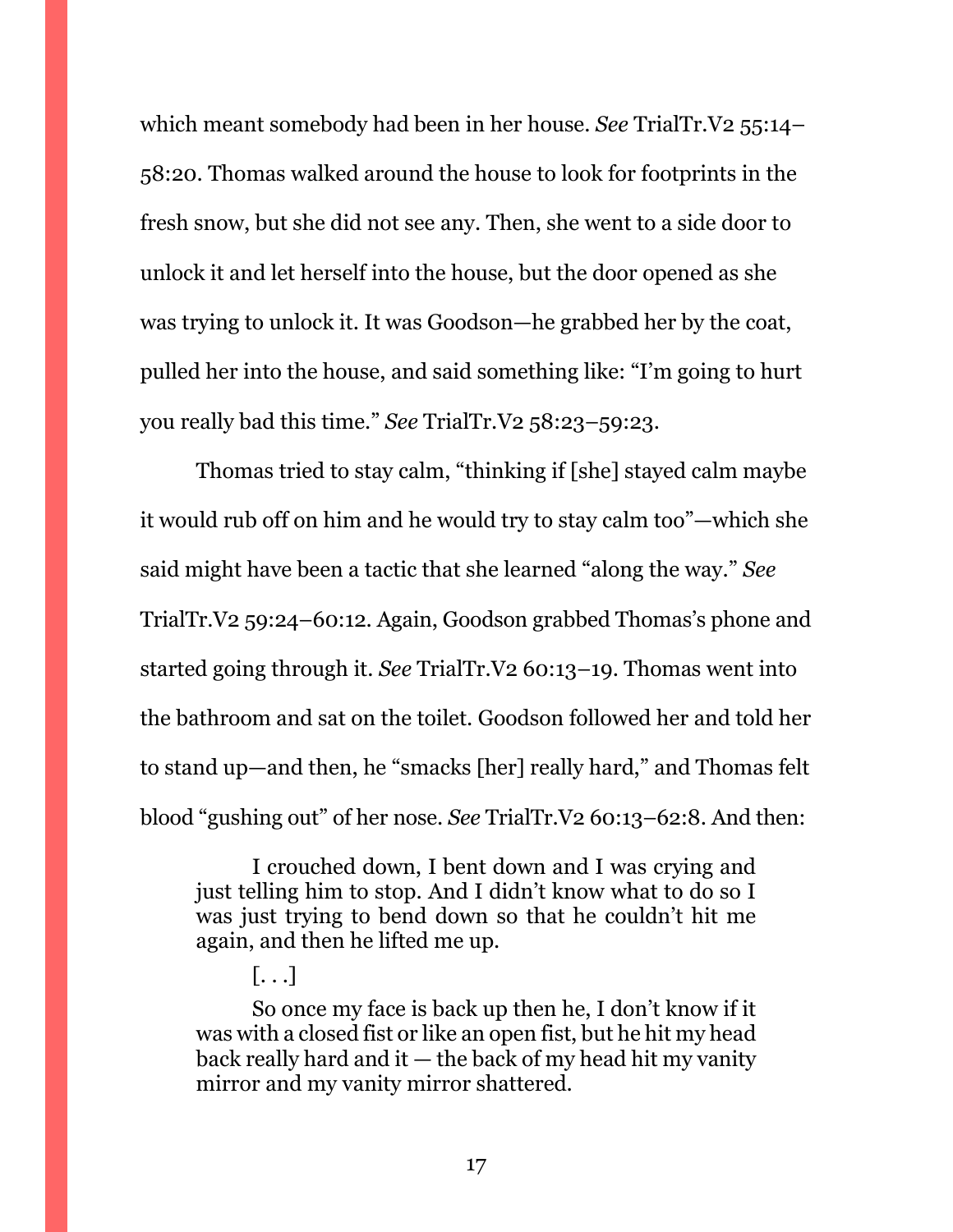TrialTr.V2 62:9–22. Thomas desperately tried to calm Goodson by telling him they could "get back together" and "make it work," or "anything that [she] thought at that point he wanted to hear so that he wouldn't keep hitting [her]." *See* TrialTr.V2 62:23–63:22.

Goodson still had Thomas's phone, and he kept looking through it while calling Thomas various names ("bitch, whore, slut, whatever, you know, comes to his mind"). *See* TrialTr.V2 63:23–64:25. Thomas and Goodson had moved out of the bathroom and into the living room, and Thomas could see the front door. Thomas tried to position herself near the door, so she could try to escape—but Goodson noticed, and he "kicked the coffee table so that it went all the way across the room and hit the front door," blocking Thomas from leaving. *See* TrialTr.V2 65:1–23. The coffee table left visible scratches in the wood floor. *See*  TrialTr.V2 66:5–15. Thomas knew she could not escape through the front door with the coffee table blocking it—but she remembered that she had recently bought a "Mace gun" to protect herself, and she had left it inside the coffee table. *See* TrialTr.V2 66:16–68:14.

I, like, kind of wanted to allow him to look in the phone so that he would be distracted. And as soon as he did that, I ran as fast as I could to the coffee table, opened it up as fast as I could, grabbed the gun out, and tried to Mace him.

 $\left[\ldots\right]$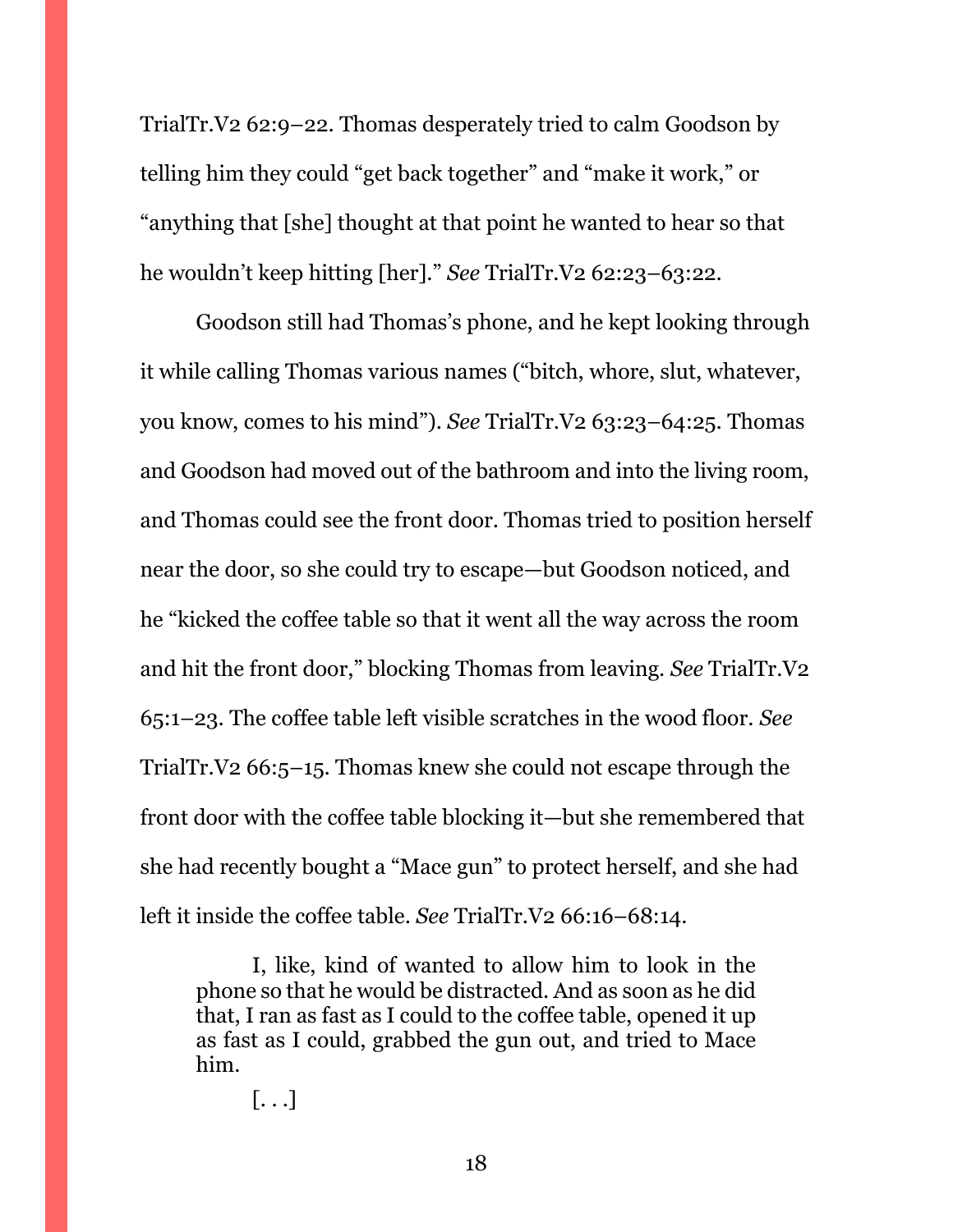It went so fast I didn't think that it was successful at that moment. He grabbed the Mace gun from me.

[. . .]

Then he throws me on the floor and he starts — he takes the Mace gun and he's slamming my hand. He's slamming it so hard I'm pretty sure it broke. He's slamming my hand with the Mace gun and then he's slamming me over the head repeatedly with the Mace saying, oh, you thought you were going to Mace me with this Mace gun, bitch? Like just basically upset that I would try to do that.

#### *See* TrialTr.V2 68:15–69:24.

As Goodson was hitting Thomas with the Mace canister, it "kind of exploded and it was just everywhere"—and she "couldn't breathe." Eventually, Goodson stopped hitting Thomas and ran to the sink to try to wash out the Mace. *See* TrialTr.V2 69:25–70:9. Thomas knew she had to get her son out of that room. She grabbed him, took him to the kitchen, and put him in his high chair. *See* TrialTr.V2 70:10–14.

Goodson ordered Thomas into the unfinished basement, but she did not want to go. She thought "[i]t wasn't logical why he would want [her] to go to the basement," unless he was about to kill her—so as Goodson pushed her down the stairs, she expected she would die. *See* TrialTr.V2 70:15–71:5. Once in the basement, Goodson continued looking through Thomas's phone. She "didn't want him to continue to look in the phone and get angrier and angrier"—so she "grabbed the phone and smashed it against the cement." *See* TrialTr.V2 74:2–75:8.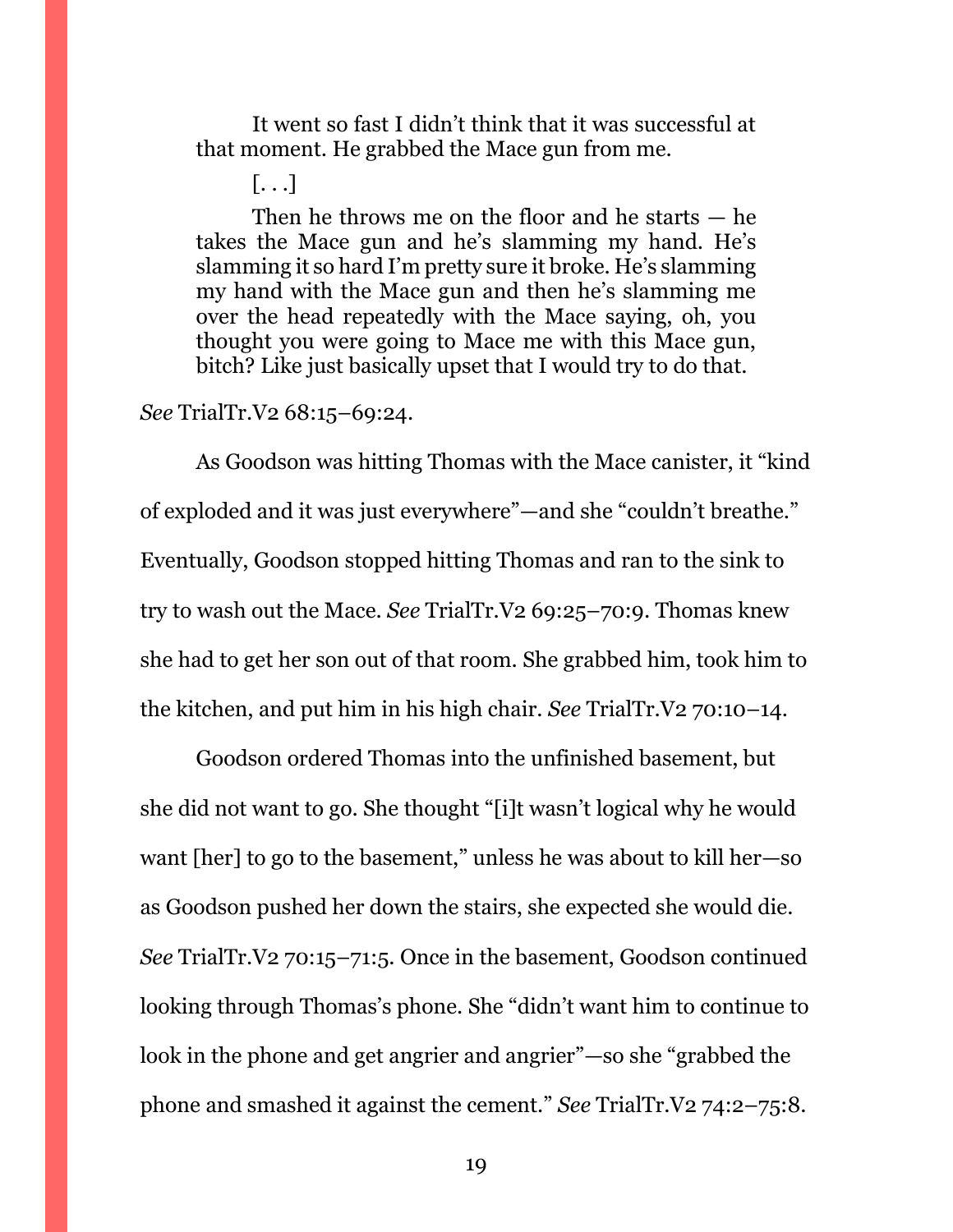Goodson calmed down after that; he allowed Thomas to go upstairs. *See* TrialTr.V2 75:9–18. Thomas noticed their son was crying, and "the Mace was still burning." Goodson told Thomas to take their son and get in the shower with him, to flush out the Mace. *See* TrialTr.V2 75:19–76:4. Thomas did as he said. A few minutes later, Goodson got in the shower with them. He was still angry. *See* TrialTr.V2 76:5–77:21.

Thomas got out of the shower and told Goodson that she was "going to take a nap with the baby"—she was hoping to "kill time or calm the situation down some more." She got dressed, laid down in her bed with their son, and fell asleep. *See* TrialTr.V2 77:4–25. After a while, Goodson came upstairs and was "angry all over again"—he was "pacing along the bed," making one demand "[o]ver and over again":

[H]e was just saying like you're gonna give me the same respect you gave to those niggers, and you're going to give it to me like you gave it to them, and things like that.

*See* TrialTr.V2 78:1–79:5. From Goodson's tone and his position next to the bed, Thomas knew he meant that he wanted sex—but she felt "disrespected and belittled," so she "kept ignoring it or telling him no." *See* TrialTr.V2 79:6–17. But Goodson "had taken his pants off and gotten into the bed," and Thomas was afraid that he might attack her. *See* TrialTr.V2 79:18–23. Thomas asked Goodson if he had a condom.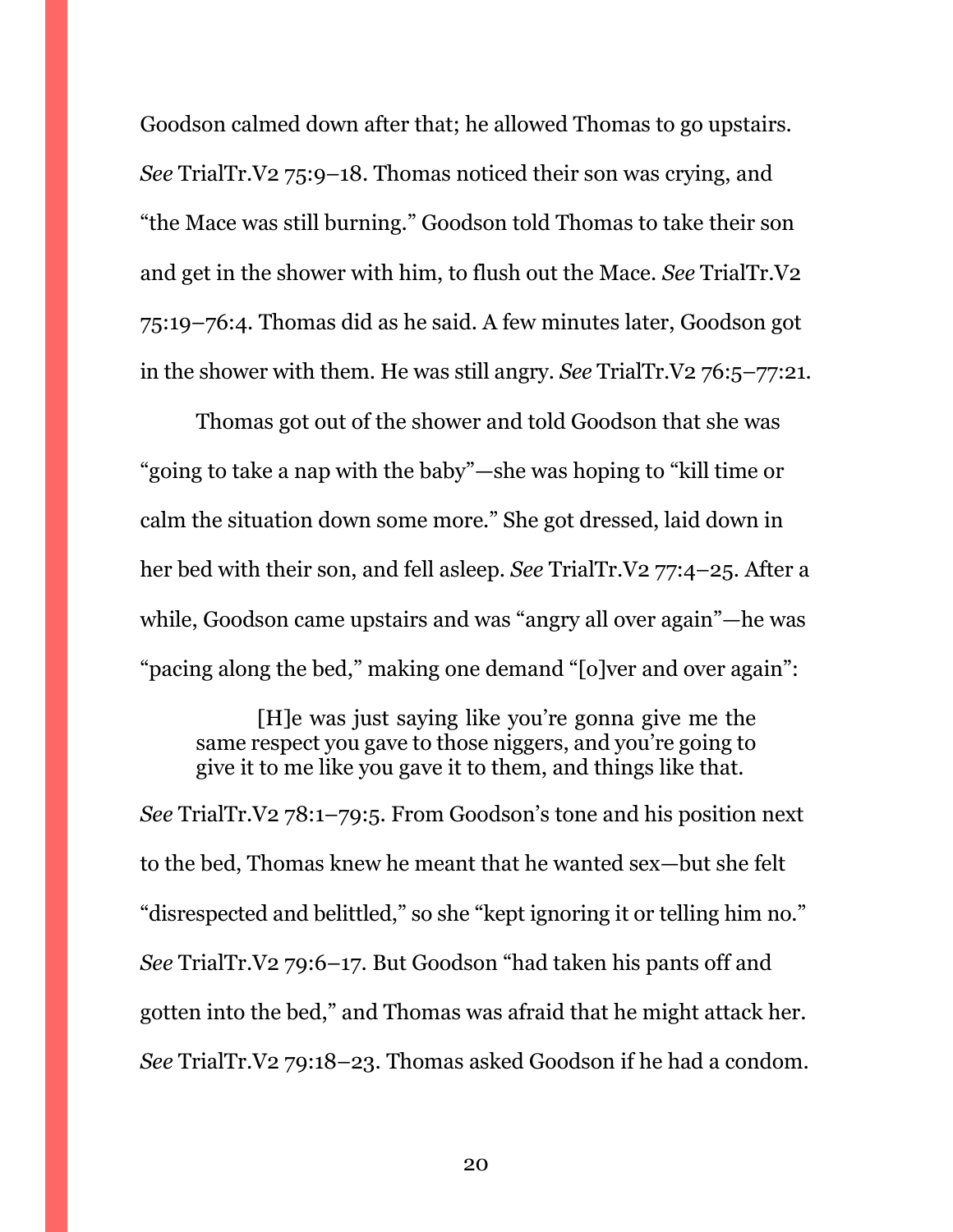Goodson replied: "[D]on't make me backhand you. You know we don't use condoms, you know." *See* TrialTr.V2 79:24–80:8. She was scared that he would resume his assaultive behavior if she refused—so when Goodson told her to get on top of him, she did as Goodson demanded. They had sex without Thomas's consent, until Goodson ejaculated. *See* TrialTr.V2 80:5–81:3; *see also* TrialTr.V2 165:9–22

Goodson got dressed and said he needed to go to the doctor because he hurt his leg by chasing Thomas on December 8 (which he blamed on Thomas). *See* TrialTr.V2 81:4–18. As soon as Goodson was gone, Thomas scrambled to gather up everything she needed to leave. She planned to drive to the police station, but could not find her keys. Then, she noticed that her car was gone—so she knew that Goodson had found her keys and used them to take her car without permission. *See* TrialTr.V2 81:19–83:19. Instead, Thomas ran across the street to her neighbor's house, asked to use his phone, and called 911. *See*  TrialTr.V2 82:14–83:22; TrialTr.V2 127:14–128:22; State's Ex. BB.

Waterloo Police Department Officer Marc Jasper responded to Thomas's 911 call, and found Thomas at her home—and he observed "she was crying, she was emotional, she was fearful," and "[s]he was gasping for breath." *See* TrialTr.V3 134:4–136:13.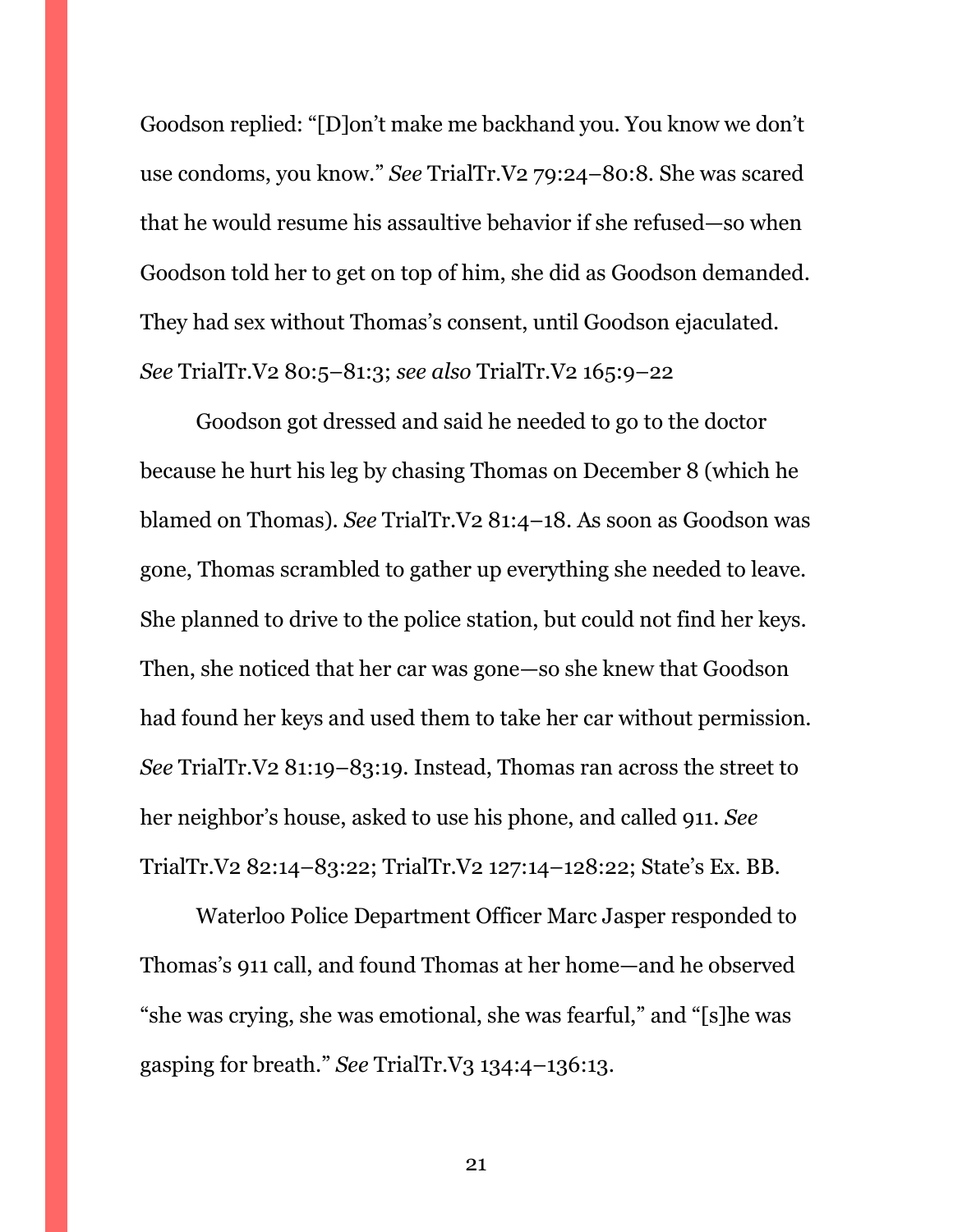Officer Jasper related Thomas's statements, which matched her trial testimony. *See* TrialTr.V3 136:14–140:3. Officer Jasper went into the house and found "blood in the locations that she said [he] would find blood." *See* TrialTr.V3 140:4–18. The State introduced photos of the damage to Thomas's house, including the broken vanity mirror in her bathroom and various items/places stained with her blood. *See*  TrialTr.V2 92:22–97:15; TrialTr.V2 105:21–107:13; State's Ex. C3–C8; ExApp. 17–22; *see also* State's Ex. F1–F6. It also introduced photos that depicted scratches on the hardwood floor that showed the coffee table's path of motion after Goodson kicked it. *See* TrialTr.V2 97:16– 103:22; State's Ex. D1–D3 & D8; ExApp. 23–26.

Abbie Hatton is Thomas's sister. *See* TrialTr.V3 91:7–15. She went to Thomas's house on December 23, 2016, after police had already arrived, and she remembered Thomas was crying to the point where she "was just so upset she could hardly talk." *See* TrialTr.V3 91:16–92:23. Hatton eventually got the story out of Thomas:

She was saying that she had been hit, well, I asked her if she was hurt. She was telling me that [Goodson] had hit her. She was showing me her hand. I asked her if we needed to go to the hospital. Her hand was all swollen and red. She was — her head, she said her head hurt. I felt the back of her head and she had a big lump on her head. She had a scratch on her face that she was showing me.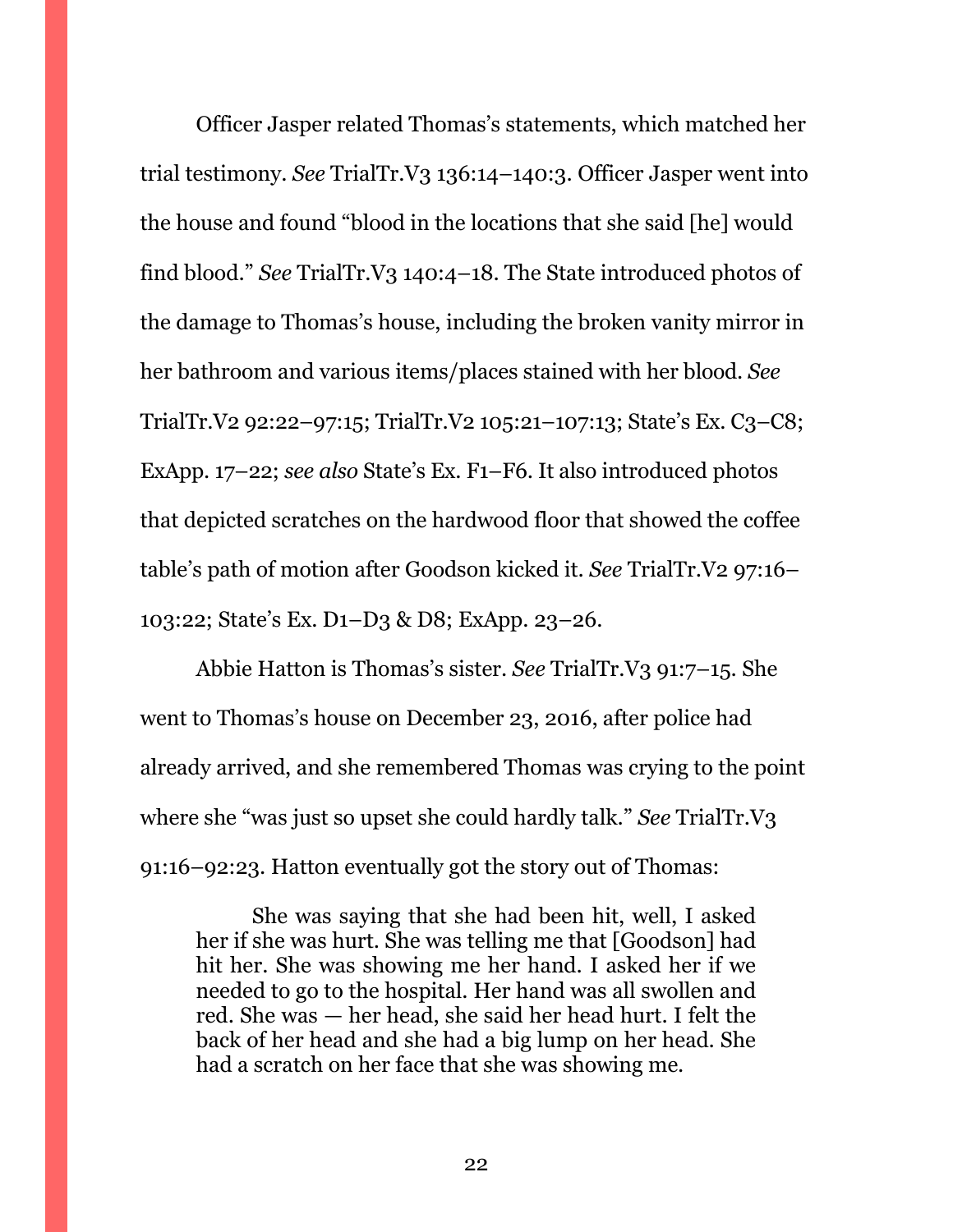She said she had not been home the night before. She got home, when she walked in her house [Goodson] was in the house and the altercation began. She tried to get the Mace to defend herself; that he grabbed it from her and was using the Mace gun to hit her in the back of the head and her hand and... (crying). She was just so upset and scared. She was just so scared.

TrialTr.V3 92:24–94:2. Thomas told Hatton that Goodson attacked her as soon as she got there, and that he took her car when he left. *See*  TrialTr.V3 95:10–96:4. Hatton confirmed that she already knew that Thomas had gone out of her way to avoid any face-to-face contact with Goodson after December 8, 2016. *See* TrialTr.V3 96:23–98:5.

Police took Thomas to the police station, and they took photos of her various injuries (which generally matched Hatton's testimony about what she observed) and her bloodstained boots. *See* TrialTr.V2 84:6–92:21; State's Ex. A1–A9, B1–B4; ExApp. 4–16. When Thomas's mother met her there, Thomas was still shaken; she could talk, but she was still on the verge of breaking down. *See* TrialTr.V3 117:3–120:11.

Thomas went to the hospital for treatment and a sexual assault examination. *See* TrialTr.V2 113:25–114:22. The nurse who conducted that examination documented Thomas's injuries and her description of events leading to her injuries; the nurse testified about the injuries and Thomas's statements, and it all matched Thomas's testimony. *See*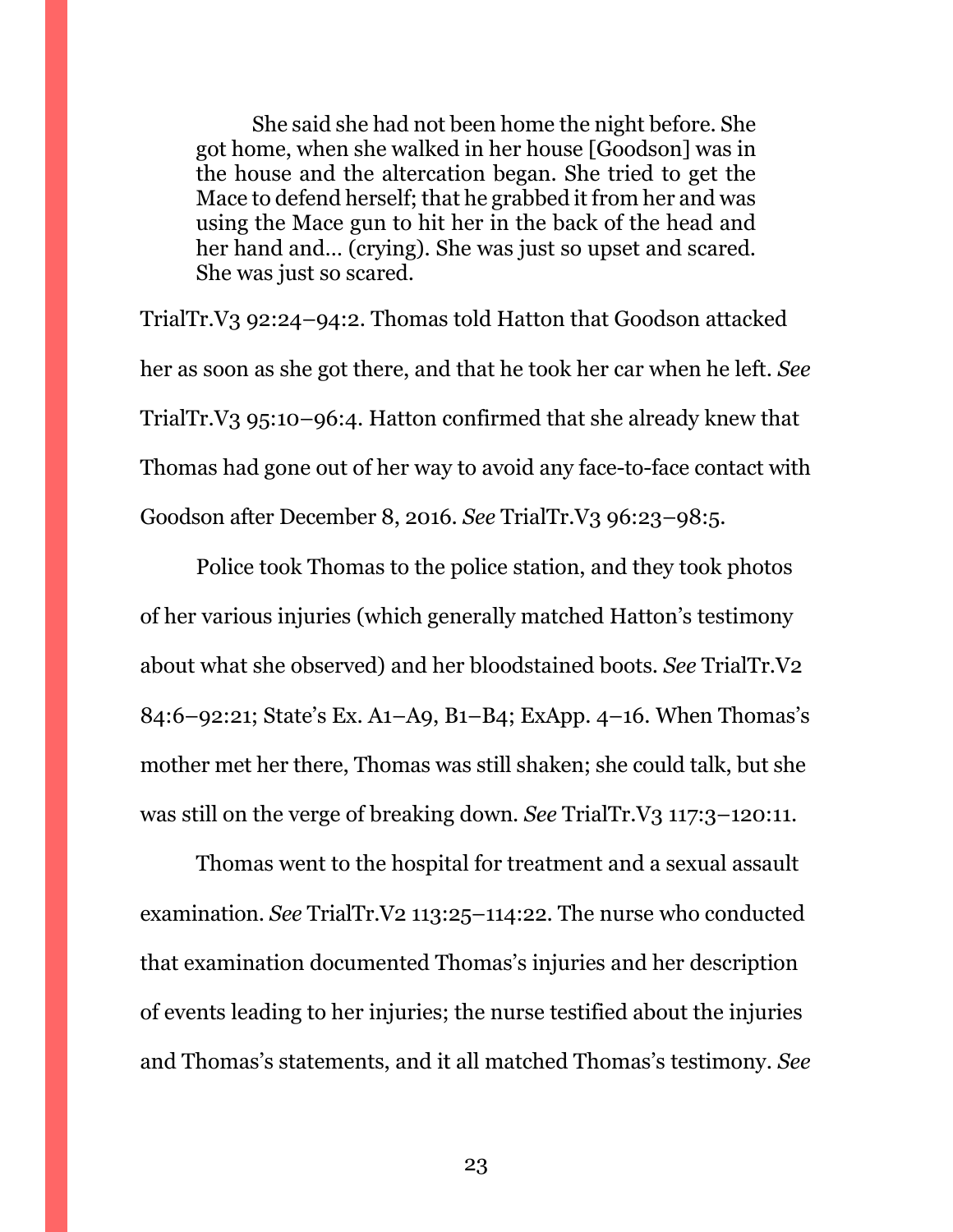TrialTr.V3 51:18–56:14; TrialTr.V3 58:24–63:25; State's Ex. HH;

CApp. 4. A few days later, Goodson started sending Thomas threatening e-mails, promising that he would "pop up on [her]." Thomas forwarded them to the police, but they still made her afraid to go back to her home. *See* TrialTr.V2 130:22–132:9; TrialTr.V2 115:6–127:13; State's Ex. DD; ExApp. 27.

Jacob Miller lived across the street from Thomas. He testified about seeing Goodson punch Thomas in the face on a prior occasion:

I remember I had come out front to smoke a cigarette on the front porch. They were sitting on the front porch also. They were arguing a little bit. You know, out of the corner of my eye I'm, like, watching them. I'm acting like I'm not paying attention, but I certainly saw him punch her in the face for sure.

*See* TrialTr.V3 29:7–30:22. This happened "a couple months before" December 2016. *See* TrialTr.V3 30:23–31:10.

Thomas said she didn't see Goodson in person between December 8 and December 23, but they did communicate, and she knew he spent some of that time in Las Vegas. *See* TrialTr.V2 130:22– 132:9; TrialTr.V2 138:22–139:20; TrialTr.V2 178:14–180:17. Later, after the trial court revisited its earlier ruling on a motion in limine, Thomas could explain why she was sure they did not meet in person during that specific timeframe: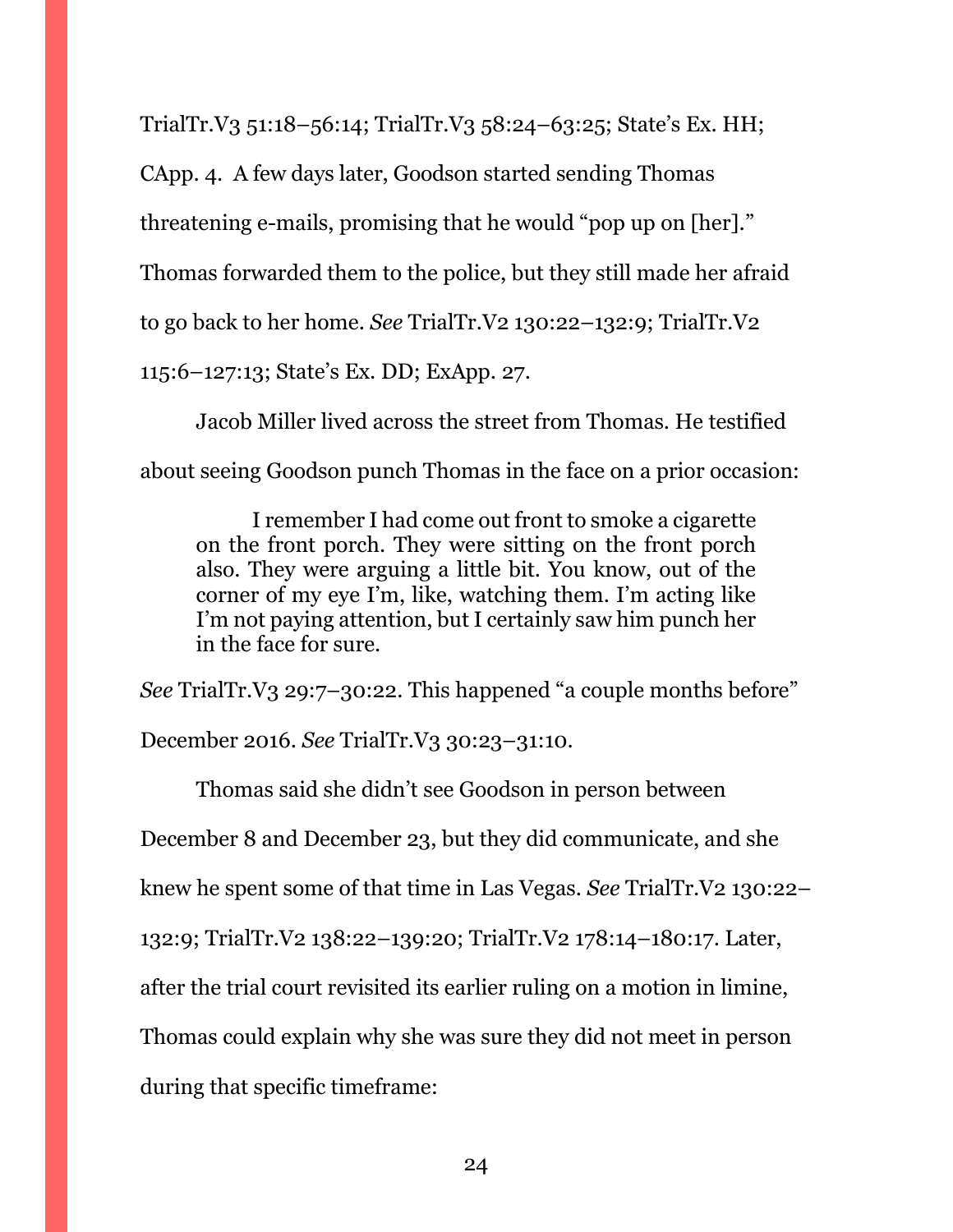Why I'm so certain that I didn't see him between this time period is because of the December 8th incident and there being a warrant out for his arrest. And I just, you know, I remember getting the Mace gun and everything. I was scared of him.

*See* TrialTr.V2 192:21–196:13; *accord* TrialTr.V2 206:7–207:3; TrialTr.V2 209:9–211:4; TrialTr.V2 214:3–24.

Goodson testified. He said that the security video from the December 8, 2016 incident showed him running at Thomas because he "wanted to know why she was running like that." *See* TrialTr.V4 107:10–109:11. He denied hitting Thomas, putting her in a headlock, and threatening her—instead, he said he just put his arm around her and "asked her, can we walk and talk." *See* TrialTr.V4 109:12–111:4. He said that Thomas returned home the next day (and that he was still living there), and he said she told him that she had reported what happened to police and that there was a warrant for his arrest. *See*  TrialTr. 112:5–115:15. This perplexing exchange occurred:

**DEFENSE:** [D]oes it upset you that [Thomas] tells you she filed a complaint against you? **GOODSON**: It did in a way, but I understood. **DEFENSE**: Well, how did you understand that? **GOODSON**: Because how things appear to be, but as far as me physically doing anything to her, no.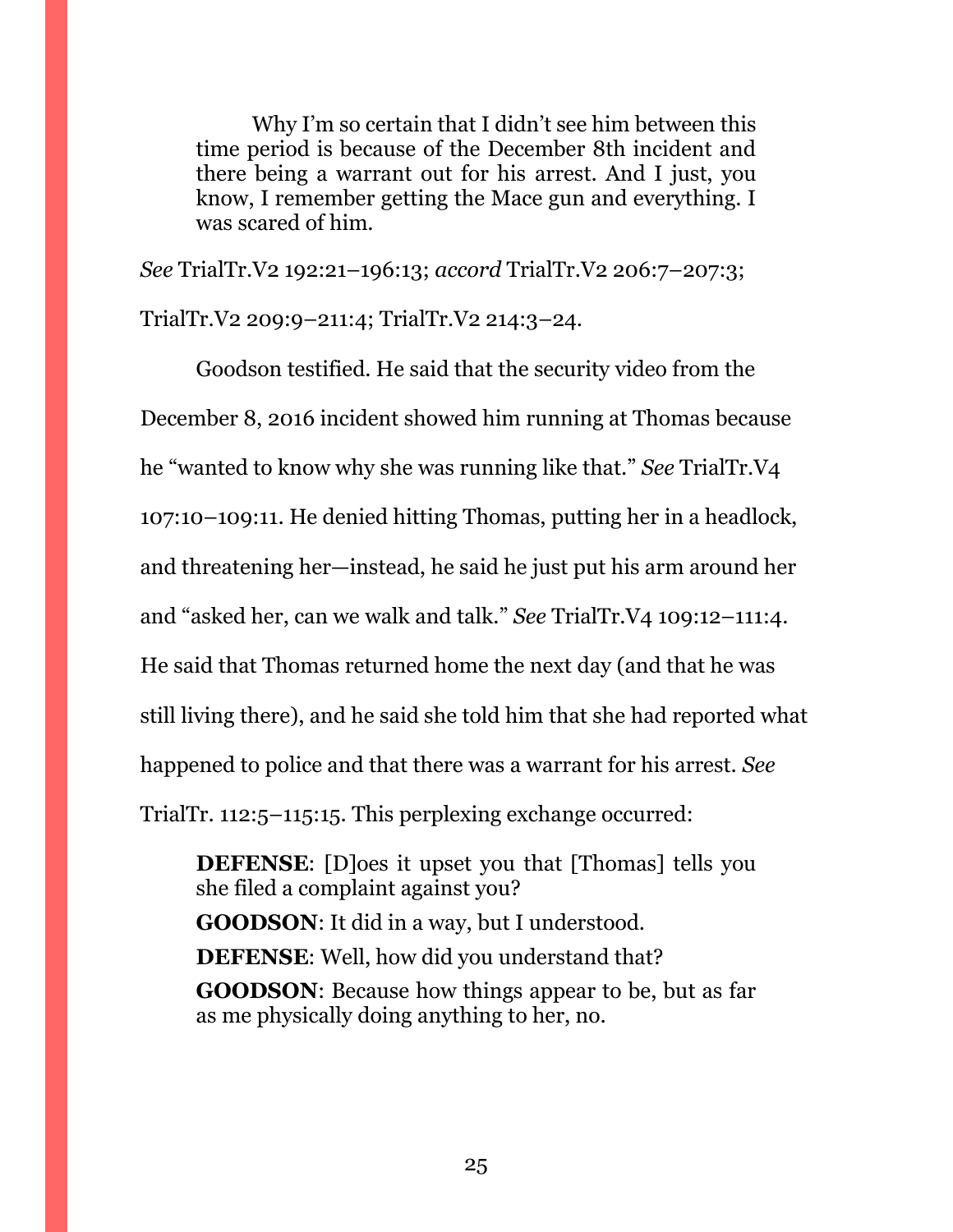*See* TrialTr.V4 115:24–116:8. Goodson denied Thomas's account of what occurred on December 23—instead, he said that Thomas had harangued and attacked him when he informed her that he might move to Las Vegas, and that she used her phone to antagonize him with evidence of her conversations with other men. *See* TrialTr.V4 125:15–131:9. Goodson said that he was "pissed" and he "punched the mirror in the bathroom," causing it to break and injuring his hand. *See* TrialTr.V4 131:10–132:7. Then, Goodson said, he "was a little bit overwhelmed and [he] threw [his] hands at her and [he] made contact with her"—striking her in the face, but not punching her in the nose and not causing her to bleed. *See* TrialTr.V4 132:8–134:9. Goodson said that he never moved the coffee table and that it was already in front of the door, and he said that Thomas retrieved the Mace gun to continue an attack on him. *See* TrialTr.V4 136:16–138:25. He said that he grabbed the Mace gun as Thomas was trying to use it on him, threw it on the kitchen floor, and "jumped up and stepped on it." *See*  TrialTr.V4 139:20–141:25. He agreed that they all took a shower, and that after the shower Thomas took their son with her to the bedroom while he stayed downstairs. *See* TrialTr.V4 142:1–147:11. He said that he and Thomas had consensual sex. *See* TrialTr.V4 147:12–151:6.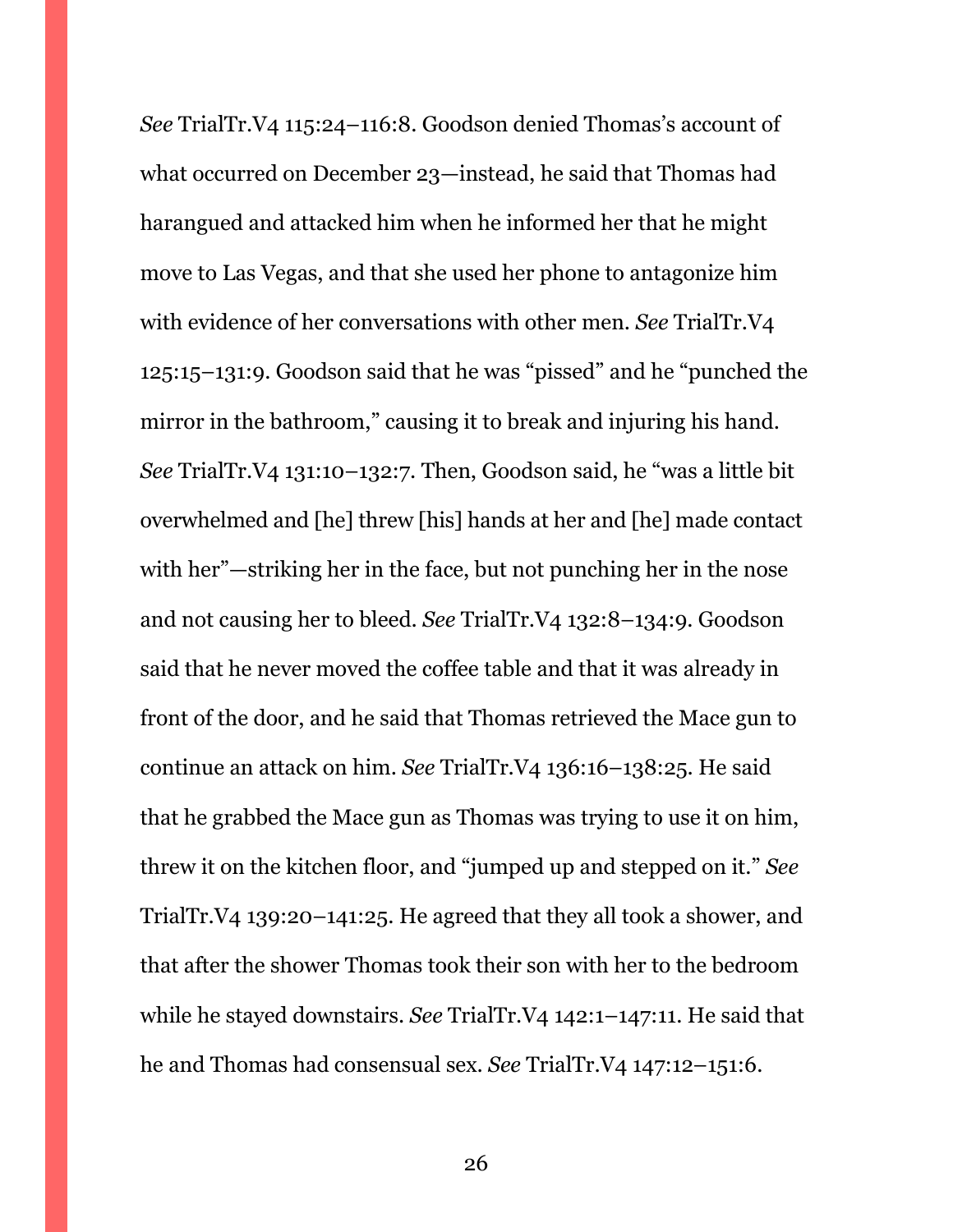Goodson described Thomas's mood after sex as "comfortable," and he testified that "[t]here was no hostility." *See* TrialTr.V4 151:14–152:7. He said that Thomas gave him permission to use her vehicle to go see a doctor about his leg, and that she gave him the keys. *See* TrialTr.V4 152:8–154:22. He said that he did not return because his mother had called him, told him that "[Thomas] has the police around the corner," and cautioned him to stay away. *See* TrialTr.V4 156:7–158:8.

On direct examination, Goodson said that he never went to the police because he "didn't know what [he] would be telling them" and because Thomas was alleging "[v]ery hurtful things." *See* TrialTr.V4 158:9–159:18. Goodson admitted to sending the threatening e-mails to Thomas; he said he was just angry about not getting to see his son and angry about how Thomas was treating his mother. *See* TrialTr.V4 159:19–160:13. He admitted that he might "[p]ossibly" be responsible for Thomas's injuries as shown in the photos. TrialTr.V4 160:14–23; *see also* TrialTr.V4 141:6–11 (downplaying their severity). He denied punching Thomas in the face during any prior incident on the porch, but had no alternative explanation for what Miller described seeing. *See* TrialTr.V4 161:18–163:7.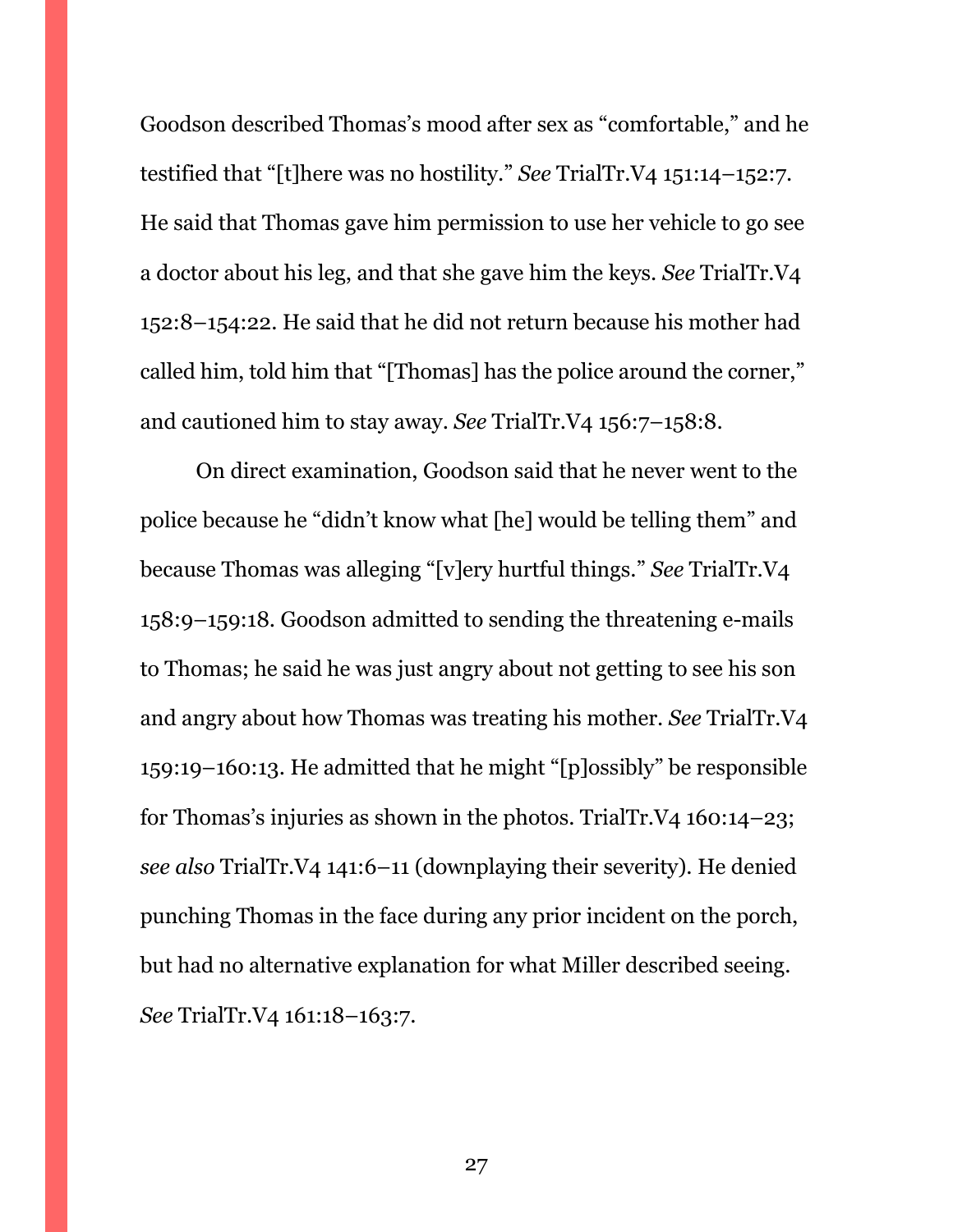Goodson's explanation for the incident on December 8, 2016 disintegrated on cross-examination—it was plainly at odds with the video evidence, and he had no explanation for why he would wait to confront her in this parking lot if they still lived together at her home, as Goodson insisted was the case. *See* TrialTr.V4 171:16–193:3. And on cross-examination, he changed his testimony about his reaction to Thomas's disclosures about conversations with other men—he said that he "didn't care." *See* TrialTr.V4 210:25–212:17. But he still said that he punched the bathroom vanity mirror because he was "mad." *See* TrialTr.V4 215:3–216:1. He agreed that the third e-mail that was part of State's Exhibit DD contained a phrase that was shorthand for "this time the police won't save you, or no one will save you this time, bitch." *See* TrialTr.V4 238:3–240:14; State's Ex. DD at 3; ExApp. 29.

Additional facts will be discussed when relevant.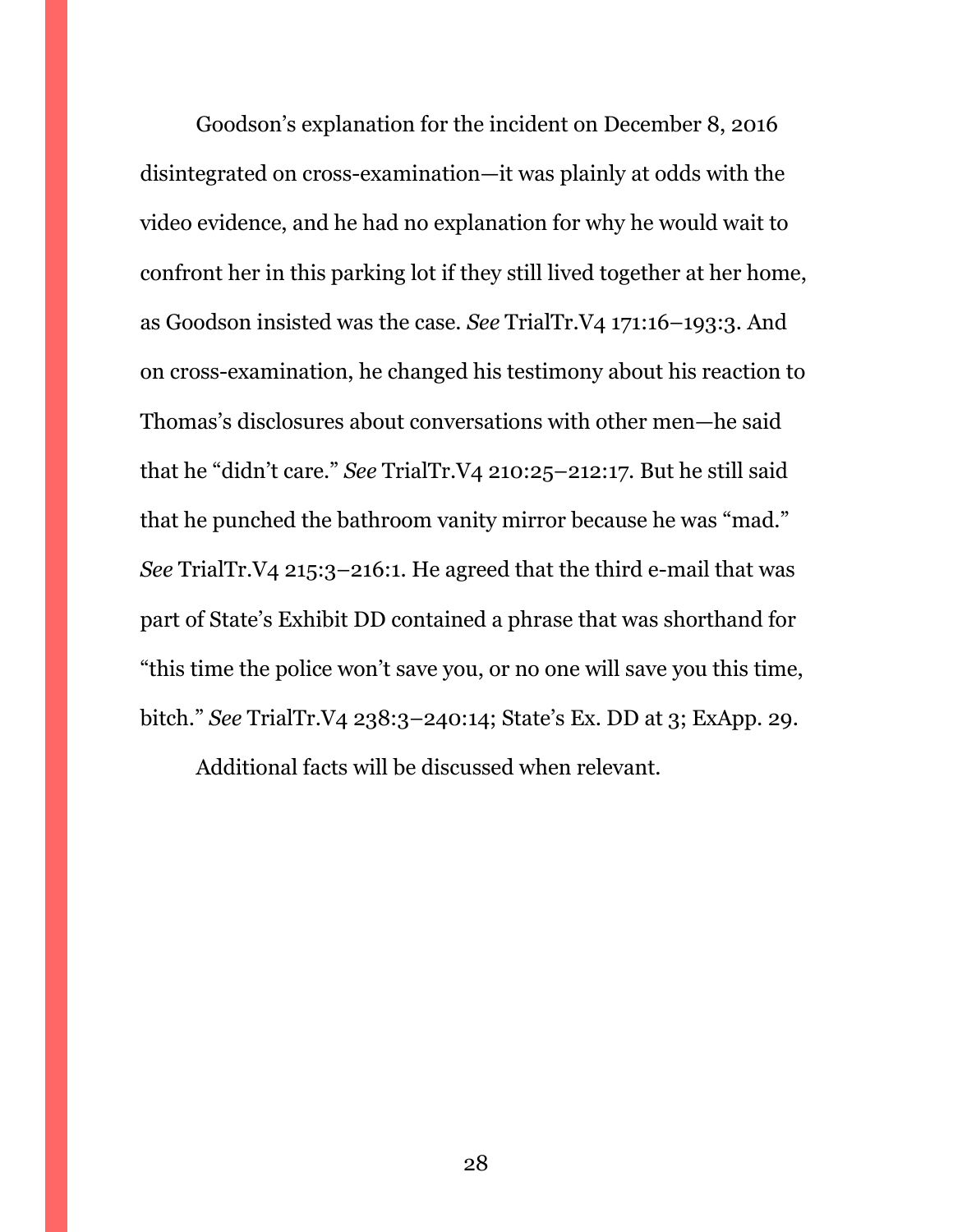#### **ARGUMENT**

<span id="page-28-1"></span><span id="page-28-0"></span>**I. Evidence of prior incidents of domestic violence was properly admitted. It was all relevant to show intent, motive, capacity, and lack of mistake or accident, and evidence of the December 8 incident was relevant to establish a contested element of the burglary charge.**

#### **Preservation of Error**

The State agrees with Goodson that error was preserved on three challenges: his challenge to the December 8 video; his challenge to Thomas's testimony about Goodson's arrest warrant that issued after that December 8 incident; and his challenge to Jacob Miller's testimony about a prior incident. *See* Def's Br. at 51–52; TrialTr.V2 14:22–15:20; TrialTr.V2 182:22–194:2; TrialTr.V3 30:2–10. Rulings on each objection before admission of that evidence preserved error. *See Lamasters v. State*, 821 N.W.2d 856, 864 (Iowa 2012).

Goodson is also correct that error was not preserved for any of his other challenges to evidence/testimony about prior acts of abuse in his relationship with Thomas. *See* Def's Br. at 52–53. If this Court finds SF 589 is not applicable to pending appeals, it may address any ineffective-assistance claims if it finds the record on direct appeal is sufficient to enable it to rule. *See State v. Wills*, 696 N.W.2d 20, 22 (Iowa 2005). Here, the record establishes no possibility of breach.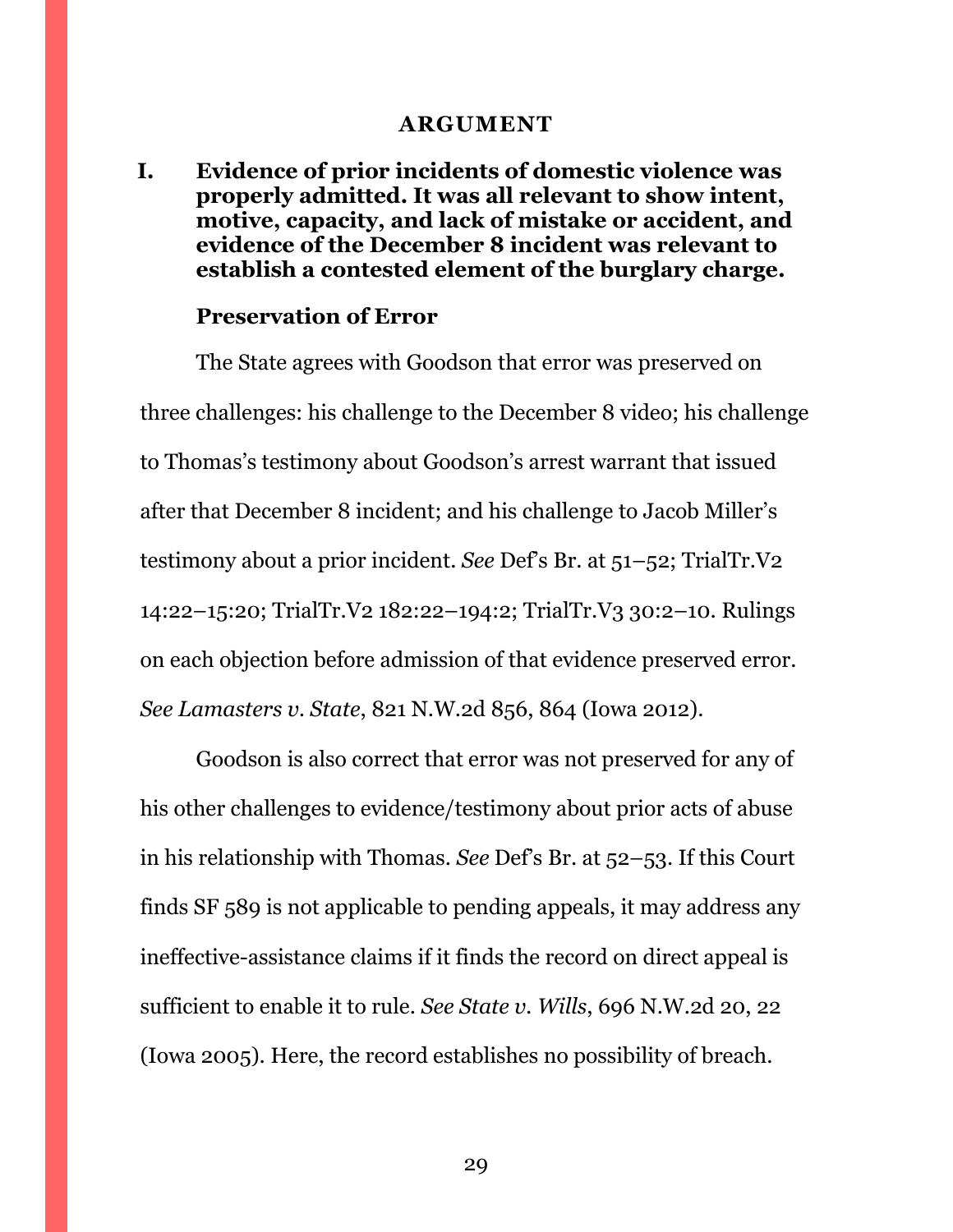#### **Standard of Review**

Evidentiary rulings pertaining to prior-bad-acts evidence are reviewed for abuse of discretion. *See State v. Putman*, 848 N.W.2d 1, 8 (Iowa 2014). An abuse of discretion occurs when "discretion was exercised on grounds or for reasons clearly untenable or to an extent clearly unreasonable." *State v. Long*, 814 N.W.2d 572, 576 (Iowa 2012) (quoting *State v. Teeters*, 487 N.W.2d 346, 349 (Iowa 1992)).

#### **Merits**

To be admissible under Rule 5.404(b), the evidence of prior domestic abuse "must be probative of 'some fact or element in issue other than the defendant's criminal disposition.'" *See State v. Taylor*, 689 N.W.2d 116, 123 (Iowa 2004) (quoting *State v. Castaneda*, 621 N.W.2d 435, 440 (Iowa 2001)). If the prior-bad-acts evidence is relevant for a non-character purpose, it is admissible unless "its probative value is *substantially* outweighed by the danger of unfair prejudice to the defendant." *See id.* at 124 (quoting *State v. Sullivan*, 679 N.W.2d 19, 25 (Iowa 2004)).

Goodson argues that *Taylor* should be limited to a recognition that evidence of prior domestic violence is admissible to prove intent, which would mean *Taylor* is only applicable when intent is disputed.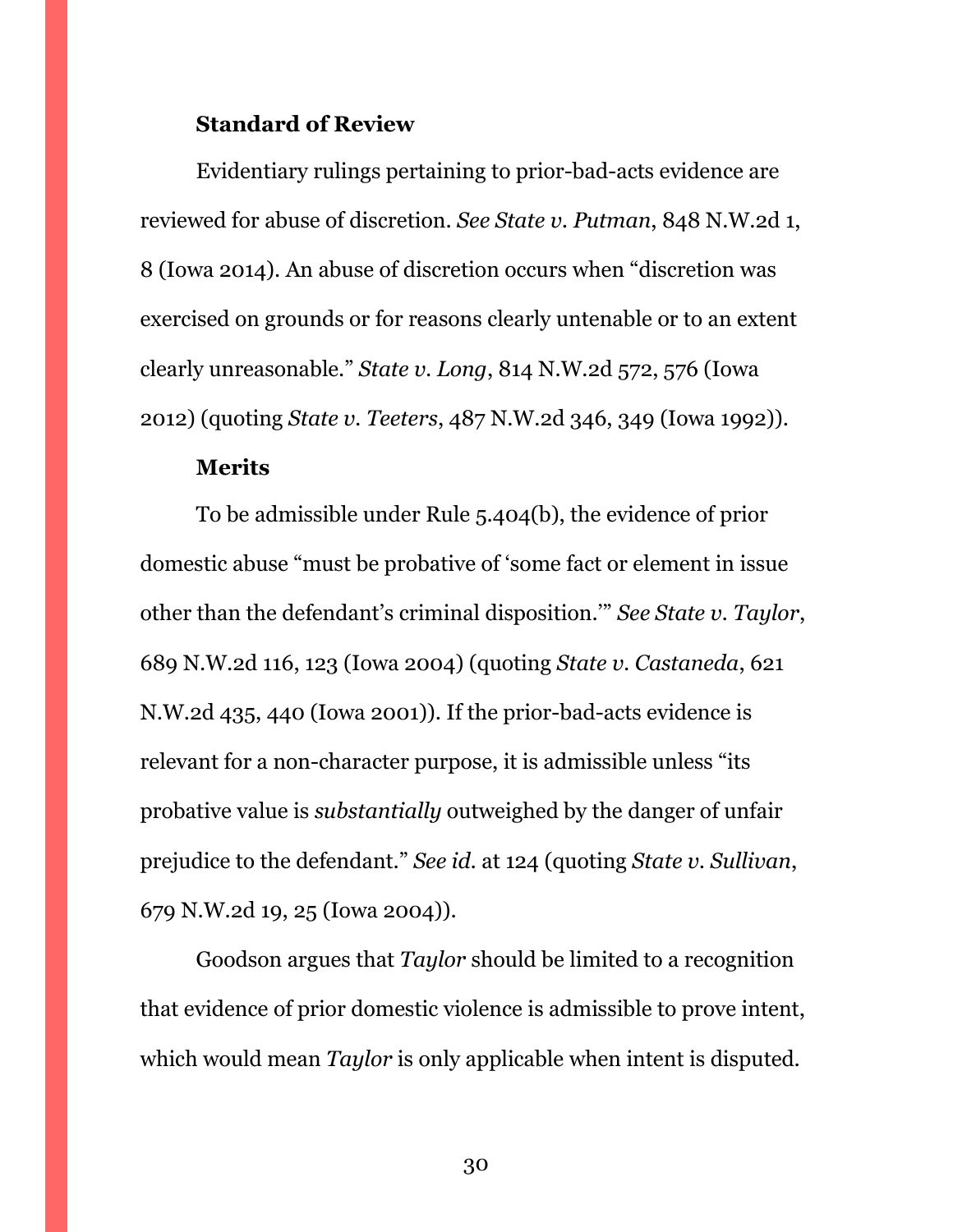*See* Def's Br. at 56–57. Goodson argues that intent was *not* disputed because he had "admitted that he got 'pissed' and hit or backhanded Thomas during the December 23 incident." *See* Def's Br. at 58. But he still did not admit to the required specific intent for assault. *See* Jury Instr. 29; App. 18; Jury Instr. 33; App. 19. And to prove Goodson committed burglary, the State needed to prove that Goodson had "the specific intent to commit an assault" when he "broke or entered into" Thomas's house, without permission—which was *before* the moment when he admitted he got "pissed." *See* Jury Instr. 19; App. 17. And even if Goodson had offered to stipulate to all specific intent elements on all charges, "the prosecution is entitled to prove its case free from any defendant's option to stipulate the evidence away." *See Old Chief v. United States*, 519 U.S. 172, 189 (1997). Moreover, at the moment when each challenged item of evidence was admitted, Goodson had not yet testified, had not offered any sort of admission or stipulation, and had not signaled any willingness not to contest intent elements. Goodson's minor premise that his intent was undisputed is incorrect.

Goodson's major premise that *Taylor* was limited to evidence of prior domestic abuse to prove intent elements is also incorrect. When it is unclear if a crime was committed, *motive* becomes relevant too: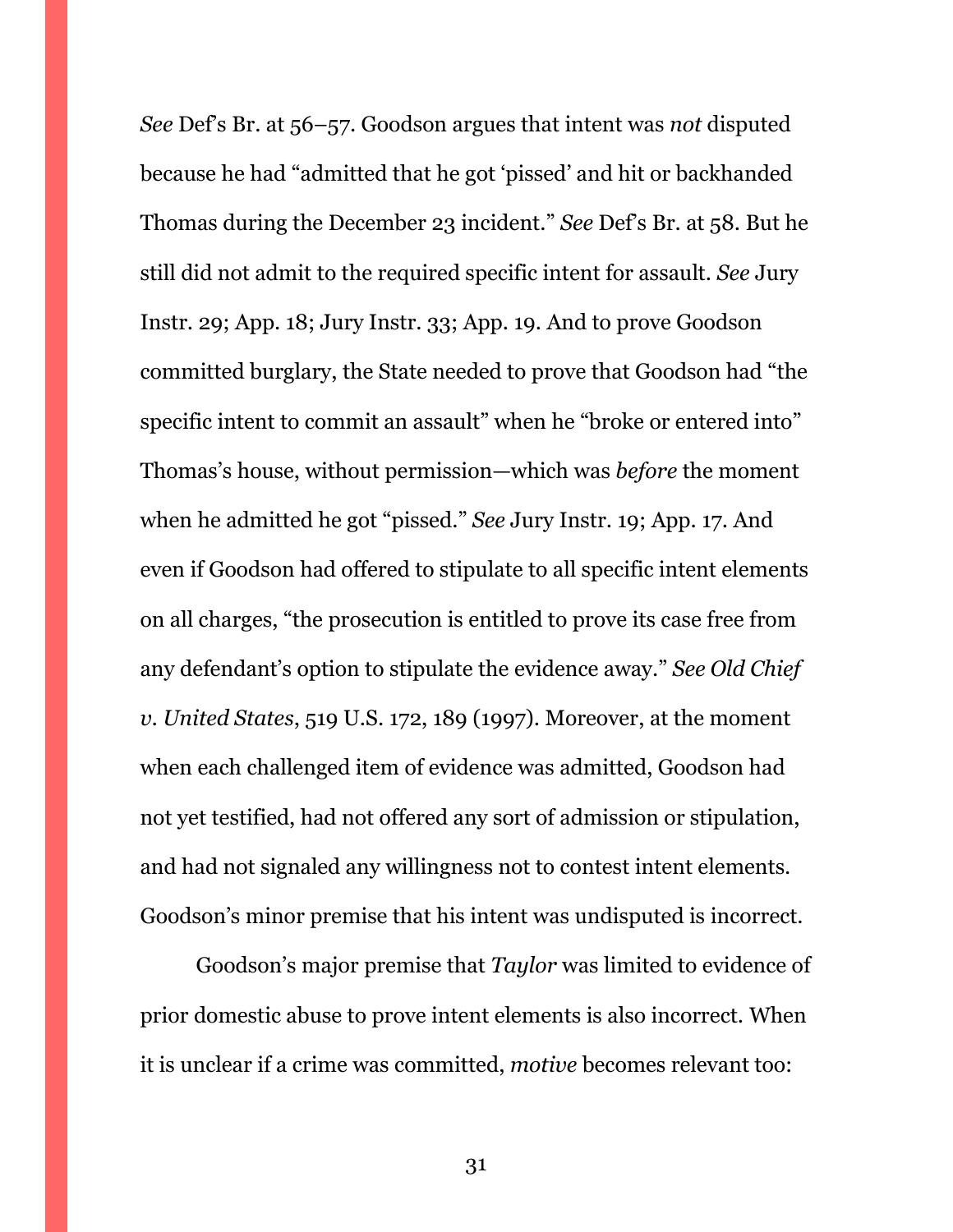In addition to evidencing intent or the absence of an innocent state of mind, a defendant's prior acts of violence against the victim may also provide evidence of motive, in this case, a hostility showing him likely to do further violence. Here, the evidence that the defendant physically assaulted his wife throughout their marriage was relevant to show their antagonistic relationship and, thus, tended to establish the defendant's motive to kill her. Therefore, the evidence was relevant for a purpose other than to show the defendant's propensity to commit crime and was properly admitted.

*Taylor*, 689 N.W.2d at 126 (quoting *People v. Illgen*, 583 N.E.2d 515, 520 (Ill. 1991)). Iowa courts have recognized that "domestic violence is a pattern of behavior, with each episode connected to the others," and prosecutors tasked with proving up an episode of domestic abuse may explain the defendant's motive by showing "how the defendant has reacted to disappointment or anger directed at that person in the past, including acts of violence, rage, and physical control." *See State v. Richards*, 809 N.W.2d 80, 93 (Iowa 2012) (quoting *Taylor*, 689 N.W.2d at 125, 129 n.6). This evidence was relevant to establish that Goodson's motive was to coerce and compel Thomas into continuing the sexual relationship against her will, which is probative because it helps establish what happened—that unique, victim-specific motive explained *why* Goodson would control Thomas with violence and why he would coerce her into having sex with him, against her will. *See*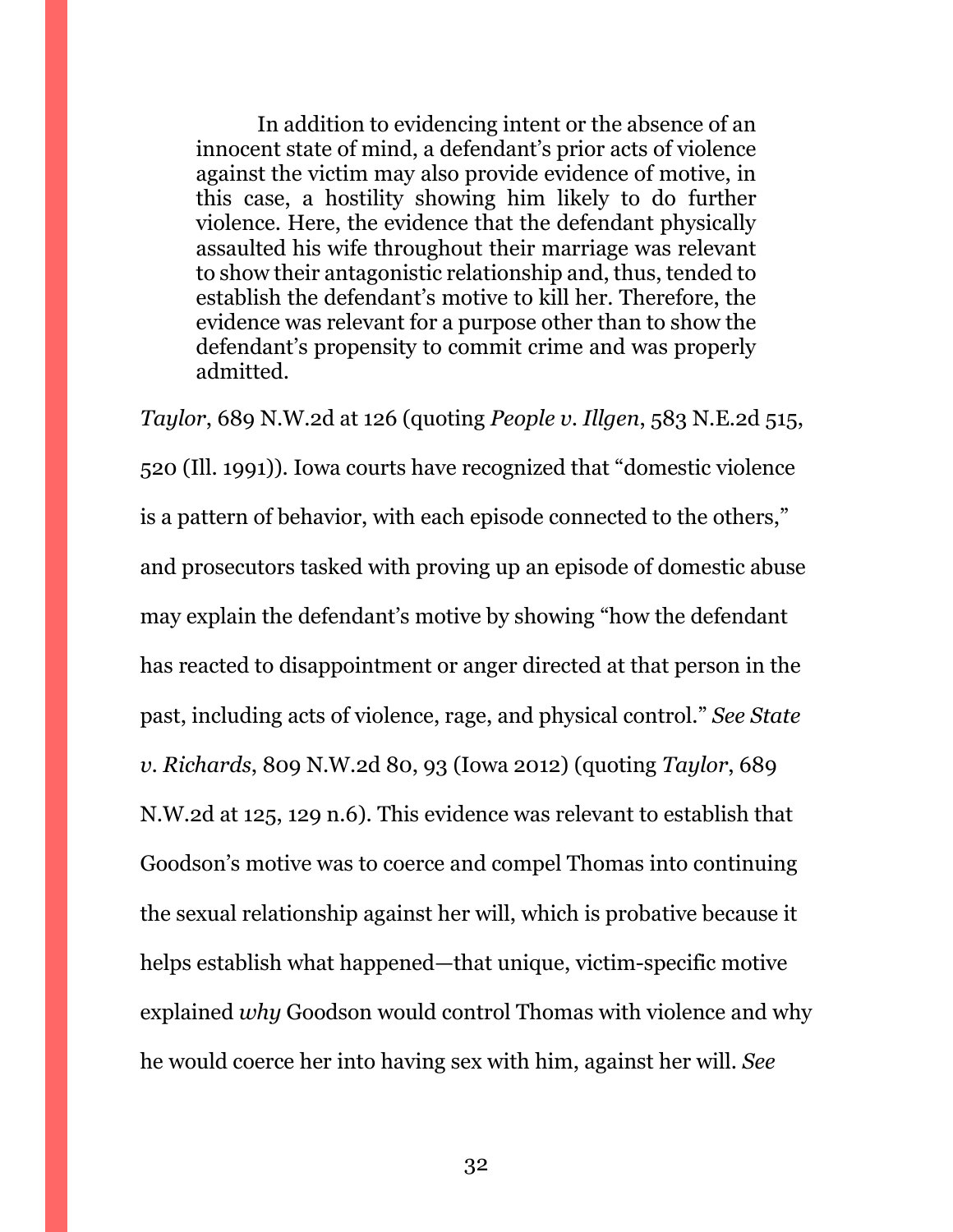*United States v. Roux*, 715 F.3d 1019, 1024 (7th Cir. 2013) (noting that "the defendant's motive—an explanation of *why* the defendant would engage in the charged conduct—becomes highly relevant when the defendant argues that he did not commit the crime"). Goodson "was not entitled to have the jury determine his guilt or innocence on a false presentation that his and the victim's relationship and their parting were peaceful and friendly." *See Taylor*, 689 N.W.2d at 130 (quoting *People v. Zack*, 184 Cal.App.3d 409, 229 Cal. Rptr. 317, 320 (1986)). The State could present this relevant evidence of his motive to commit these specific crimes to establish that he committed them. It also helped show Goodson's *capacity* for violence against Thomas, even as he professed to want to continue a relationship with her. *See, e.g.*, *Richards*, 809 N.W.2d at 93–94 (holding "[t]he earlier incidents were relevant to show Richards had been angry enough at Cyd in the recent past to commit acts of violence against her," and distinguishing its capacity/identity/motive theory of relevance from propensity uses because "[t]he State's thesis was not that Richards was a violent man generally, but rather that he was explosive toward Cyd specifically"). Like in *Richards*, the point was not that Goodson was a bad person just that he had the motive and capacity for violence against Thomas.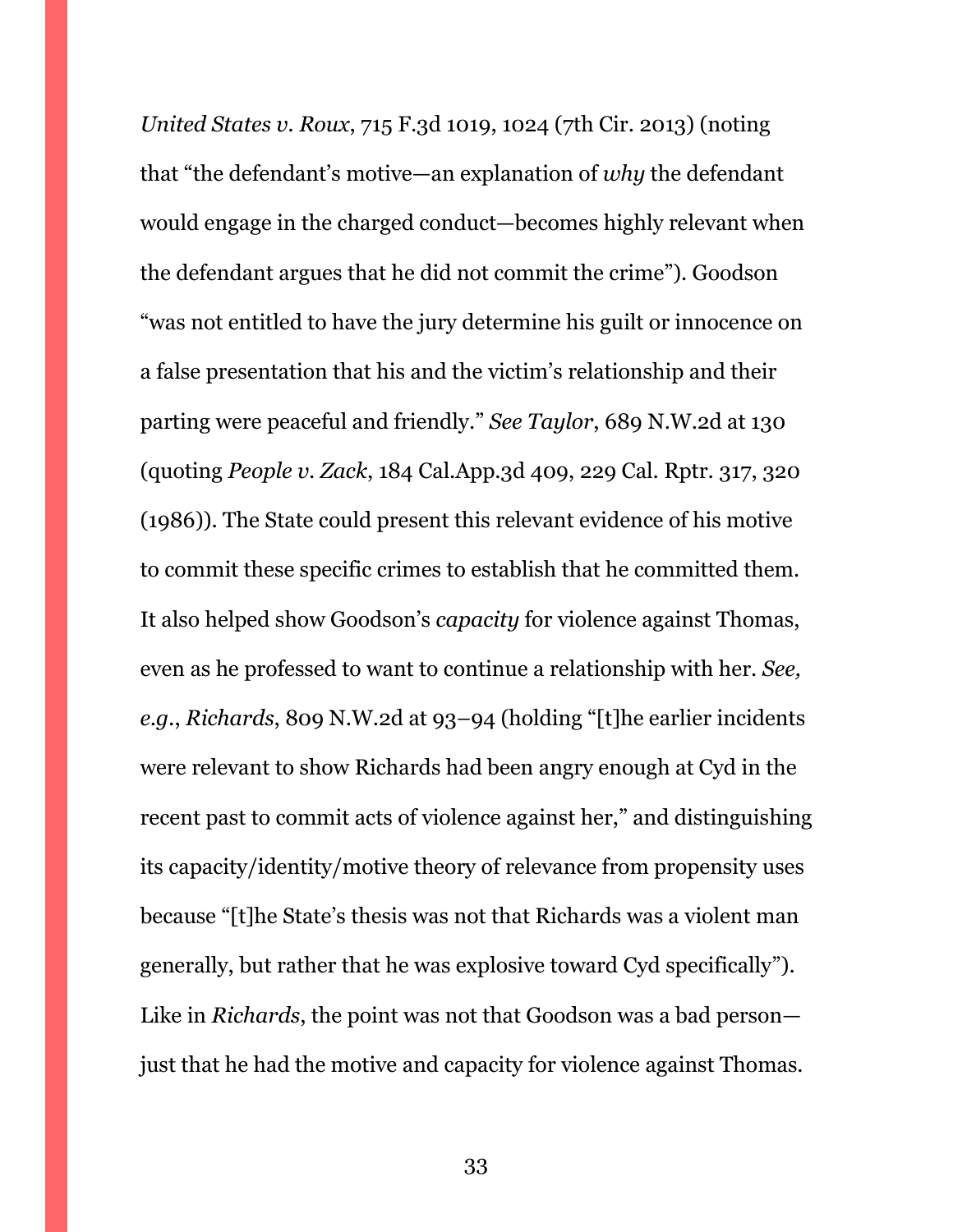Goodson argues that he was prejudiced because his testimony was at odds with Thomas's testimony, and "[t]he jury had to resolve the disputed evidence to reach its verdicts." *See* Def's Br. at 61–62. That is the point. "Evidence reflecting the nature of the relationship between the defendant and the victim would be crucial to a fact finder resolving the inconsistencies in the witnesses' testimony." *See Taylor*, 689 N.W.2d at 127. This is critical because Thomas was describing Goodson acting in ways that, on their face, would seem incongruous with evidence that they recently had a romantic relationship. Indeed, Thomas and Goodson had a child together, so reasonable jurors may ordinarily be skeptical of any testimony that Goodson did not have Thomas's permission to be in her house (which needed to be proven to establish an element of burglary) or that Goodson had sex with her against her will (because she had obviously had sex with him before). Without context, jurors might even believe that Thomas fabricated her narrative to try to win sole custody of that child. *See* TrialTr.V5 57:13–22. Thus, the history of domestic abuse within this relationship was exceedingly important context for these events—it explained why Goodson would know that he did not have Thomas's permission to be in her house, and it explained how Goodson could coerce her into sex.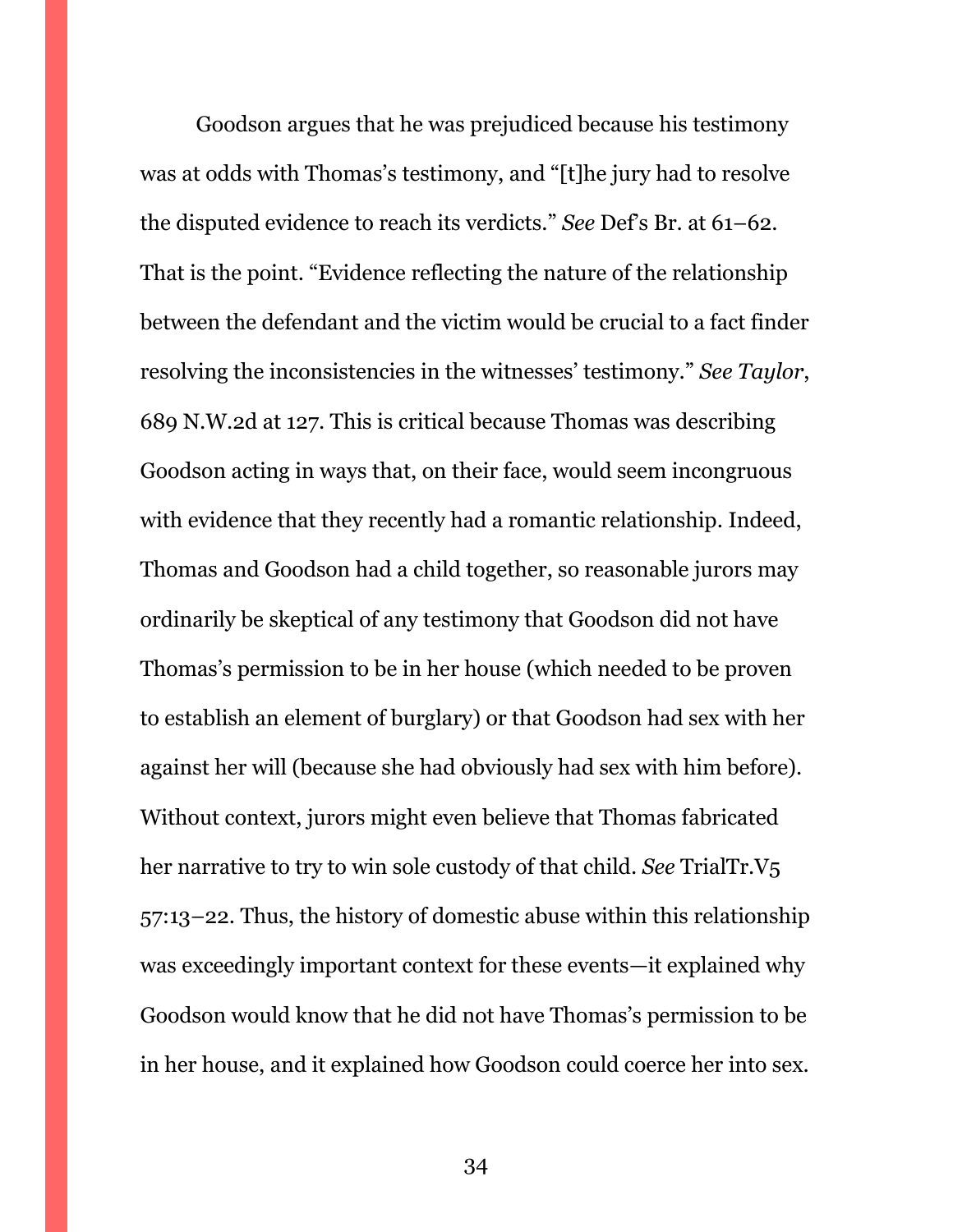It also explained why Thomas would break her own phone: to prevent Goodson from seeing her communications with other men, which she knew would prompt him to abuse her more. *See* TrialTr.V2 74:4–75:8. And it explained why Thomas attempted to mollify Goodson after her initial attempts to escape, to the point where she fell asleep: to escape, she needed to convince Goodson that she was *not* trying to escape. *See* TrialTr.V2 77:4–25; TrialTr.V2 159:6–161:10; *accord Taylor*, 689 N.W.2d at 128 n.6 ("The relationship between the defendant and the victim, especially when marked by domestic violence, sets the stage for their later interaction."). That evidence of prior domestic abuse is helpful in understanding Thomas's testimony and resolving apparent inconsistencies within her description of events, which makes it "highly relevant to the truth-finding process." *See State v. Laible*, 594 N.W.2d 328, 335 (S.D. 1999), quoted in *Taylor*, 689 N.W.2d at 130.

Goodson also challenges the "clear proof" of prior incidents of domestic abuse described in Miller's testimony and from December 8 (which was partially caught on security camera) because the evidence was "heavily disputed." *See* Def's Br. at 59. But Goodson's disputes do not rob the evidence of its conditional relevance, and the requirement of "clear proof" is satisfied through testimony of any victim or witness.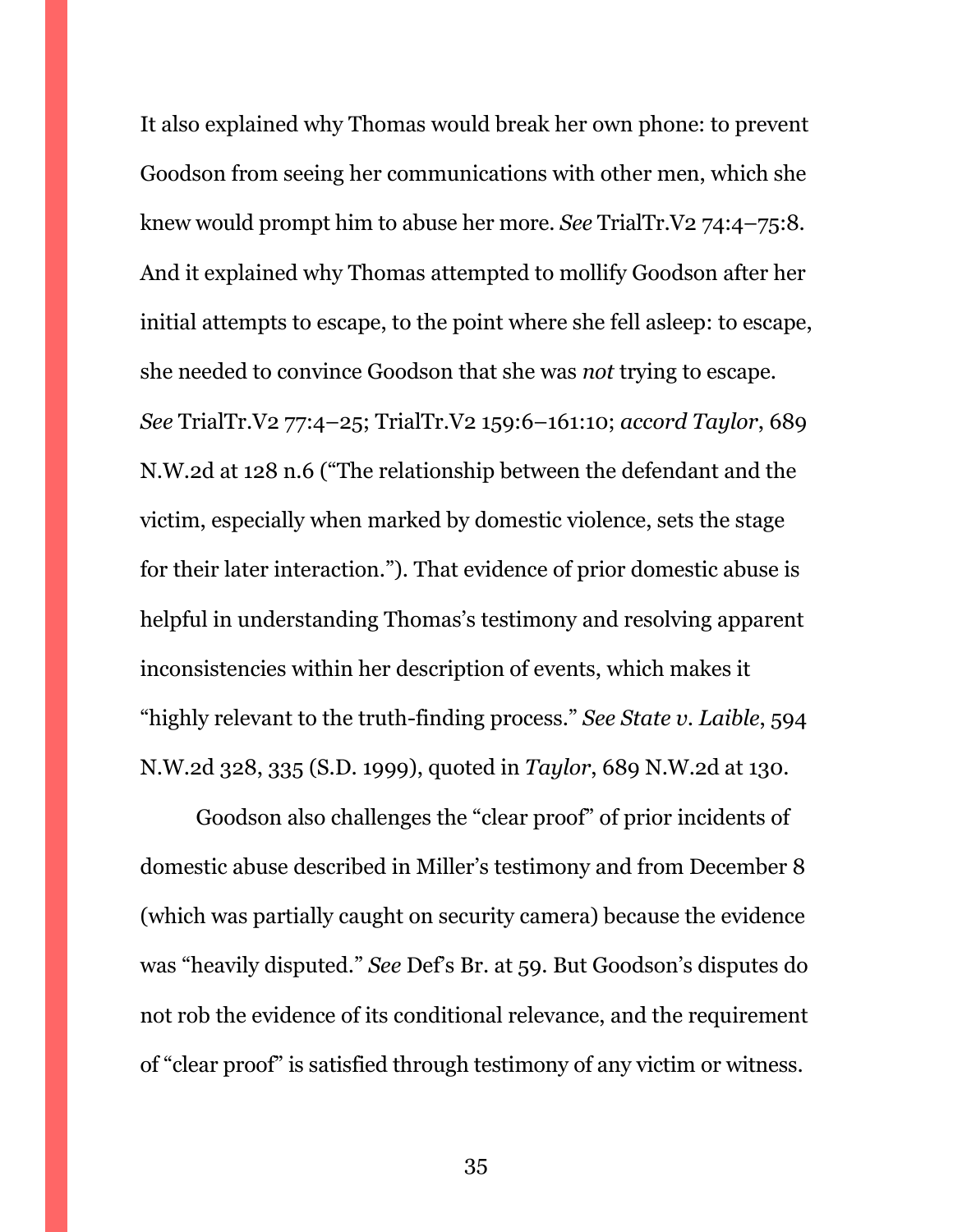*E.g.*, *State v. Jones*, 464 N.W.2d 241, 243 (Iowa 1990) ("[A] victim's testimony, standing alone, satisfies the requirement of clear proof."); *Taylor*, 689 N.W.2d at 130 ("In assessing whether there is clear proof of prior misconduct, it is not required that the prior act be established beyond a reasonable doubt, nor is corroboration necessary."). None of this evidence required "engaging in speculation or drawing inferences based on mere suspicion." *See Jones*, 464 N.W.2d at 243.

Goodson's challenge to the "clear proof" of these incidents underlines the *need* for extrinsic evidence of prior domestic abuse, beyond Thomas's testimony: because Goodson and Thomas were the only people who were present in Thomas's house during these events (aside from their infant child), probative circumstantial evidence of the quality of past interactions between them was sorely needed. *See State v. Rodriquez*, 636 N.W.2d 234, 242 (Iowa 2001) (finding "the need for other evidence on the issue of confinement was substantial" because "[t]he circumstances surrounding the alleged confinement of Enriquez on October 11 were disputed by the only persons present: the defendant and Enriquez"). Beyond that, the need for this evidence was especially heightened because Goodson coerced Thomas into sex against her will by leveraging the effect of prior violence against her—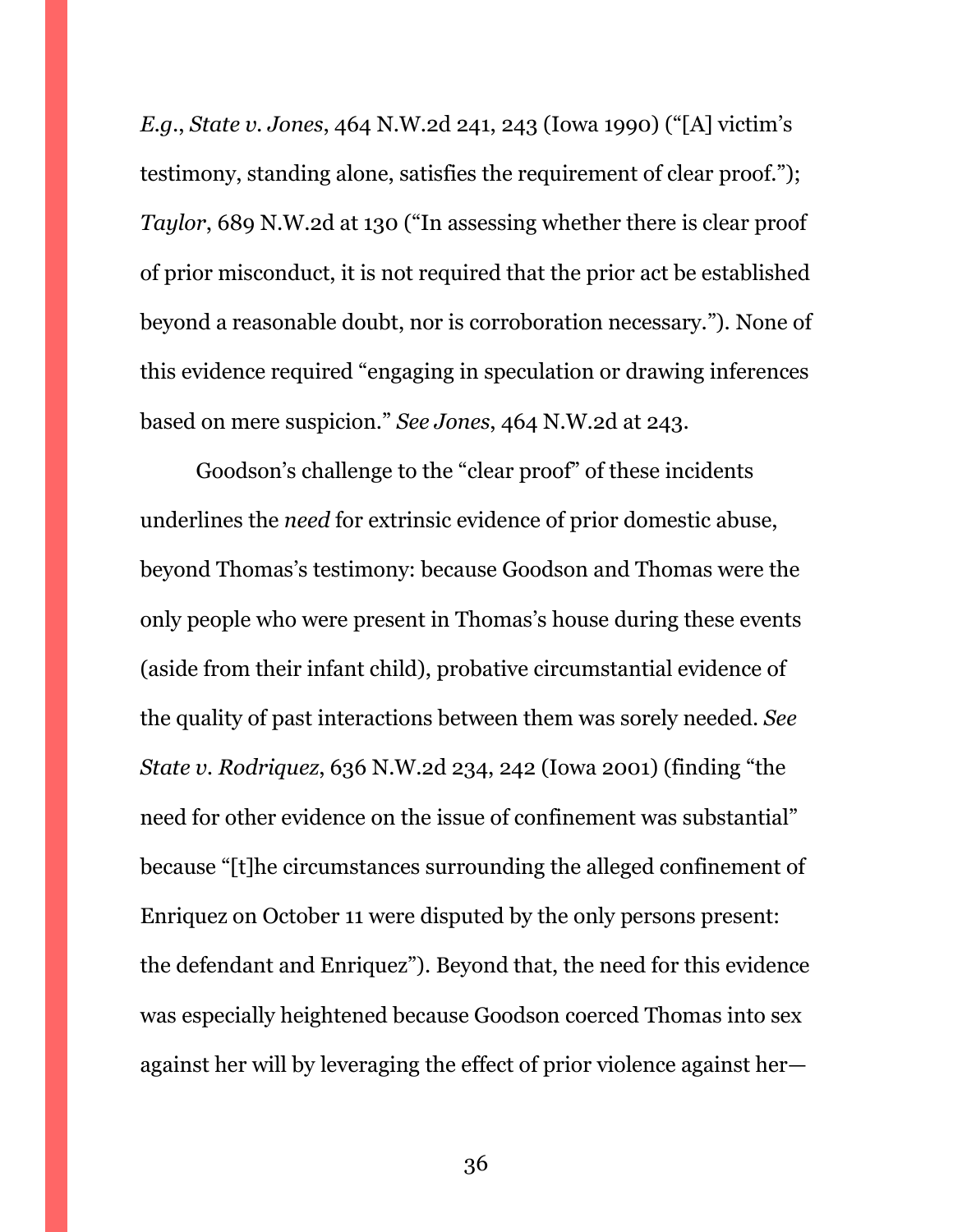jurors could never understand how Goodson overcame her resistance without understanding that Thomas already knew, from experience, that Goodson's advances were backed by implied threats of violence.

The relationship and the nature of the relationship of this victim with the defendant goes to explain the reasonableness of the victim's fear. If the State is going under the theory that he was threatening to harm her, the reasonableness of a fear will be something the jury will have to judge, and it can only be judged by showing previous acts of assault which have made her fear the defendant to the extent that she would agree to have sex with him when he terrorizes her or tells her that she has to.

*See* TrialTr.V1 38:1–17; *accord* TrialTr.V1 51:4–22. And evidence of the December 8 incident and Thomas's subsequent report to police was necessary proof that any permission Goodson once had to be at Thomas's house was rescinded. *See* TrialTr.V2 183:1–187:16 ("[T]he existence of the warrant from the 8th to the 23rd certainly suggests that he didn't have a right, license, or privilege to be in the home."); *accord* TrialTr.V2 150:16–154:10. All of this evidence was needed, because there was no way for the jury to understand what happened on December 23 without it. *See Taylor*, 689 N.W.2d at 127–30.

Goodson claims that its probative value was outweighed by danger of unfair prejudice, both because of the nature of the evidence and the amount of time spent litigating it. *See* Def's Br. at 59–61. But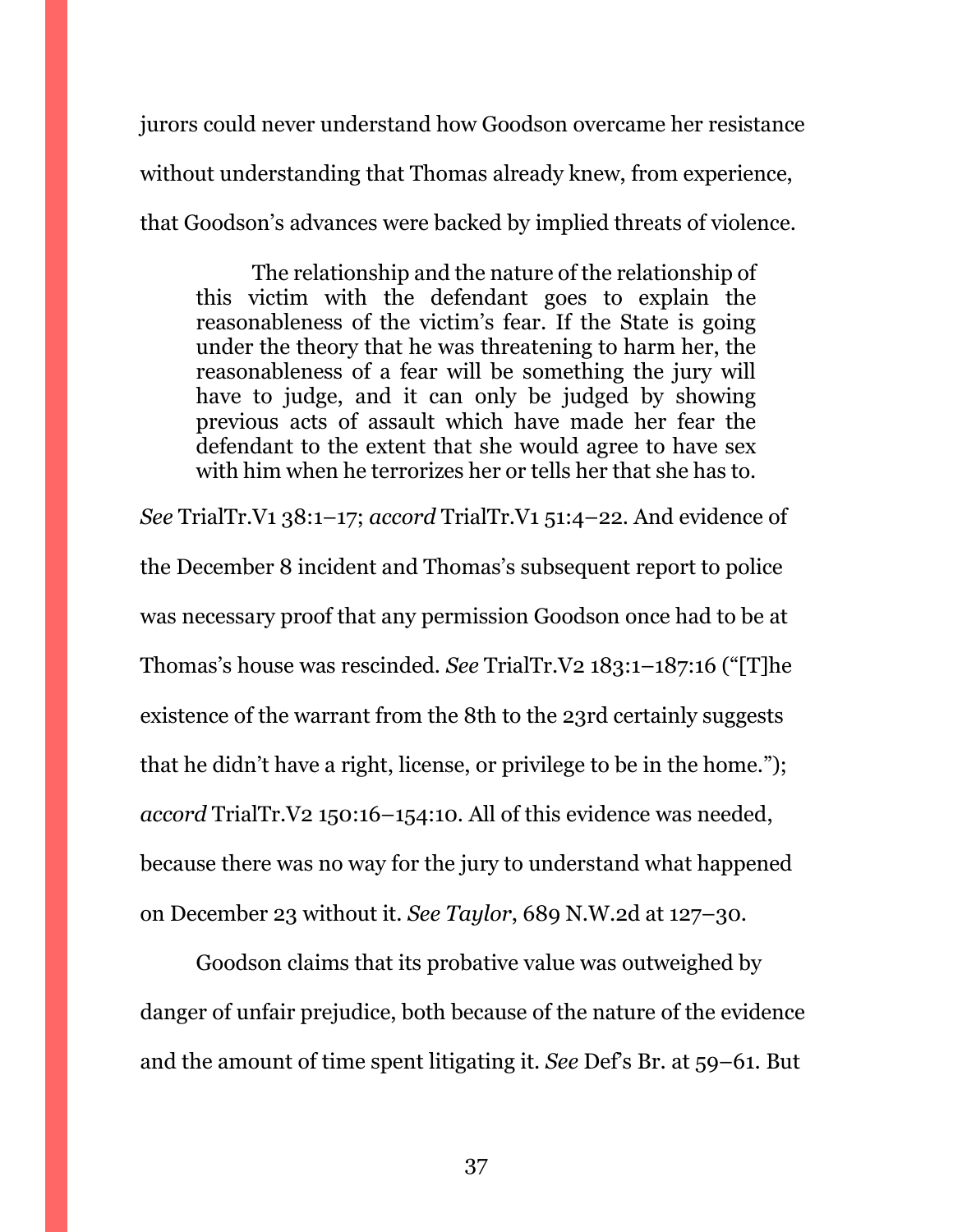assessing unfair prejudice means weighing "the comparative enormity of the charged and uncharged crimes," and none of the prior incidents were close to as bad as the episode giving rise to the instant charges, which involved a home invasion, an ambush, continued confinement, and repeated assaults that culminated in demands for unwanted sex. *State v. Larsen*, 512 N.W.2d 803, 808 (Iowa Ct. App. 1993) (holding that "[t]he potential prejudicial effect" of prior-bad-act evidence "is neutralized by the equally reprehensible nature of the charged crime"). And Goodson's challenge to the scope and volume of that evidence ignores that Thomas described very few specific acts of prior abuse; she only described the December 8 incident (which was entwined with the facts establishing elements of the burglary charge) and the incident that Miller saw (which was necessary to establish that Miller was corroborating Thomas's testimony). *See* TrialTr.V2 112:5–113:2; TrialTr.V2 197:20–198:13. This was not excessive or otherwise unfair.

Goodson cannot escape the long line of Iowa cases holding that prior domestic abuse against the same victim is "highly probative" on a variety of legitimate, non-propensity issues. *See State v. Richards*, 879 N.W.2d 140, 151–52 (Iowa 2016) (collecting cases). This evidence was similarly probative, necessary, and properly admitted.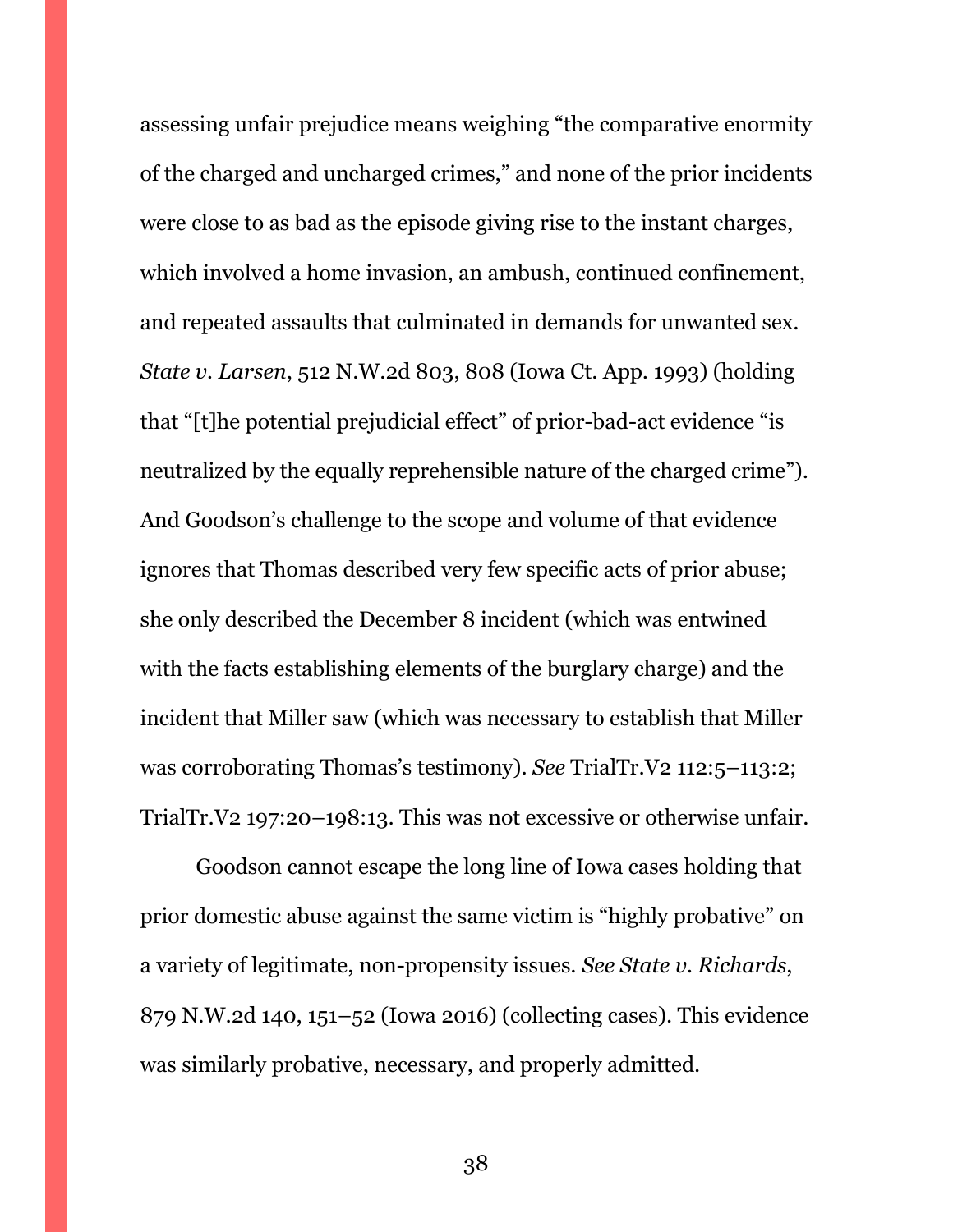## <span id="page-38-0"></span>**II. The trial judge did not err by failing to recuse himself,**  *sua sponte***. None of his prior work as a prosecutor was in the matter in controversy. Inadvertent interactions between the judge and two jurors were not improper.**

#### **Preservation of Error**

Goodson does not claim that error was preserved—instead, he quotes a comment to the code of judicial conduct for the principle that a "judge's obligation not to hear or decide matters in which disqualification is required applies regardless of whether a motion to disqualify is filed." *See* Def's Br. at 63 (quoting Iowa Code of Judicial Conduct 51:2.11, cmt. 2). But that does not waive the requirement that Goodson preserve error through timely motion for recusal. *See State v. Biddle*, 652 N.W.2d 191, 198 (Iowa 2002) ("The State contends Biddle failed to preserve error on this issue by objecting or moving for recusal . . . . Biddle first raised the issue in a motion for new trial. Clearly, that was too late."); *see also State v. Kelsen*, No. 13–0652, 2014 WL 69825, at \*1 (Iowa Ct. App. Jan. 9, 2014) ("Though in [Kelsen's] motion for reconsideration of sentence she requested a new sentencing hearing and that the judge recuse himself, raising this issue in a motion postmotion-sentencing does not satisfy the timeliness component of our error preservation rules, given the district court could not consider the issue at a time when corrective action could be taken.").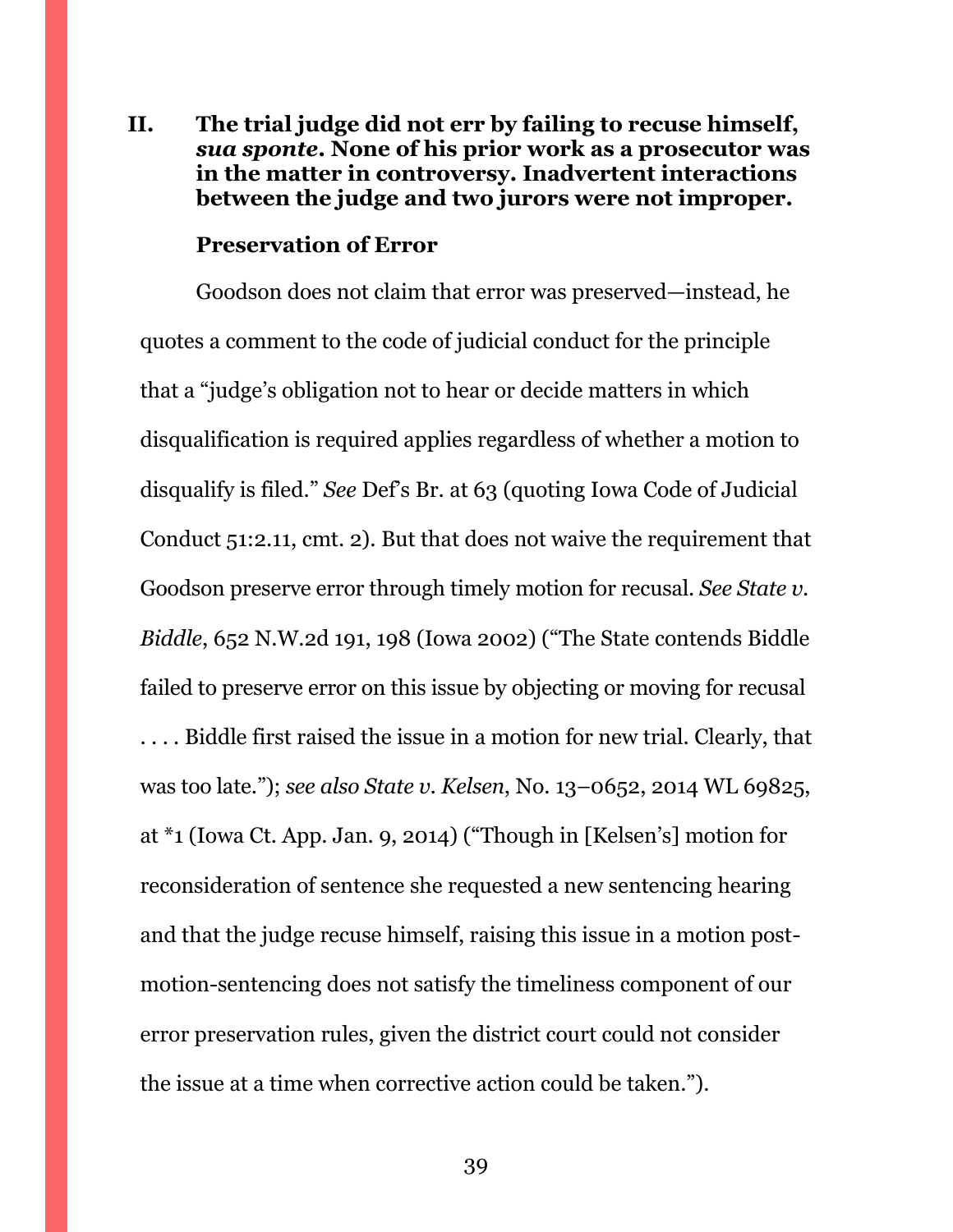Judicial ethics may require a judge to act, but Goodson cannot claim to be entitled to reversal and new trial based on a violation of the code of judicial conduct. It would be unfair if Goodson were able to "choose to remain silent in the trial court in the face of error, taking a chance on a favorable outcome, and subsequently assert error on appeal if the outcome in the trial court is unfavorable." *See State v. Pickett*, 671 N.W.2d 866, 869 (Iowa 2003) (quoting *DeVoss v. State*, 648 N.W.2d 56, 60 (Iowa 2002)). Goodson did not raise any motion for recusal until the motion for new trial, and he only raised it in his *second* motion for a new trial (and he did not move for recusal in the *first* motion for new trial, either retrospectively or prospectively). *Compare* MotionTr. (4/20/18) at 140:5–141:18, *with* MotionTr. (9/17/18) at 3:6–6:25. "Clearly, that was too late." *See Biddle*, 652 N.W.2d at 198; *accord Rodriquez*, 636 N.W.2d at 246. Because error was not preserved for this claim, this Court should not consider it.

## **Standard of Review**

There is no standard of review for unpreserved claims, because there is no ruling to review. If error had been properly preserved, the trial court's ruling would be reviewed for abuse of discretion. *See, e.g.*, *State v. Farni*, 325 N.W.2d 107, 110 (Iowa 1982).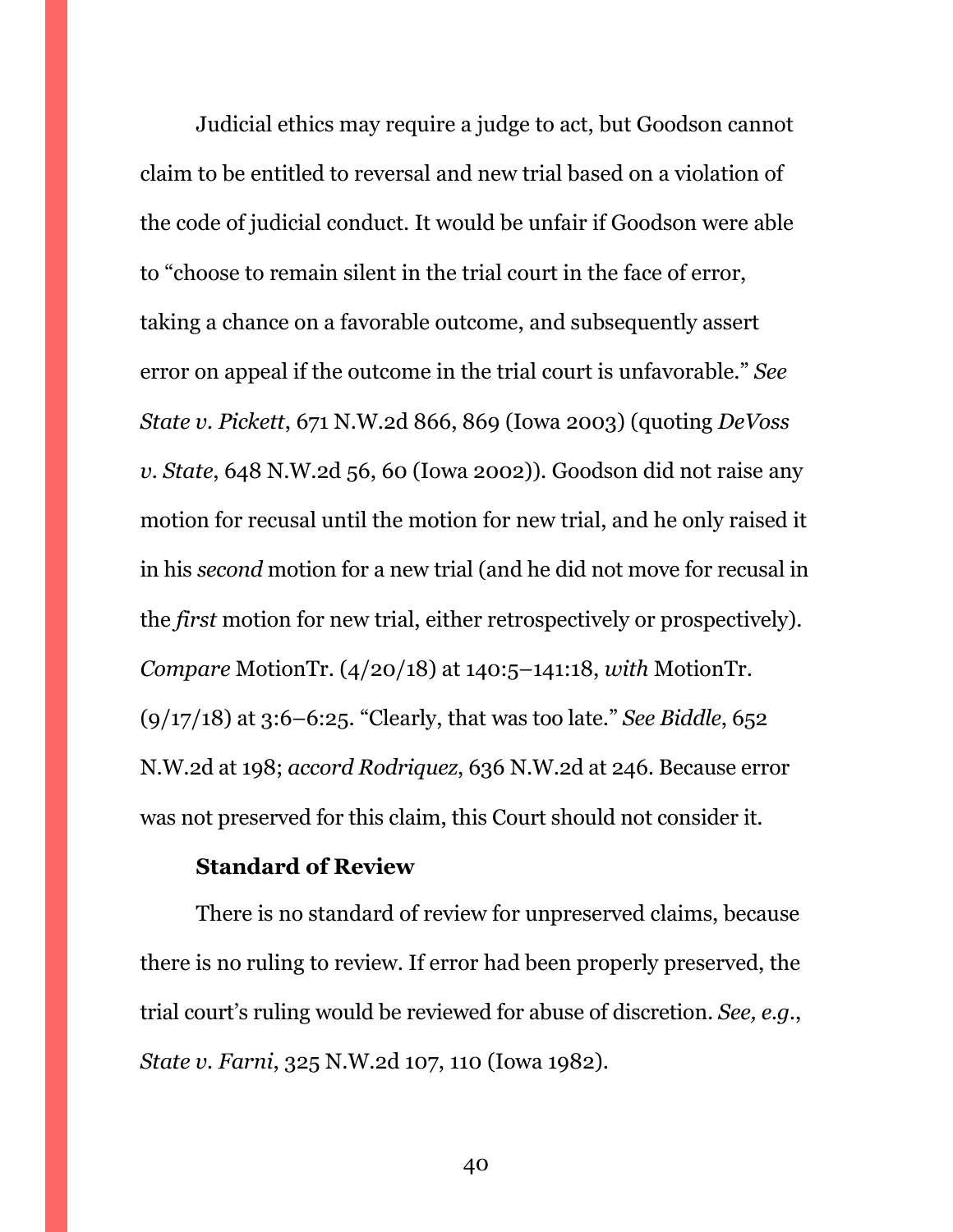#### **Merits**

Goodson argues the trial judge should have recused himself from presiding over the trial because he prosecuted Goodson on an unrelated matter years ago, and because he interacted with two jurors in the courthouse and led them to an incorrect jury room. *See* Def's Br. at 70–78. Goodson also argues that the judge should have recused himself from involvement on the motion for new trial, because he was essentially a fact witness. *See* Def's Br. at 78–81. None of these claims could show any abuse of discretion, even if they had been preserved.

## <span id="page-40-0"></span>**A.** *Toles* **establishes that the judge's involvement in prosecuting Goodson on unrelated charges, many years ago, did not create any need for recusal.**

Goodson recognizes that *Toles* held that a judge need not recuse from a criminal case due to involvement in prosecuting the defendant on an unrelated matter. *See* Def's Br. at 70 (citing *State v. Toles*, 885 N.W.2d 407, 408 (Iowa 2016)). He argues this was the same matter because the judge was involved in Goodson's 1999 prosecution for sexual abuse, which was the basis for the applicable enhancement under section 901A.2(3). *See* Def's Br. at 73. But the facts *about* that conviction were not relevant, even to the sentencing enhancement the fact that the conviction was entered was all that mattered, and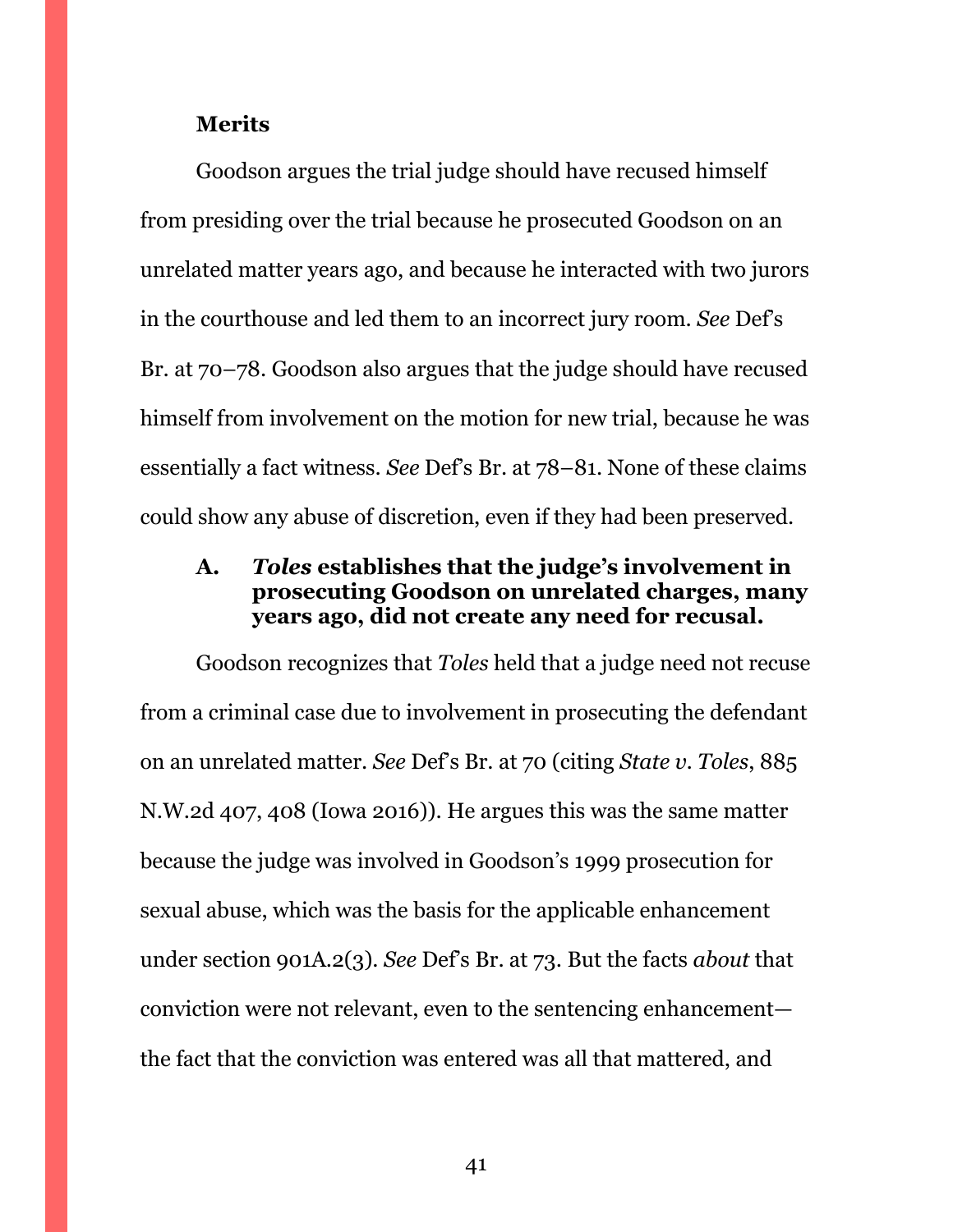Goodson stipulated to that anyway, before a different judge. *See*  StipulationTr. (8/9/18). Certainly the facts of that prior conviction were not relevant to the actual trial on the merits of these charges; while the State alleged the enhancement, the prior conviction was so immaterial to the actual trial on these charges that Goodson alleged it was "newly discovered evidence," five months later. *See* MotionTr.  $(9/17/18)$  at 3:12–18. These criminal charges arise from Goodson's conduct in 2016, and this is not the same matter as his prosecution that concluded in 1999; no sentencing enhancement can change that.

An analogous claim was considered in *State v. Gardner*, where Judge Stigler presided at the guilt phase of trial and was subsequently listed as a witness on the habitual offender enhancement, which was tried before Judge Fister. *See State v. Gardner*, 661 N.W.2d 116, 117 (Iowa 2003). Then, after Gardner was found to be a habitual offender, Judge Stigler presided over his subsequent sentencing hearing. *See id.* Gardner argued that judge "served as a witness in the same matter over which he presided because the habitual violator allegation did not charge a separate offense." *Id.* at 118. The Iowa Supreme Court rejected that claim because "the habitual violator issue was tried in a separate proceeding where Judge Fister, not Judge Stigler, presided,"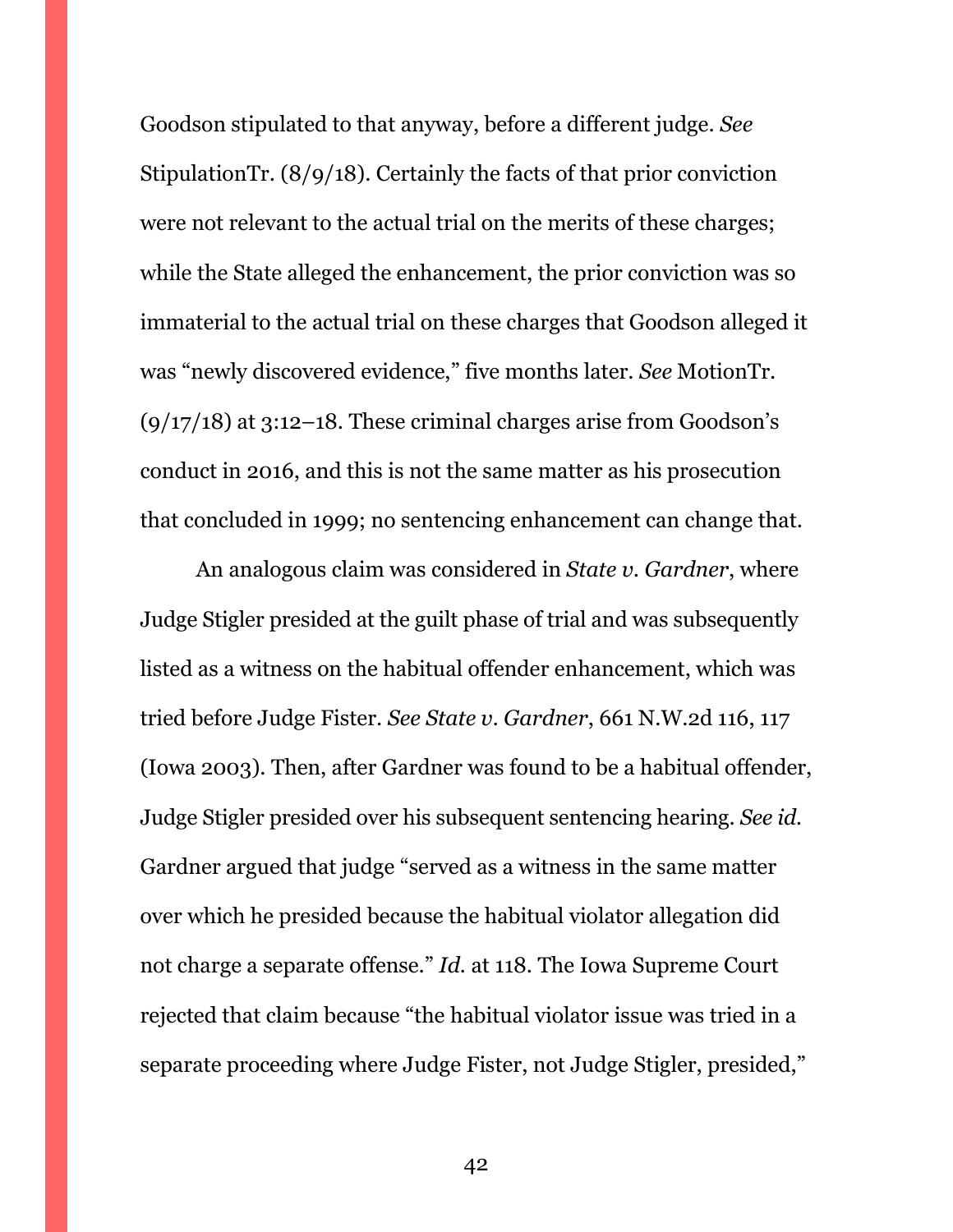and "Judge Stigler did not preside at the proceeding in which he served as a witness." *See id.* at 118–19. As applied to this case, that means that Judge Dalrymple did not preside at the proceeding that implicated his prior work as a prosecutor—a separate judge did that. *See* StipulationTr. (8/9/18). Charging an enhancement does not convert the guilt phase into an outgrowth of the prior prosecution.

This is the only part of Goodson's claim that was raised and ruled upon below (although it was still untimely, because it was raised after the opportunity for corrective action had passed). *See* MotionTr.  $(9/17/18)$  at 2:19–6:25. Goodson does not engage with the logic of the court's ruling that explained why his untimely claim was meritless likely because it is impossible to call this an abuse of discretion:

[I]n this particular case, with all due respect to Mr. Goodson, I find it ironic that Mr. Goodson, despite whatever criminal history he has, and the number of prosecutors that may have been involved in his cases, which may be at most a handful, he bears such concern that I, as the prosecutor, from one of those amongst thousands, not being facetious, thousands of criminal defendants that I have been either presiding as a judge or in my 17-year tenure as a prosecutor, would have handled as a prosecutor.

That I, back in February, am to recognize that I was the prosecutor of one of thousands of defendants, and that I somehow then bear some grudge against him over the course of apparently 19 years later and still had some type of grudge or axe to grind as a prosecutor.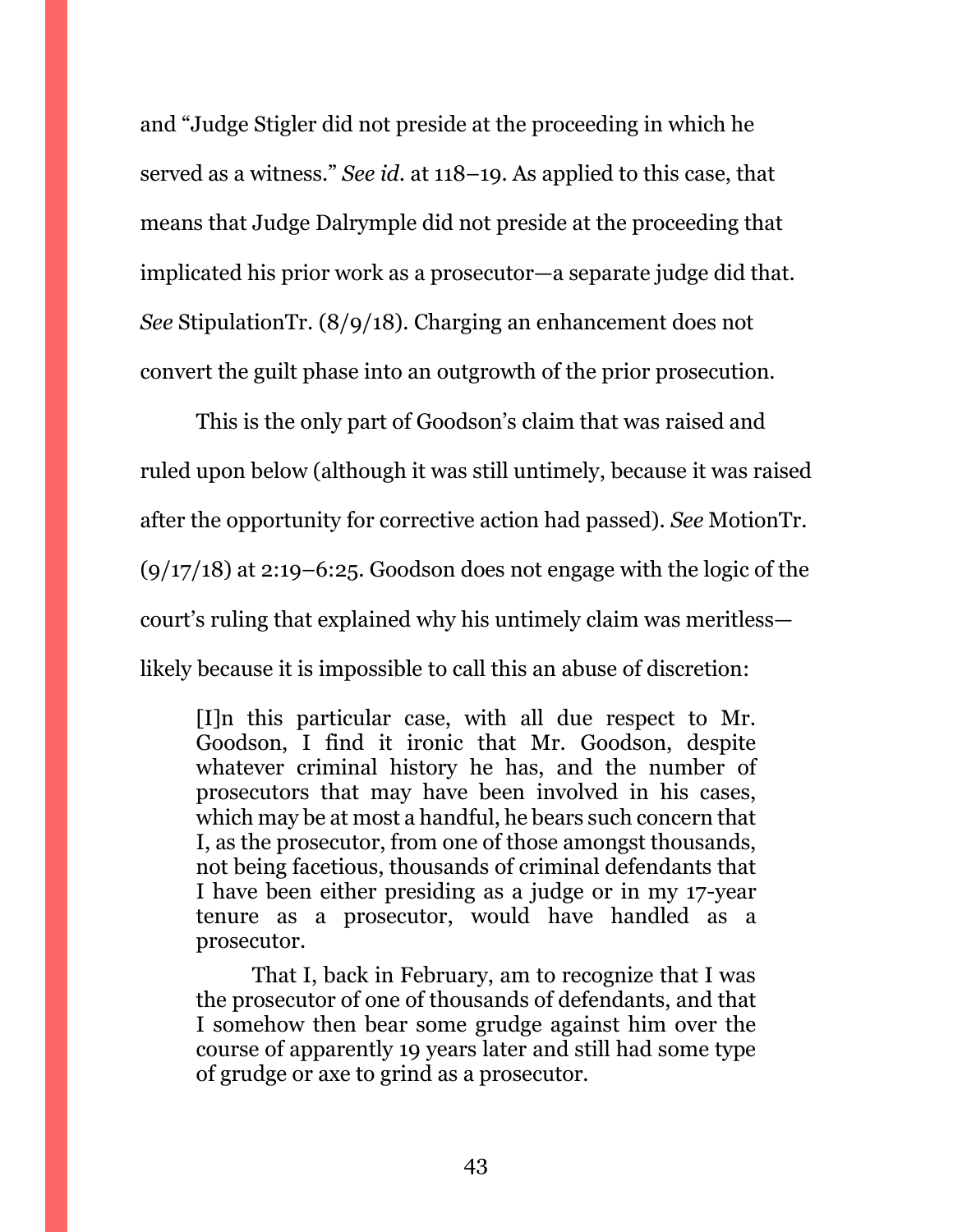Taking that and then juxtaposing that against his position that apparently he didn't even recognize I was the prosecutor, and didn't raise it or have any concerns about it whatsoever until August of 2018, months after the trial itself, and so in the end the fact that I was the presiding judge over a case is not, in and of itself, grounds for any type of mistrial.

It's not grounds of any sort to even require me to recuse myself then or now. And so the burden rests upon the defendant to demonstrate somehow or another that the Court was biased and prejudiced against him. I don't have any evidence whatsoever other than the fact that I was the presiding judge and so the motion is denied.

MotionTr. (9/17/18) at 4:11–6:25. Goodson did not and could not prove any facts beyond "the mere fact of the prior prosecution" that would "demonstrate the judge was biased or prejudiced against him," which means he cannot establish any error in the judge's decision that recusal was never required. *See Toles*, 885 N.W.2d at 408.

"[T]here is as much obligation for a judge not to recuse when there is no occasion for him to do so as there is for him to do so when there is." *State v. Mann*, 512 N.W.2d 528, 532 (Iowa 1994) (quoting *Hinman v. Rogers*, 831 F.2d 937, 939 (10th Cir. 1987)). Goodson has not shown the prior prosecution, decades ago, is the same matter as the prosecution arising out of his 2016 acts of domestic abuse, and he has not shown that his prior conviction created bias or prejudice that would give rise to any duty to recuse. Thus, this claim fails.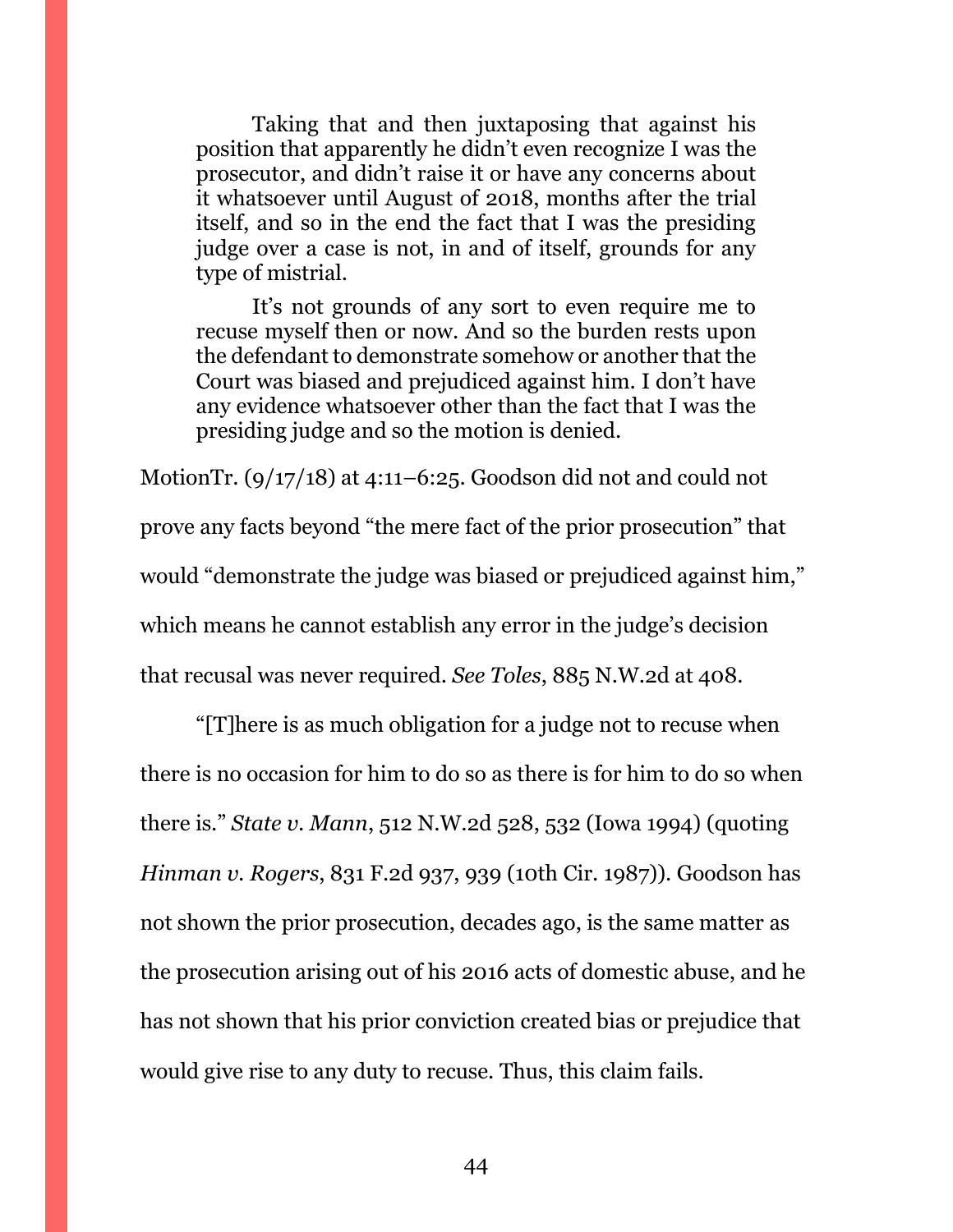<span id="page-44-0"></span>**B. Nothing about the judge's interaction with these jurors (who he mistakenly believed were on the jury in another trial) was improper, nor did it create any appearance of impropriety.**

The test for recusal is "whether a reasonable person would question the judge's impartiality." *See Biddle*, 652 N.W.2d at 198 (quoting *McKinley v. Iowa Dist. Ct*., 542 N.W.2d 822, 827 (Iowa 1996)). Consider this factual summary with that standard in mind.

On the morning of the fifth day of trial (March 6, 2018), Judge Dalrymple entered the courthouse and encountered two of the jurors for Goodson's trial; they were all waiting for an elevator. *See* MotionTr.  $(4/20/18)$  at 64:10–65:25. This appeared to be the same elevator that everyone would use to get up to the fourth floor. *See, e.g.*, MotionTr.  $(4/20/18)$  at 90:20–92:8; Def's Ex. B, file 2, at 9:45:15.

Video evidence shows Judge Dalrymple walking in front of the jurors as they exited the elevator. *See* Def's Ex. B, file 2, at 9:48:00. Apparently, off-camera, the judge led those jurors into a jury room associated with a different trial. Goodson testified that he saw them all emerge and walk into a different room, "[a]fter a few minutes." *See*  MotionTr. (4/20/18) at 123:10–125:17. Video evidence shows that, at about 9:49:10, the judge and the jurors walked past Goodson and his family as they sat on the bench in the hallway. The judge opened a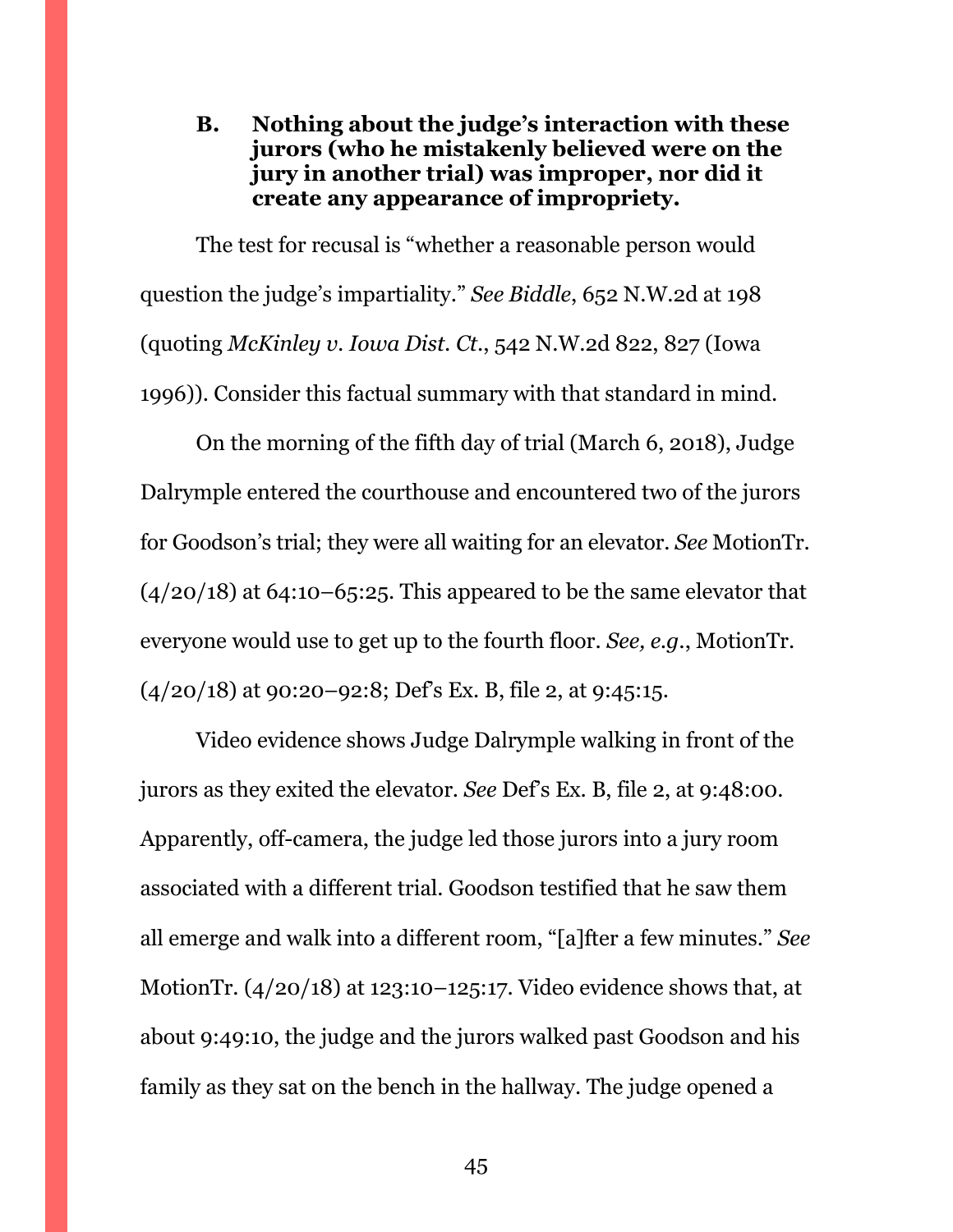door for those two jurors—and although the video is grainy at that distance, it is apparent that only *two* people entered that doorway. *See* Def's Ex. B, file 1; MotionTr. (4/20/18) at 91:4–95:17. That door led to the correct jury room. *See* MotionTr. (4/20/18) at 152:21–155:24.

Goodson's post-trial claim was that this series of events "in not taking the jurors directly to their jury room creates an appearance of impropriety," but he only framed it as a claim about juror misconduct; Goodson did not argue that Judge Dalrymple should have recused from the trial or this hearing. *See* MotionTr. (4/20/18) at 141:10–18; *see also* Motion for New Trial (4/5/18); App. 25.

Everyone agreed that there was another jury trial occurring in the adjacent courtroom, at the same time as Goodson's trial. *See*  MotionTr. (4/20/18) at 148:16–149:22. That was the source of the judge's confusion: he forgot these were jurors in *Goodson's* trial.

On March 6, 2018, at approximately 9:48:03, the Court is observed on Defendant's Exhibit B exiting the elevator. The undersigned is the first to exit the elevator and has no interaction with either of the two jurors following a short distance behind.

At 9:48:10, the undersigned and the two jurors are observed walking out of view of the security camera. The undersigned attempted to walk the jurors to the jury room immediately adjacent to his chambers only to discover that the jurors were not affiliated with that trial, but with the trial in the above-captioned matter. Consequently, the Court immediately walked the jurors to their jury room as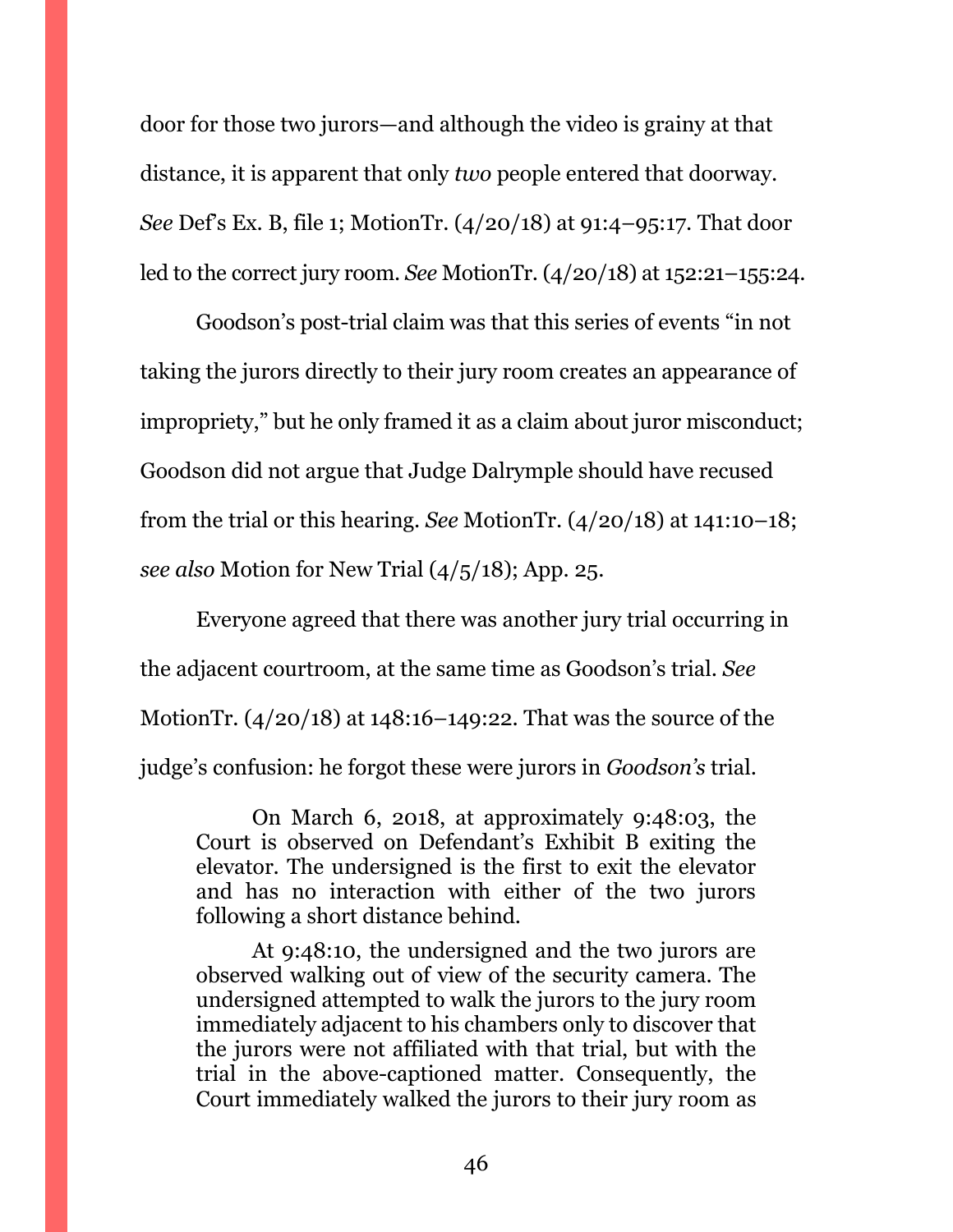observed on Defendant's Exhibit B. At 9:49:13, the undersigned is observed leading the two jurors to the correct jury room. Again, the Court is several steps ahead of the jurors and there is no interaction between the undersigned and the two respective jurors. A sum total of 63 seconds exists not otherwise captured on video. . . .

Again, the defendant fails to prove that any misconduct actually occurred. The undersigned specifically states professionally that no conversations took place between the jurors and the undersigned relative to the trial. The undersigned made an error in assuming the jurors were appearing for the trial occurring in 413 (Oberman). Again, the defense has failed to prove that any acts that occurred exceed the tolerable bounds of jury deliberations and/or expectations. Lastly, the defense has failed to establish that any misconduct that is alleged to have occurred was calculated to and with reasonable probability did influence the jury's verdict. Consequently, the defendant's motion again must fail.

Order  $(5/9/18)$  at  $4-5$ ; App. 35–36. Goodson argues "[t]his contact adds to the reasonable basis for questioning the judge's impartiality," especially when "the judge did not disclose the contact to the parties at that time." *See* Def's Br. at 77–78. But jurors, attorneys, and judges use public elevators together out of necessity, and there is no reason to infer any impropriety out of the extra 60 seconds of contact that occurred as a result of the judge misidentifying the jurors. Goodson has not and does not suggest what improper discussion might have taken place, or why it would have—or why the judge or any observer would have regarded this as noteworthy. As the prosecutor remarked: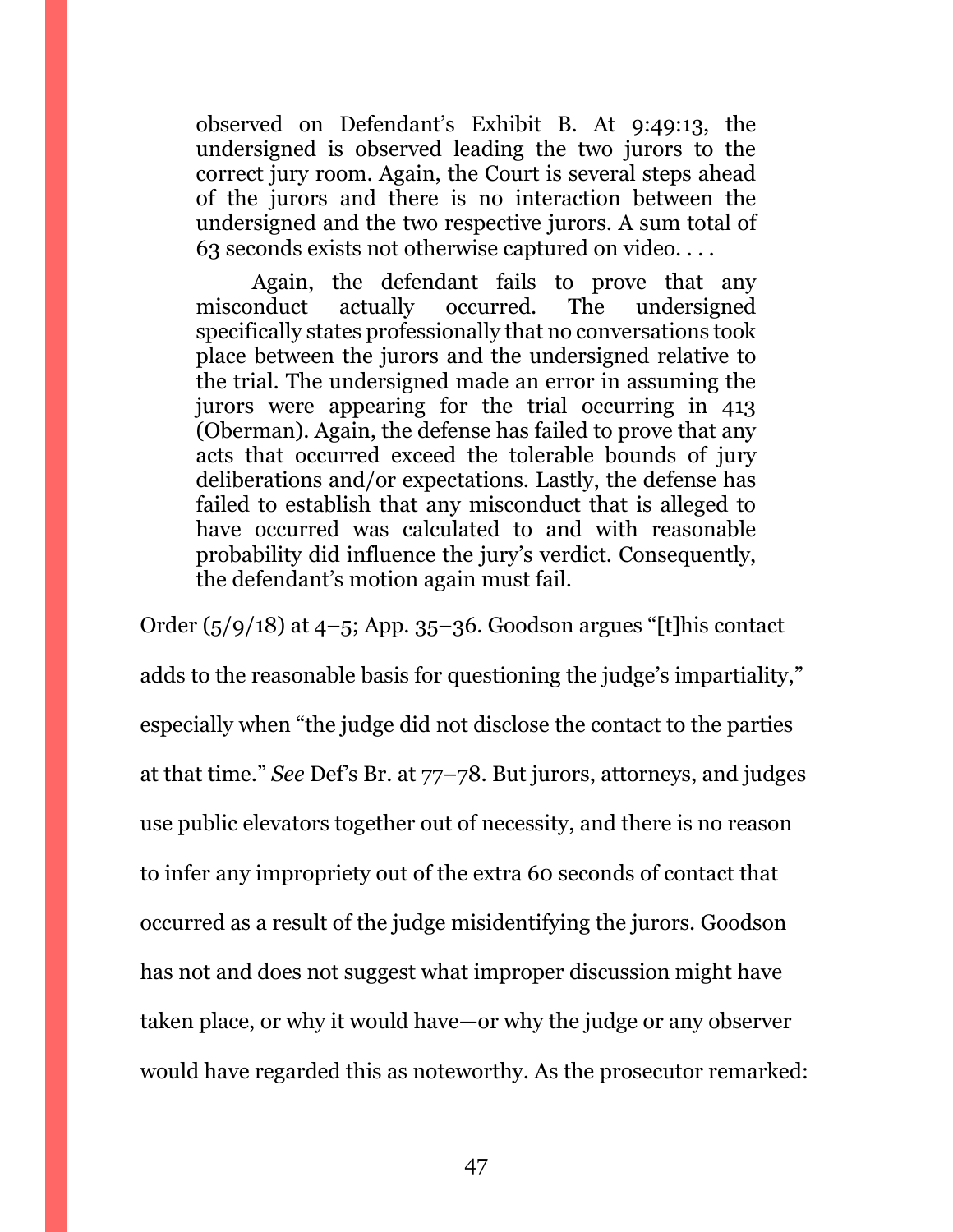[W]hat the defense has presented is that there was some appearance of improper conduct. I don't know. They have not named a particularized or even pointed to what improper conduct that is. I haven't seen them make an argument per se over it other than saying, well, we saw the judge came out of the elevator with these two jurors and walk with them and therefore we think that was improper.

MotionTr. (4/20/18) at 165:9–22. Even now, Goodson still has not filled that gaping hole in his argument that recusal was required.

Everyone forgets faces. Goodson's counsel did not recognize a juror who was a security guard at the Black Hawk County Courthouse "for roughly seven to eight years" during a time period when counsel would have been practicing in Black Hawk County and would have entered and exited the courthouse through the security checkpoint that juror was staffing, day in and day out. *See* MotionTr. (4/20/18) at 156:3–157:11; *accord* MotionTr. (4/20/18) at 38:17–39:17. There is no reason to infer some nefarious purpose from this honest mistake.

The only real presumption that matters is that "[w]e presume juries follow the court's instructions." *See State v. Hanes*, 790 N.W.2d 545, 552 (Iowa 2010). Voir dire was not reported, but the court later referenced the "lengthy admonition" it had given jurors, which had included directions to resist any efforts to initiate conversations about the case until it was over. *See* TrialTr.V1 82:13–84:3; *accord* MotionTr.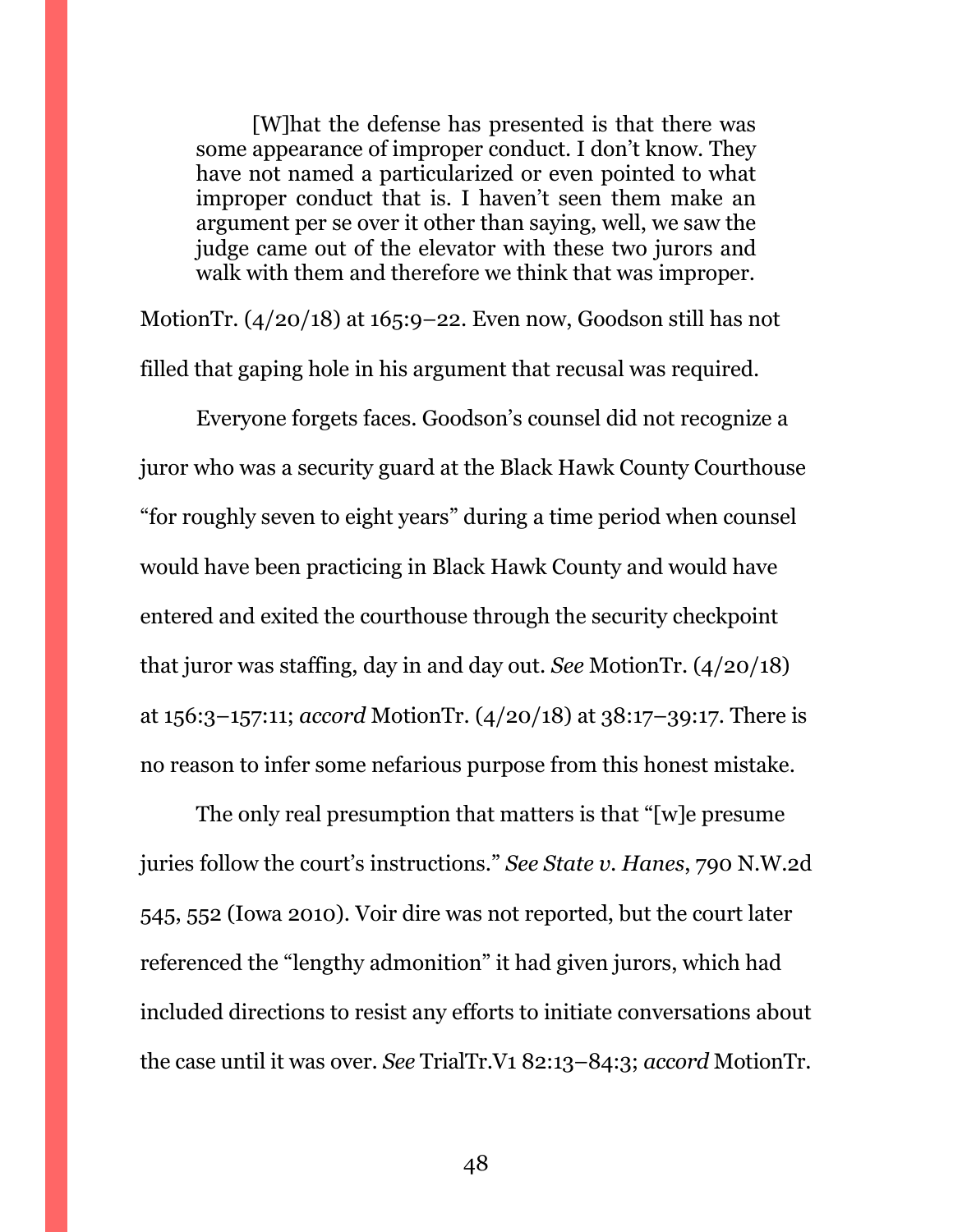$(4/20/18)$  at 124:13-125:17 ("[Y] ou stated this admonition of what should be going on and what shouldn't be going on."). Goodson could have called those jurors to testify at this post-trial hearing about any improper contact with the judge. *See* Iowa R. Evid. 5.606(b)(2)(B). Indeed, he called *other* jurors to testify. *See* MotionTr. (4/20/18) at 5:4–6:14; MotionTr. (4/20/18) at 11:24–12:18; MotionTr. (4/20/18) at 18:21–19:24. Goodson is not entitled to substitute a presumption of impropriety for actual evidence of some impropriety, unless the facts would suggest impropriety to a reasonable observer—and these facts did not even suggest impropriety to Goodson and his family, watching all three people walk past in real time. *See* Def's Ex. B., file 1; *see also*  MotionTr. (4/20/18) at 95:5–17; MotionTr. (4/20/18) at 111:12–112:9.

Moreover, Goodson's claim that the judge should have disclosed this to counsel is ironic because Goodson literally had a front-row seat to this entire sequence of events. *See* MotionTr. (4/20/18) at 123:10– 125:17; Def's Ex. B, file 1. No disclosure was necessary. And Goodson's actual contemporaneous knowledge of this interaction underlines that his failure to raise a timely motion for recusal should waive the claim; this Court should not reward obvious sandbagging. *See Rudolph v. Iowa Methodist Medical Center*, 293 N.W.2d 550, 555 (Iowa 1980).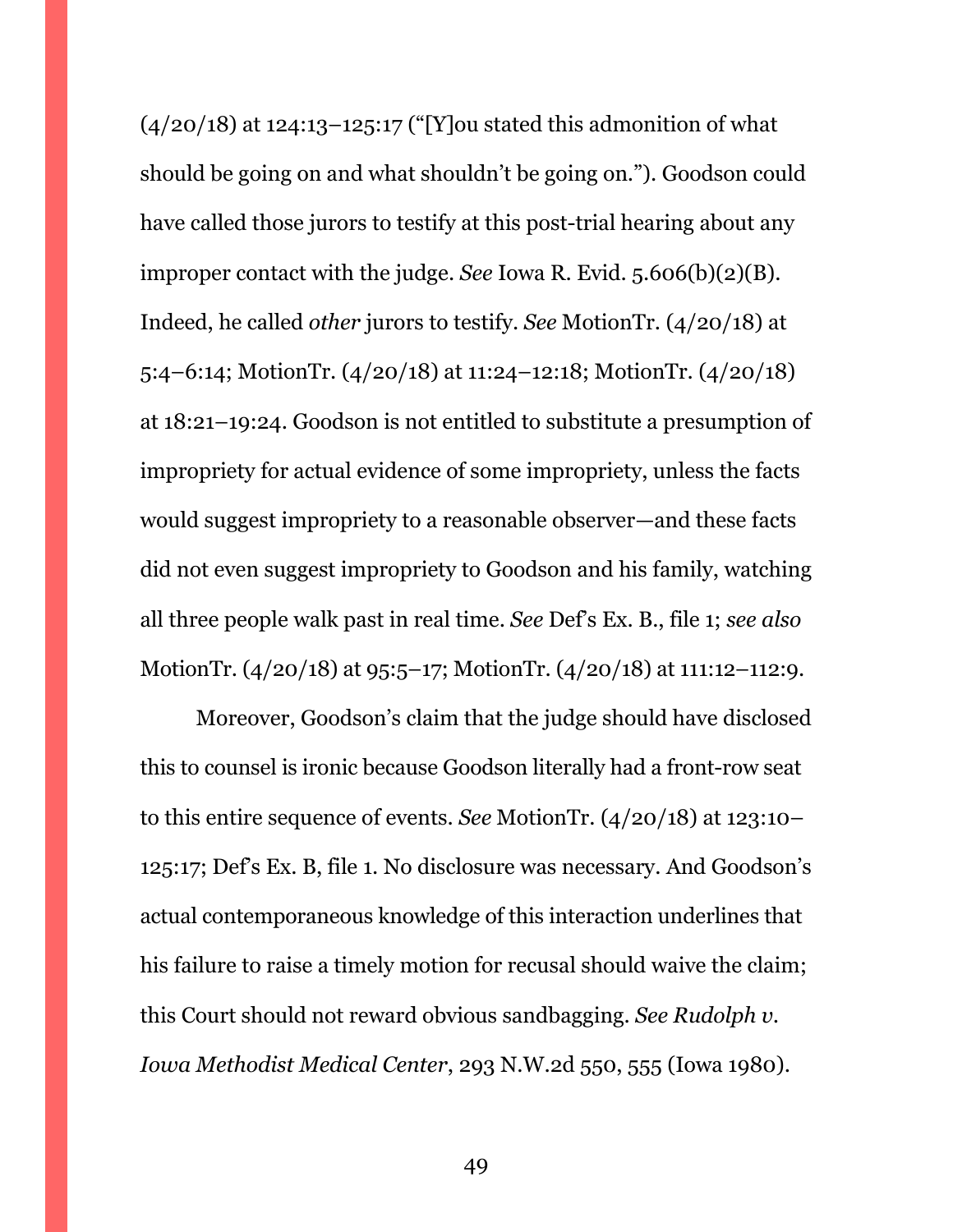## <span id="page-49-0"></span>**C. The judge was not called as a witness and was not converted into a witness by ruling on this motion.**

In the alternative, Goodson argues that "the judge should at minimum have recused himself from consideration of [his] post-trial motions for new trial," because this particular motion raised issues where the judge "had personal knowledge concerning the facts in dispute and was a material witness in the proceeding." *See* Def's Br. at 78–81. The court was careful to establish relevant facts on the layout of the courthouse and their depictions on the admitted video exhibits by consensus among the parties, rather than by proclaiming facts by judicial fiat. *See* MotionTr. (4/20/18) at 146:21–155:24. Moreover, while the judge makes findings of fact that are adverse to Goodson in his ruling, those findings are primarily based on the video—and the only "professional statement" in those findings is one that would arise naturally from the *lack* of proof of impropriety: "that no conversations took place between the jurors and [the judge] relative to the trial." *See*  Order  $(5/9/18)$  at 5; App. 36. This is not the same as a judge who finds his/her own testimony credible. *See, e.g.*, *Gardner*, 661 N.W.2d at 117–18. Rather, this order highlights Goodson's lack of proof of any impropriety, refuses to draw such a speculative inference, and *then*  gives additional explanation. *See* Order (5/9/18) at 4–5; App. 35–36.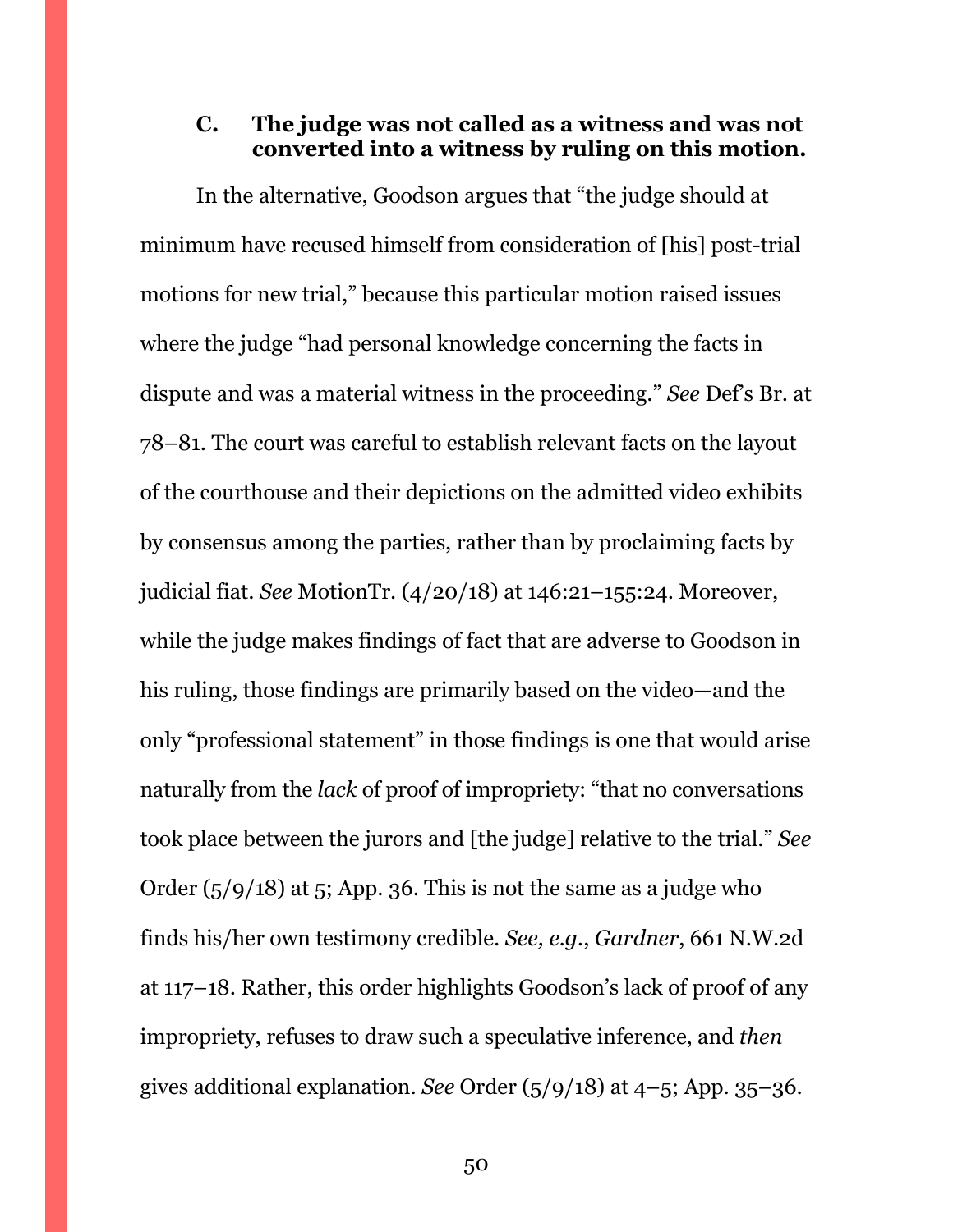Note that Goodson was the only one who knew what he would be alleging when the hearing on the motion for new trial began. *See*  MotionTr.  $(4/20/18)$  at 4:2–5:5. Even as the only party with advance knowledge of the subject matter of that claim, Goodson did not move for recusal. Ordinarily, this would waive the claim. It is true that Iowa Rule of Evidence 5.605 states: "The presiding judge may not testify as a witness at the trial. A party need not object to preserve the issue." *See* Iowa R. Evid. 5.605. But that enables an unpreserved challenge to the *admission* of testimony from a presiding judge at trial (and that is not the challenge Goodson is raising). This rule does not enable an unpreserved and untimely demand for recusal from motions raising allegations of improper judicial conduct during the proceeding. Here, if Goodson wanted the judge to recuse himself, he should have moved for recusal—and if he found fault in the ruling for including the judge's professional statement that "no conversations took place between the jurors and the undersigned relative to the trial," he should have filed a timely motion to raise the issue. *See Lamasters*, 821 N.W.2d 864 n.2.

This claim is interesting because Goodson's motion for new trial implied that he was challenging some impropriety *in the courtroom*, during the trial. *See* Motion for New Trial (4/5/18) at 1; App. 25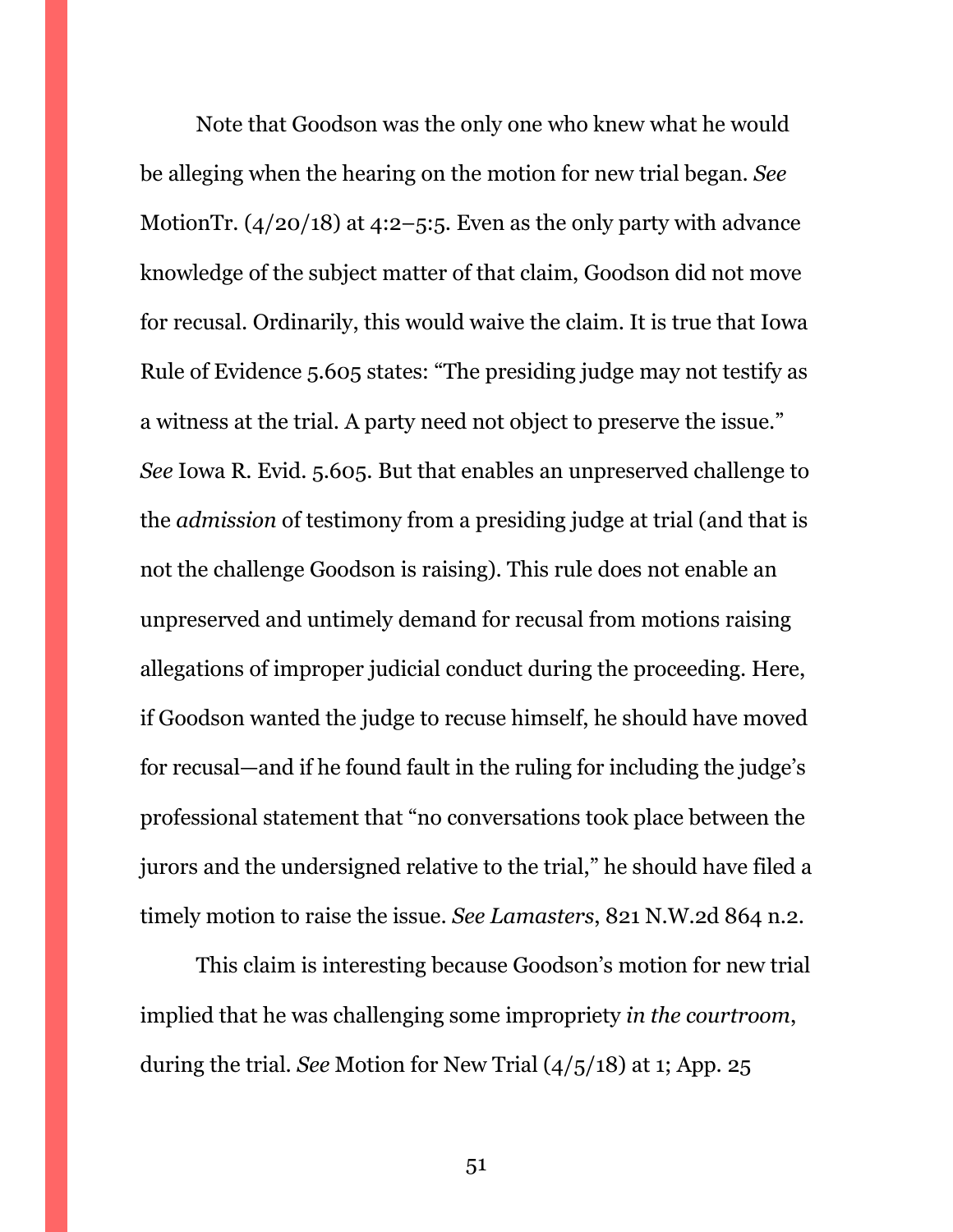(raising "concerns regarding an appearance of impropriety on behalf of the Court in its interactions with members of the jury during trial"). Nobody would question the judge's authority to make factual findings about what happened during trial, even if that required supplementing the record with judicially noticed facts. *See, e.g.*, Iowa R. App. P. 6.807 (providing district court authority to direct that record be corrected if it identifies omissions or misstatements, to ensure that "the record truly discloses what occurred in the district court"). But because this claim alleges impropriety in the hallway outside the courtroom, in a brief interstitial moment where no video footage exists, it manages to blur the line between knowledge acquired by presiding over the trial and factual knowledge acquired extrajudicially. *See State v. Millsap*, 704 N.W.2d 426, 432 (Iowa 2005) (stating "facts learned by the judge from the judge's participation in the case" do not require recusal).

However, that interesting wrinkle obscures the bigger problem with Goodson's claim: the judge was not really implicated as a witness (neither party made an attempt to call him) nor did the judge rely on extrajudicially acquired facts to resolve a disputed fact issue. Rather, the parties *agreed* on the facts. Goodson had alleged "an appearance of impropriety" from these events, more than any actual misconduct.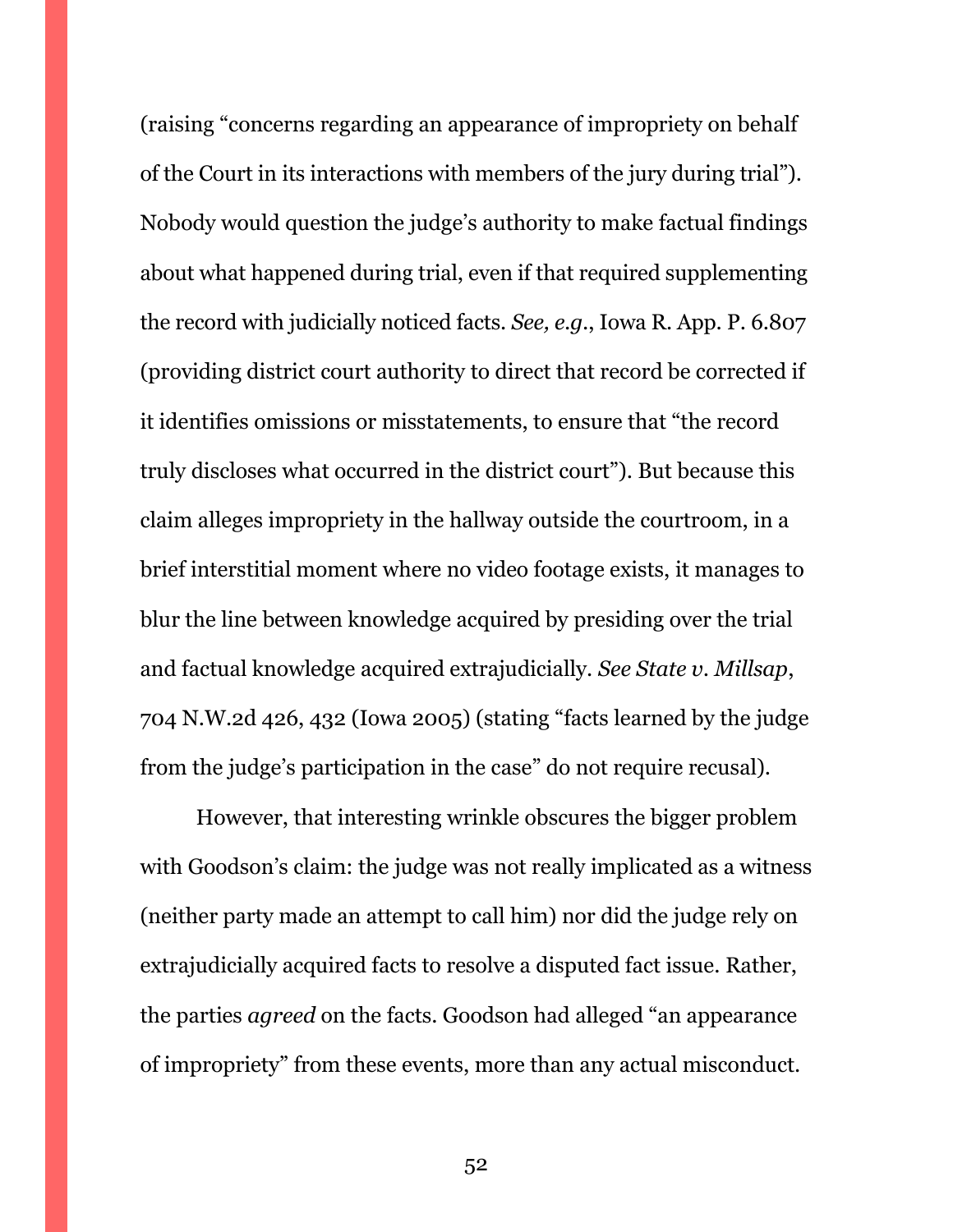*See* Motion for New Trial (4/5/18) at 1; App. 25; *see also* MotionTr.  $(4/20/18)$  at 141:10–18 ("We feel that the act of this Court, with all due respect, in not taking the jurors directly to their jury room creates an appearance of impropriety. I cannot explain the reason for that out-of-way detour to the jury room, and it does, at the very least, appear improper."). And while the ruling included a statement that no *actual* misconduct occurred, this was more of a reassurance than anything else—the real operative finding was that Goodson's evidence was simply insufficient to establish any impropriety, misconduct, or other grounds for a new trial. *See* Order (5/9/18) at 4–5; App. 35–36 ("[T]he defendant fails to prove that any misconduct actually occurred. . . . [T]he defense has failed to prove that any acts that occurred exceed the tolerable bounds of jury deliberations and/or expectations."). This did not create any need for the judge to "assess [his] own credibility in determining a matter" because, on undisputed facts, Goodson's claim was facially insufficient. *See Gardner*, 661 N.W.2d at 117. If Goodson wanted to go beyond those facts—if he needed the judge's testimony to prove misconduct occurred—he could have listed the judge as a witness, which *would* create a clear need for recusal. *See id.* at 118. But this claim, as presented below, required nothing of the sort.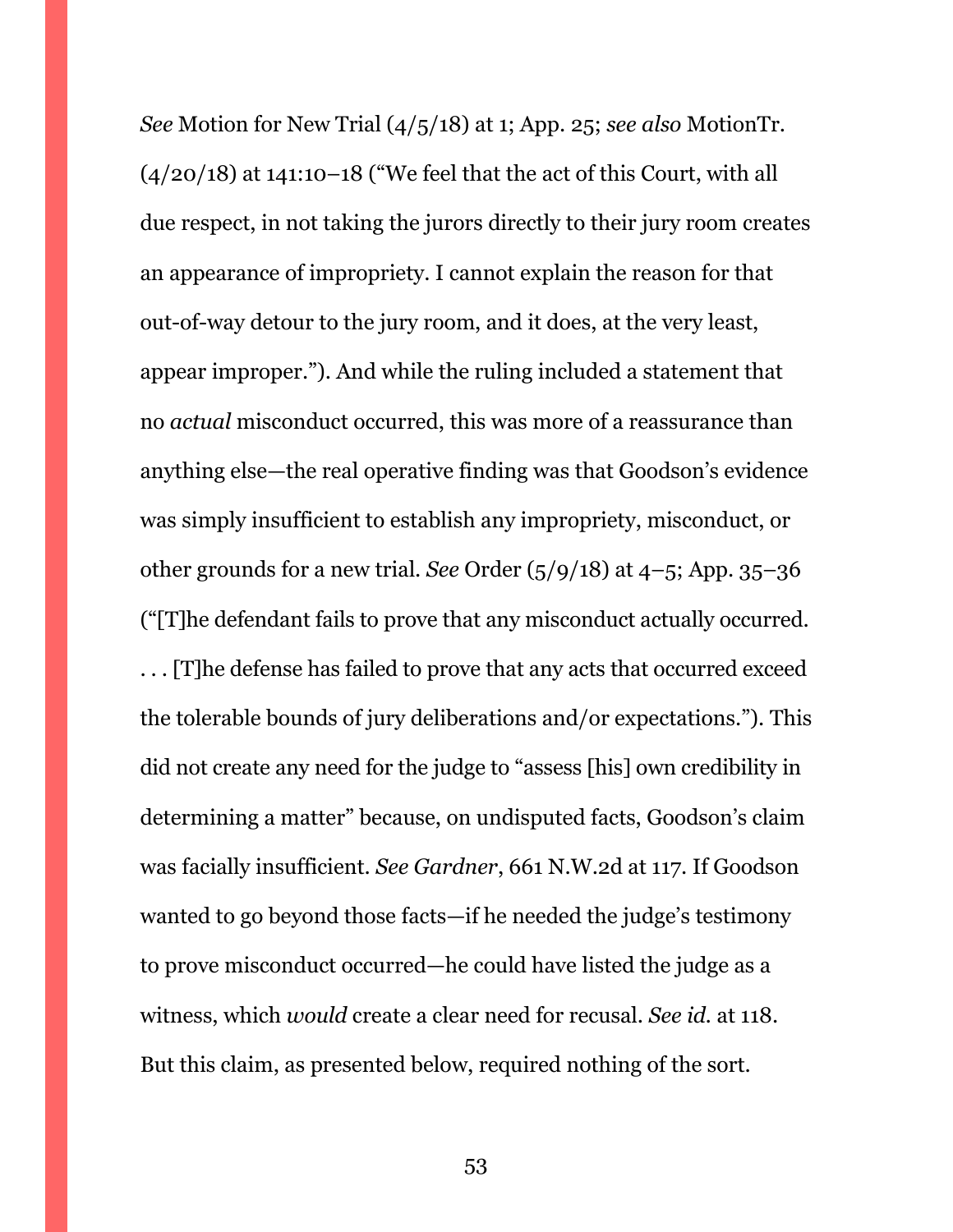If Goodson were correct that the judge should have recused from the hearing on the motion for new trial, the correct remedy is to vacate the ruling that denied that portion of Goodson's motion and remand for a new hearing on that post-trial claim. *See, e.g.*, *State v. Morris*, No. 07–1835, 2009 WL 1676663, at \*2 (Iowa Ct. App. June 17, 2009) ("Turning to the remedy, we disagree with Morris that she is entitled to a new trial. Instead, we are convinced she is entitled to a hearing on her new trial motion before a different trial judge."). There would still be no reason to vacate rulings regarding any other claims in Goodson's motion for new trial, because would still be no reason why this particular judge could not resolve those unrelated claims.

<span id="page-53-0"></span>**III. Merger was not required. The State proved a series of multiple acts that supported multiple convictions. Moreover, the various sentencing enhancements for sexual abuse are clear legislative intent that offenders who commit sexual abuse during a burglary should be charged, convicted, and sentenced for both offenses.** 

## **Preservation of Error**

Goodson did not raise this issue below. He frames this claim as a challenge to an illegal sentence, which may be raised at any time. *See* Def's Br. at 82–83. If this were a pure question of law about the need for merger when the State proves one act that forms the basis for two convictions, this would be a challenge to an illegal sentence.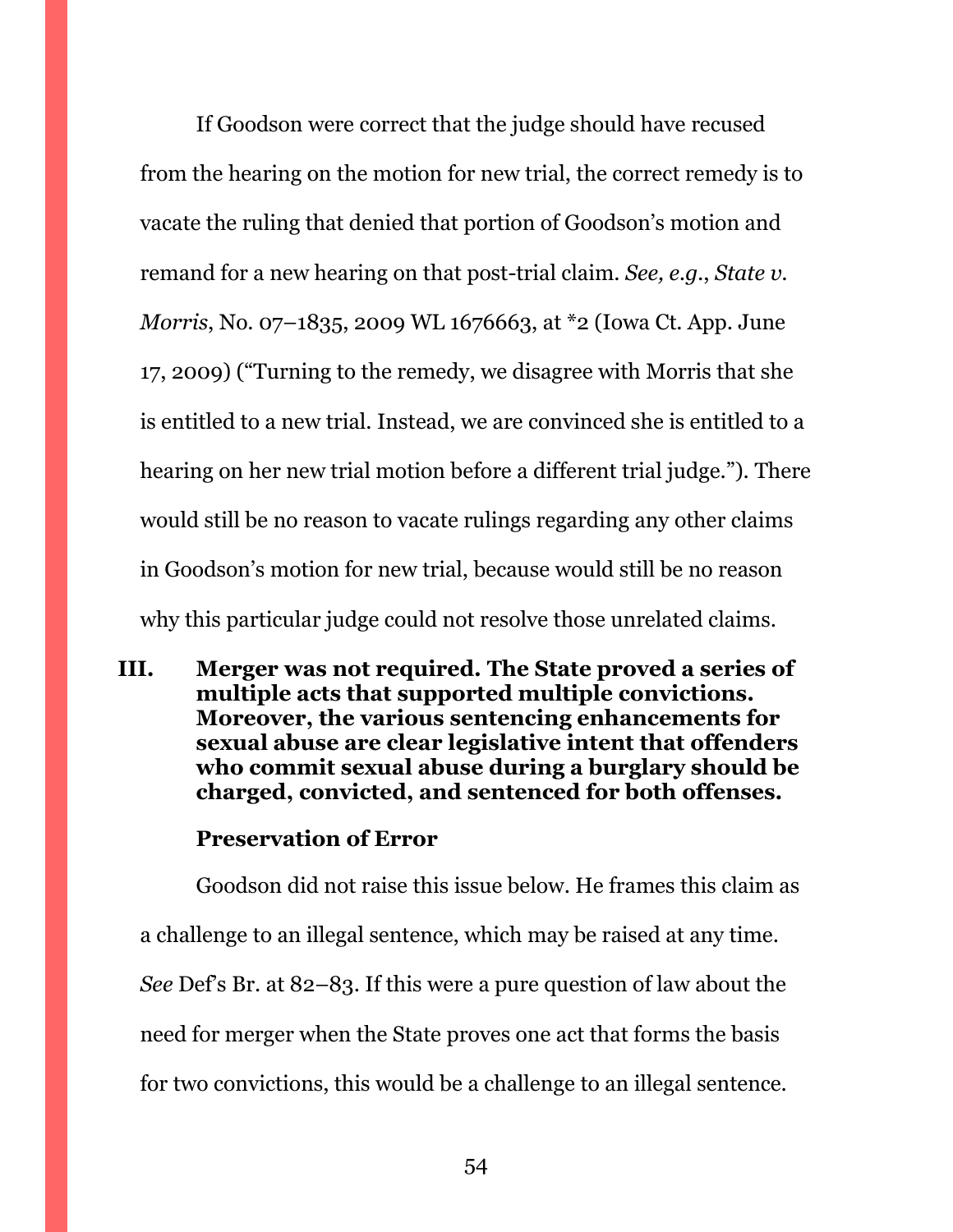But when the State proves multiple criminal acts that would support multiple convictions if the jury had been instructed to complete special interrogatories to that effect, this type of challenge no longer attacks the sentence as *illegal*—the alleged error is a problem with the jury instructions, not the sentence. *See Tindell v. State*, 629 N.W.2d 357, 359 (Iowa 2001) (explaining that Iowa rules "allow challenges to *illegal* sentences at any time, but they do not allow challenges to sentences that, because of procedural errors, are illegally *imposed*").

Goodson claims *Bruegger* changed the law in this area. *See* Def's Br. at 83 n.5. But even after *Bruegger*, it is still true that "[c]hallenges to jury instructions do not implicate the legality of a sentence." *See James v. State*, 858 N.W.2d 32, 33 (Iowa Ct. App. 2014); *accord State v. Love*, 858 N.W.2d 721, 727–28 & n.1 (Iowa 2015) (Mansfield, J., concurring specially) (noting that, when defendant argues for merger after failing to preserve sufficiency challenge that evidence presented was only sufficient to prove *one* criminal act, "merger would not occur so long as substantial evidence supported a determination that two separate criminal acts had occurred," and that "[a]ny other challenge from a defendant who had failed to object at trial would have to be raised as an ineffective-assistance-of-counsel claim").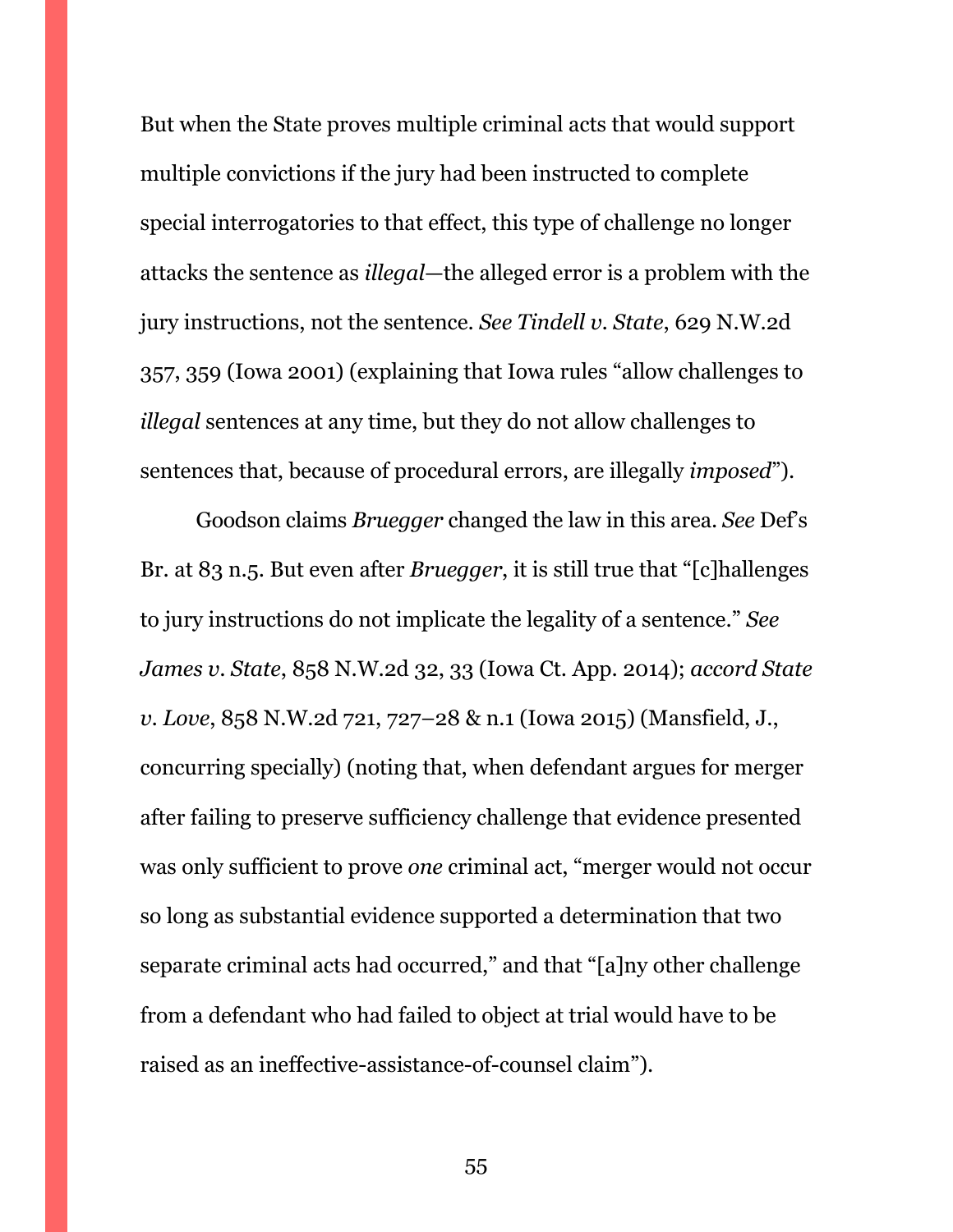Goodson will likely argue that Justice Mansfield's last paragraph in *Love* only applies if the State "ensure[s] the defendant is charged and the jury is instructed in a way that requires a finding of separate conduct for each conviction." *See Love*, 858 N.W.2d at 727–28 & n.1 (Mansfield, J., concurring specially). But if Goodson had challenged the jury instructions on this basis, the State or the trial court may have corrected that error. Goodson's failure to preserve error on his complaint about the jury instructions cannot entitle him to a windfall of leniency that he would not receive if he raised a timely objection adopting any other approach would encourage strategic sandbagging. *See, e.g.*, *State v. Jonas*, 904 N.W.2d 566, 583 (Iowa 2017) (discussing importance of discouraging litigants from "engaging in a sandbagging approach of awaiting the results of a jury verdict before crying foul").

Beyond concerns about sandbagging, it makes sense to require Goodson to prove his sentences are substantively illegal by showing that, as a matter of law, the evidence cannot support a conclusion that this burglary included multiple acts of assault and/or sexual abuse. Without such a showing, his claim only challenges the trial procedure and jury instructions, and not the underlying legality of the sentences imposed for his conduct. *See Love*, 858 N.W.2d at 728.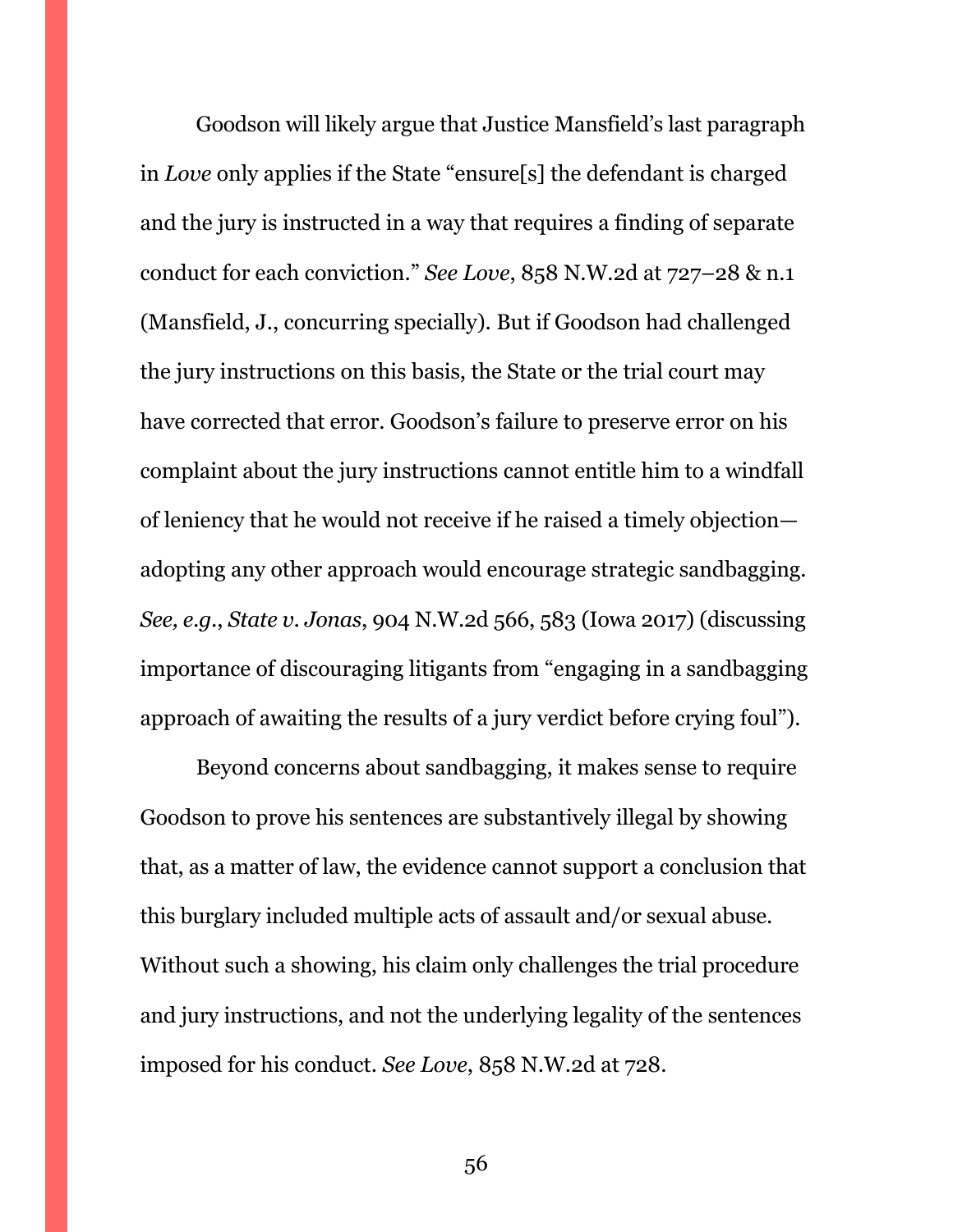The upshot is that Goodson's claim only sidesteps requirements of error preservation if he proves that the evidence was insufficient to support convictions for multiple acts of assault and/or sexual abuse (which must include at least one act of sexual abuse), which would render these multiple sentences for his conduct substantively illegal. If he cannot, then this is a challenge to the *manner* of submitting the case to the jury—which is not a challenge to an illegal sentence, and cannot be raised if error is not preserved (which it was not).

## **Standard of Review**

There is no standard of review for unpreserved claims, because there is no ruling to review. If error had been properly preserved, or if this were construed as a challenge to an illegal sentence, review would be for correction of errors at law. *See State v. Bullock*, 638 N.W.2d 728, 731 (Iowa 2002).

#### **Merits**

Goodson argues that his conviction for first-degree burglary must merge with his conviction for third-degree sexual abuse, under the instructions as submitted to the jury. But the jury found multiple acts that would sustain multiple convictions. Moreover, there is clear legislative intent to impose separate convictions for these two crimes.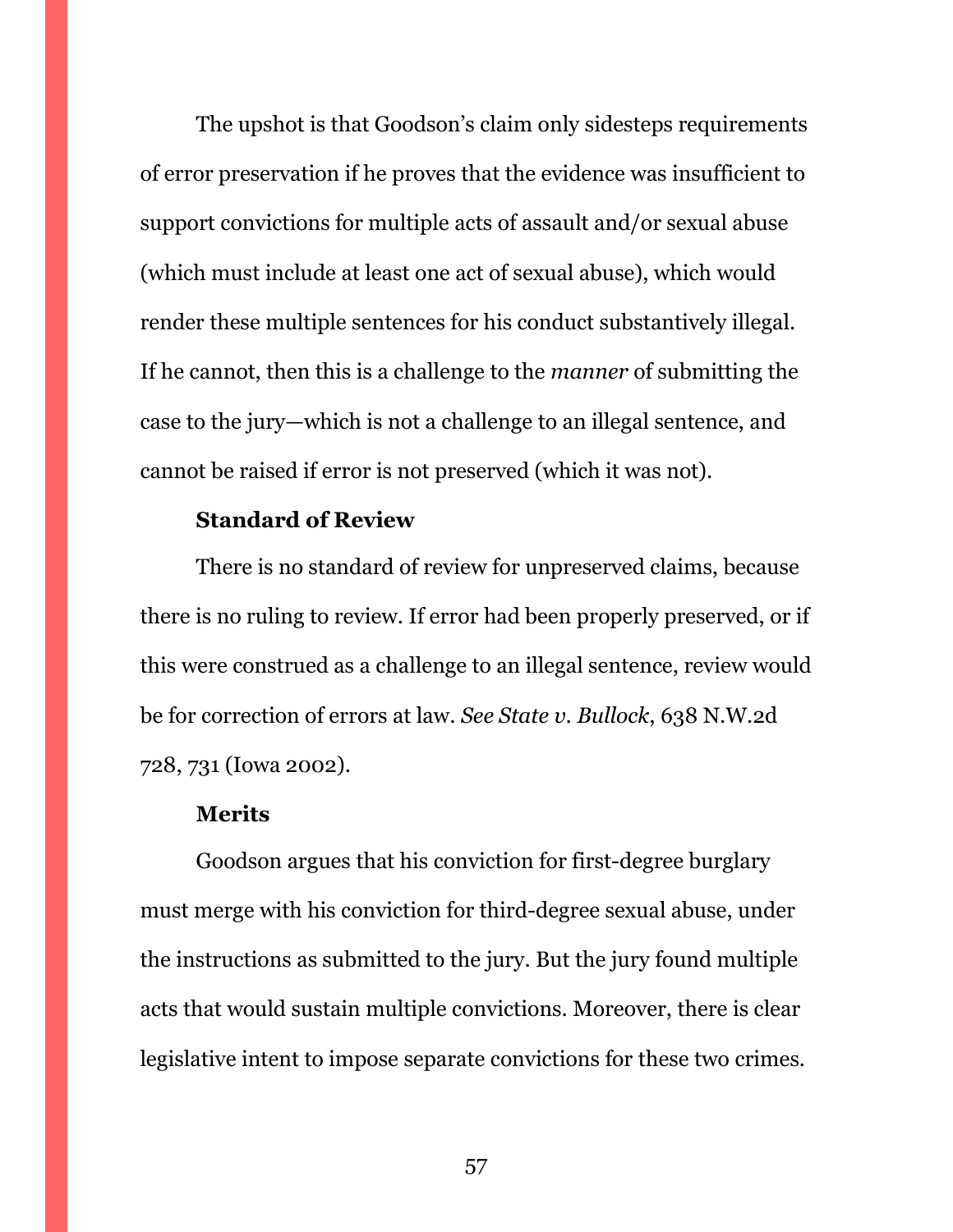<span id="page-57-0"></span>**A. The jury found Goodson committed multiple acts that established commission of multiple crimes. The evidence was sufficient to establish a basis for first-degree burglary that was separate from acts constituting sexual abuse.**

Commission of multiple criminal acts will generally support conviction on multiple counts and imposition of multiple sentences. Merger may still occur in cases where "the jury was never asked to do the fact-finding necessary to support two separate [crimes]." *See, e.g.*, *Love*, 858 N.W.2d at 724–25. But where that fact-finding does occur, merger is not appropriate. *See State v. Newman*, 326 N.W.2d 788, 793 (Iowa 1982). Here, the State proved and the jury found that Goodson inflicted bodily injury on Thomas, which is separate from the acts constituting sexual abuse—so those charges were proven by separate criminal acts, and merger is not required.

Goodson's argument hinges on the marshalling instruction for the charge of first-degree burglary, which included this element:

- 6. During the [burglary] incident:
	- a. The defendant intentionally or recklessly inflicted bodily injury as defined in instruction 30 on Annie Thomas, or
	- b. The defendant performed or participated in a sex act as defined in instruction 38 with Annie Thomas which would constitute sexual abuse as defined in [marshalling] instruction 36.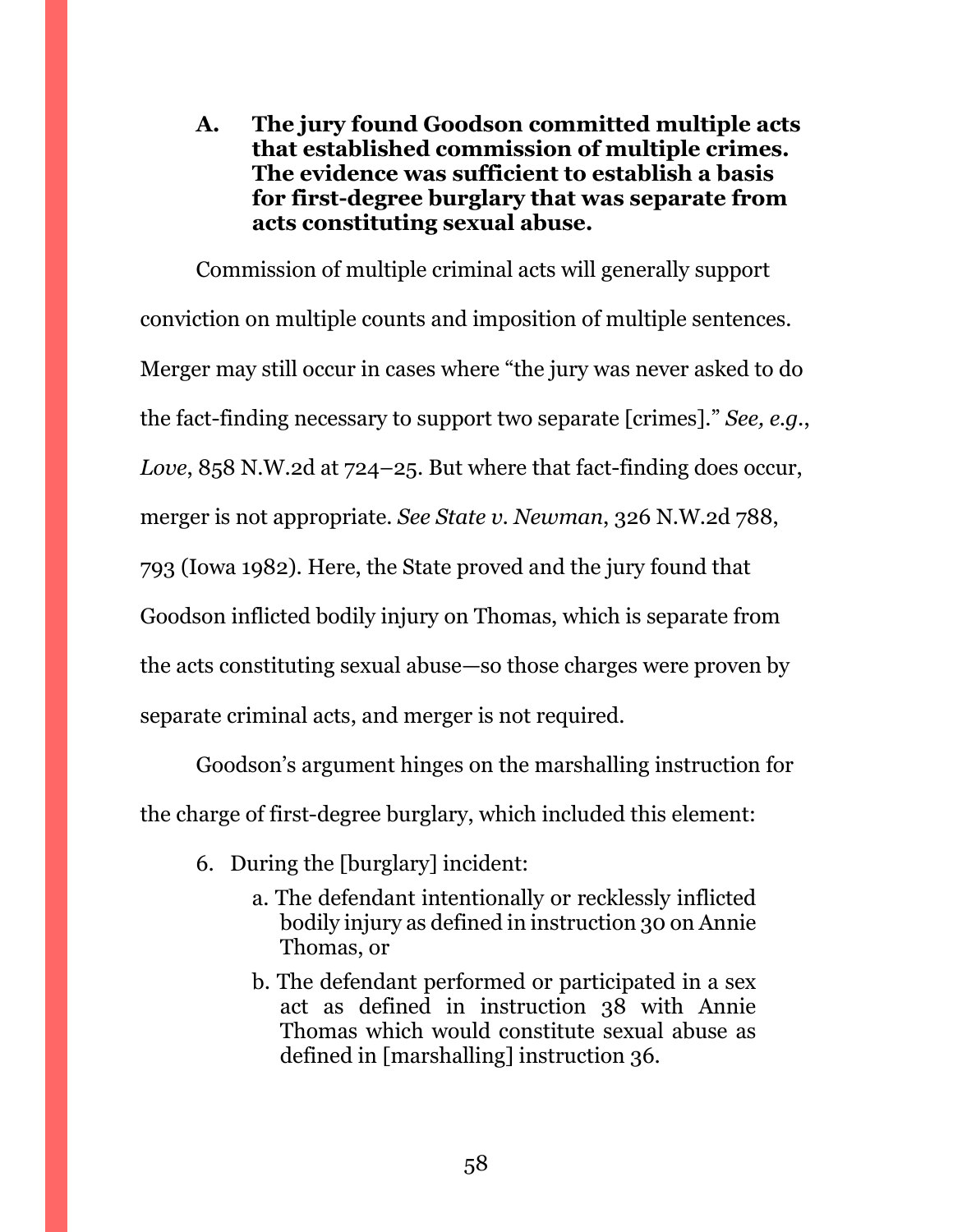Jury Instr. 19; App. 17. The State agrees with Goodson's point that alternative (b) subsumes the marshalling instruction for the charge of third-degree sexual abuse into the analysis, which seems like it would fit the preliminary test for merger in *Blockburger* and section 701.9. *See* Def's Br. at 87–89. But alternative 6(a) allowed proof of element 6 through another showing (by proving Goodson inflicted bodily injury), so it would be incorrect to state that establishing first-degree burglary *required* proof of sexual abuse. That means this technically survives the legal elements test: proof of third-degree sexual abuse required the State to prove that Goodson committed a sex act with Thomas against her will, which was a fact that was not *required* to establish that Goodson committed first-degree burglary. Thus, in a legal sense, each crime required proof of some facts that the other did not require.

Of course, Goodson's response to that would be that courts presume merger when multiple theories were submitted to the jury, when merger would be required under one theory, and when there is no indication which theory the jury accepted. *See State v. Hickman*, 623 N.W.2d 847, 851 (Iowa 2001) ("If the greater offense is defined alternatively and the State charges both alternatives, the test for included offenses must be applied to each alternative.").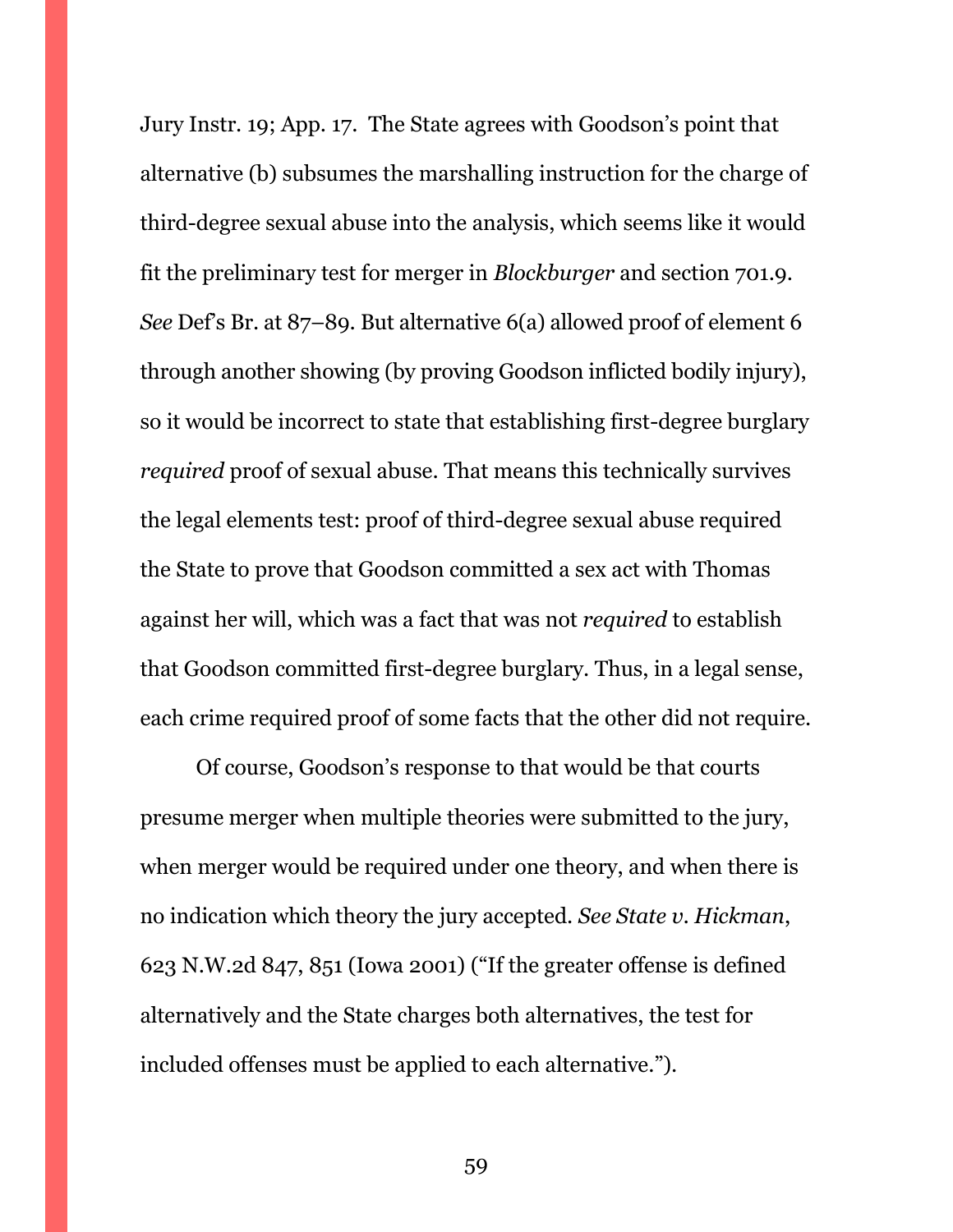Here, it is clear which alternative under element 6 was proven: both of them. The jury convicted Goodson on charges of third-degree sexual abuse *and* domestic abuse assault causing bodily injury, on top of the first-degree burglary charge. *See* Verdict Forms (3/16/18); App. 21. The marshalling instruction for domestic abuse assault required the jury to find that Goodson assaulted Thomas and that his assault caused bodily injury. *See* Jury Instr. 33; App. 19. The effect of the conviction for domestic abuse assault causing bodily injury is that this Court does not need to speculate that the jury might have convicted Goodson on first-degree burglary in reliance on alternative 6(b) alone. Because the jury returned another verdict that established facts satisfying alternative 6(a), this Court can be confident that jurors found Goodson committed a distinct criminal act to satisfy this element of first-degree burglary, beyond his acts of sexual abuse.

"Where the alleged acts occur separately and constitute distinct offenses there can be no complaint that one is a lesser included offense of the other." *See State v. Spilger*, 508 N.W.2d 650, 652 (Iowa 1993). Goodson's failure to preserve error means that the only question at this stage of the analysis is whether "substantial evidence supported a determination that two separate criminal acts had occurred." *See*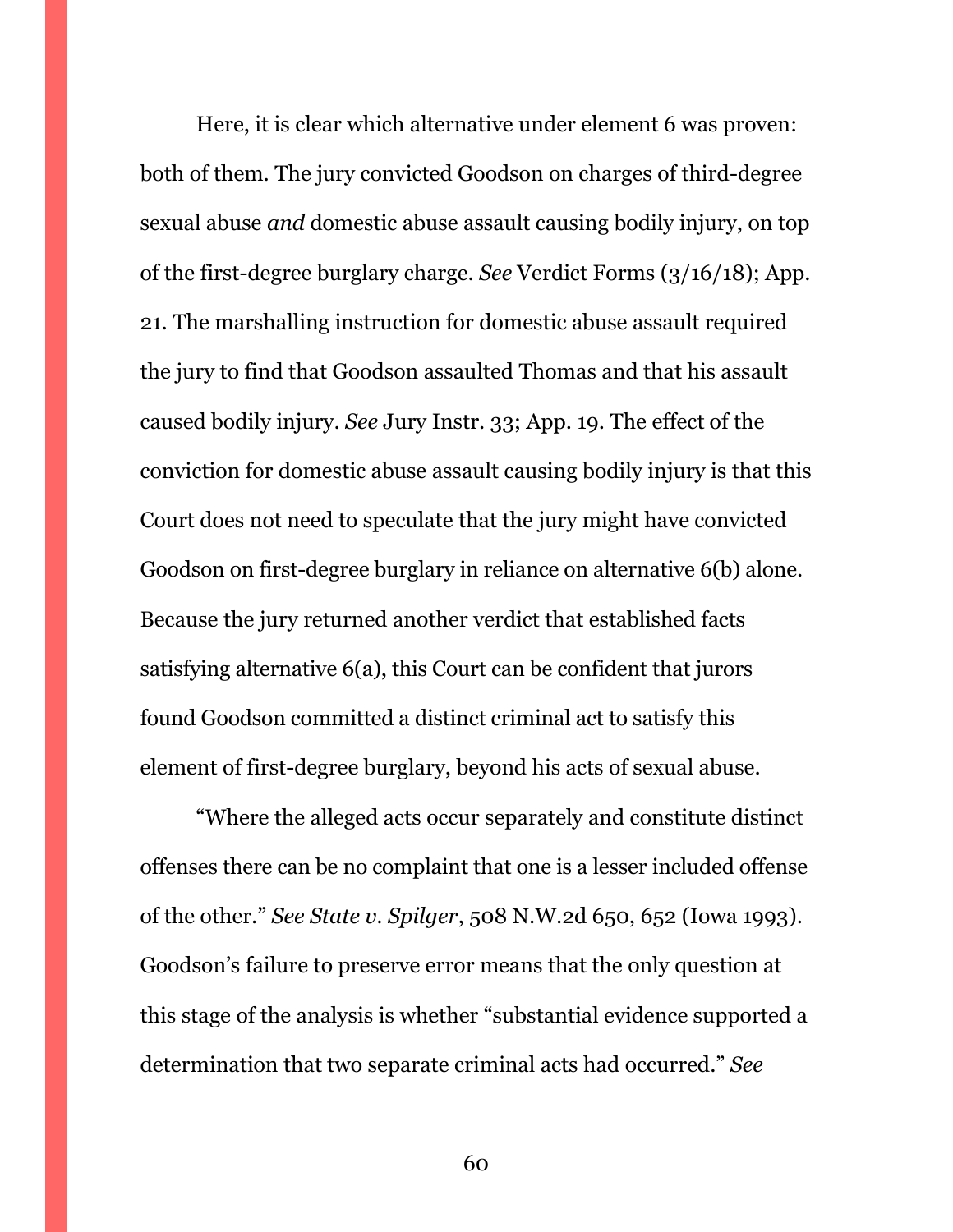*Love*, 858 N.W.2d at 728 (Mansfield, J., specially concurring). The record is replete with evidence showing multiple instances of assault causing bodily injury, along with one instance of sexual abuse. *See, e.g.*, TrialTr.V2 60:13–62:22; TrialTr.V2 68:15–69:24; TrialTr.V2 79:18–81:3. Therefore, Goodson cannot show merger was required.

## <span id="page-60-0"></span>**B. Under** *West***, there is a clear legislative intent to authorize multiple punishments. Even if there were no injuries and only one act of sexual abuse, merger would not be required.**

The Iowa Supreme Court recently confirmed that merger is not always required when offenses overlap. Merger is only required when the legislature did not intend to authorize multiple punishments. But in situations "where the greater offense has a penalty that is not in excess of the lesser included offense, a legislative intent to permit multiple punishments arises. Otherwise, there would be little point to the greater offense." *State v. West*, 924 N.W.2d 502, 511 (Iowa 2019) (citing *State v. Halliburton*, 539 N.W.2d 339, 334–35 (Iowa 1995) and *State v. Lewis*, 514 N.W.2d 63, 69 (Iowa 1994)). That situation arises here because of the enhancement under section 901A.2(3), which elevated Goodson's punishment for third-degree sexual abuse to a 25-year term of incarceration with an 85% mandatory minimum. *See* Iowa Code § 901A.2(3); Order (10/4/18); App. 40. There is also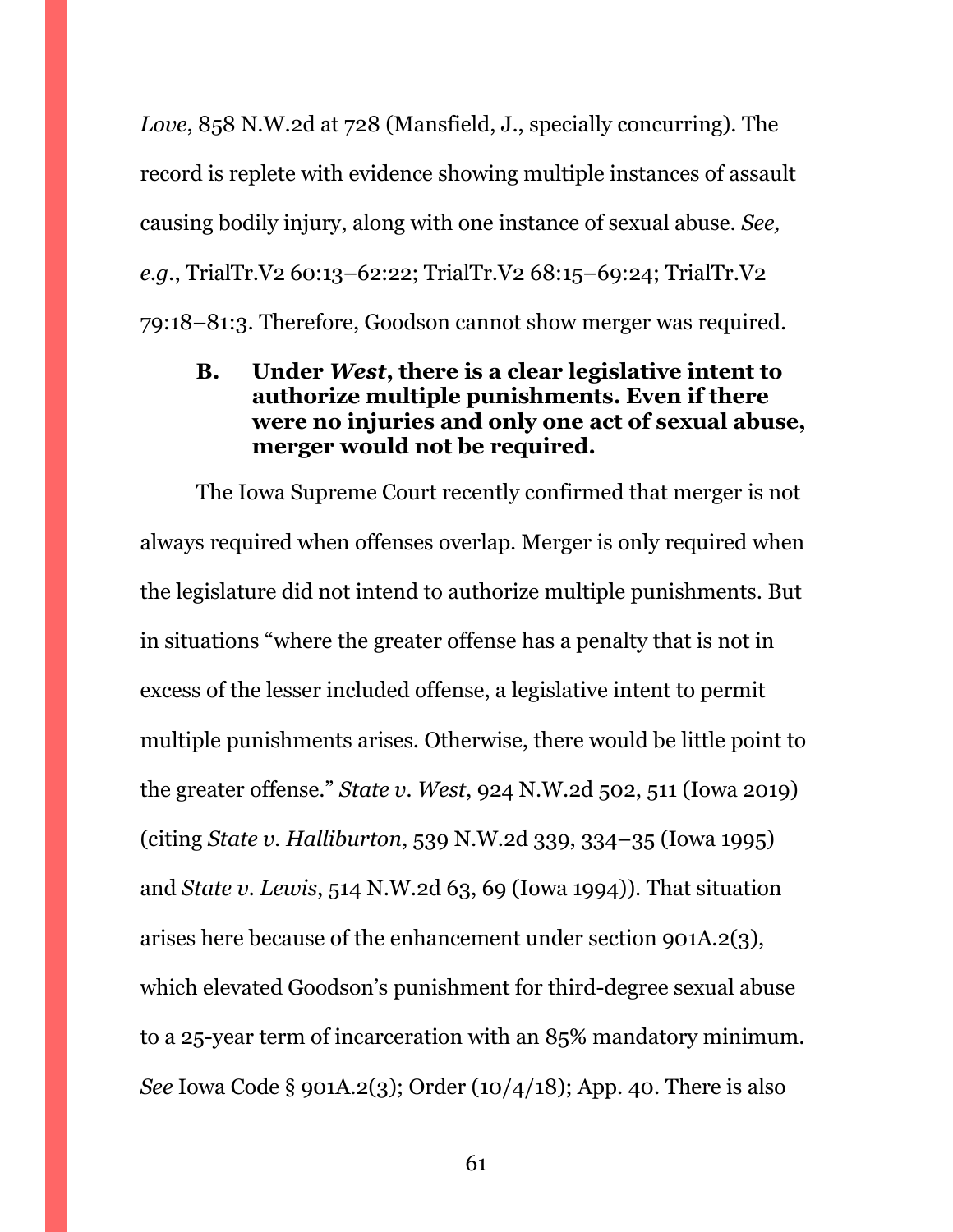legislative intent to impose punishment of even greater magnitude for those who repeatedly commit sexual abuse. *See* Iowa Code § 902.14. As a result, sexual abuse does not merge with first-degree burglary, based on the general principle that "a penalty scheme providing that the greater offense has a lesser punishment than the included offense indicates a legislative intent that multiple punishments be permitted." *See West*, 924 N.W.2d at 511.

Goodson argues this case is distinguishable from *West* because third-degree sexual abuse "generally carries a lesser penalty than the offense of First Degree Burglary," so this is not a situation where there would *never* be a reason to charge first-degree burglary and where the sexual-abuse alternative in the statute would be rendered useless. *See* Def's Br. at 91–92. Goodson is correct that the enhancement is separate from the crime (though that undermines his recusal claim). But the possibility of enhanced punishment for sexual abuse crimes in *some* cases is enough to demonstrate a legislative intent to permit this multiple punishment in *all* cases. It would be nonsensical for this merger analysis to work out differently for each defendant, based on whether each defendant has prior convictions for sexual abuse. And even for first-time offenders, the availability of these enhancements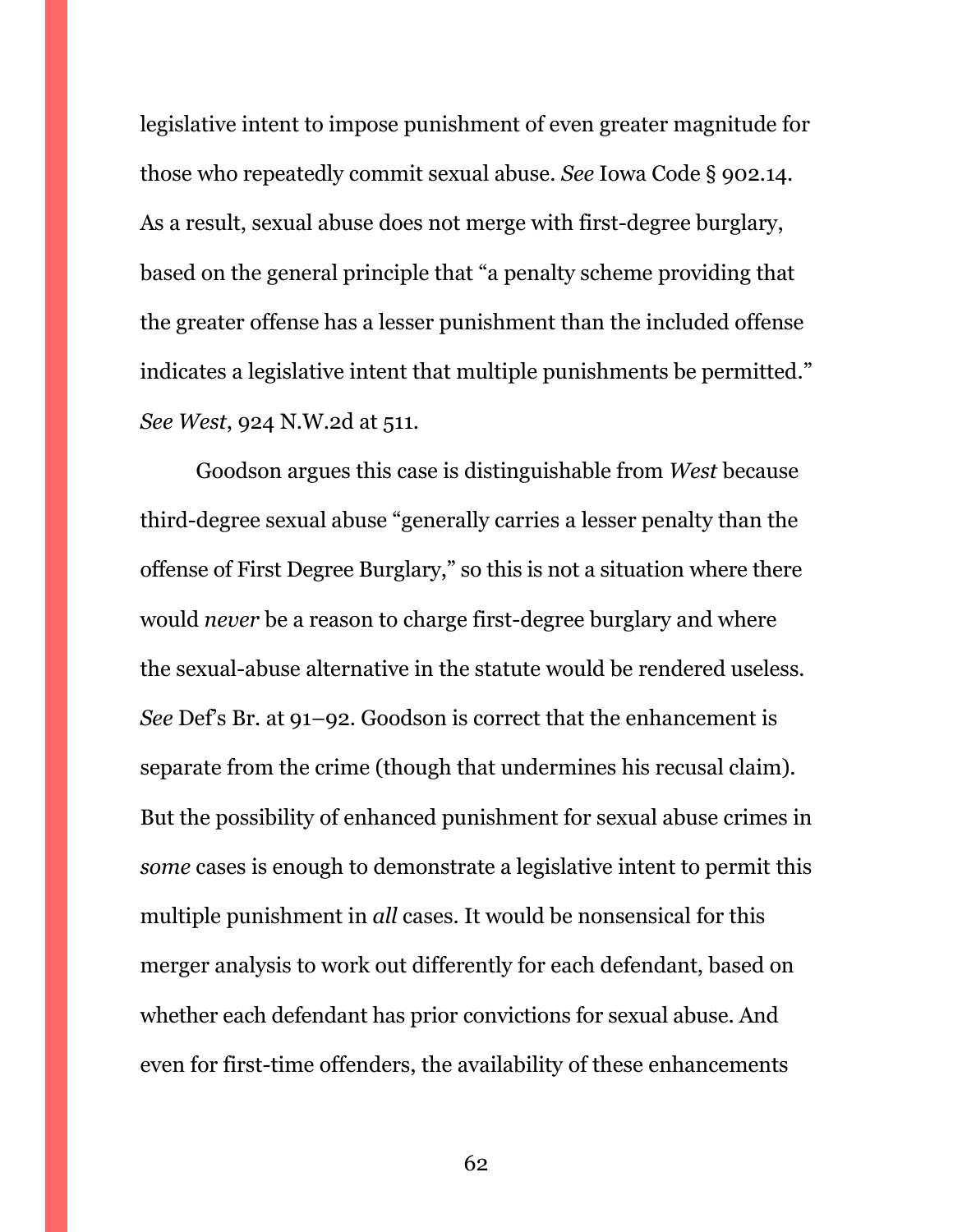establishes clear legislative intent to authorize multiple punishments because the legislature sought to prescribe enhanced punishment for their *subsequent* convictions for crimes that qualify as sexual abuse. *See, e.g.*, Iowa Code §§ 901A.2, 902.14. For that to work, sexual abuse cannot be subsumed into any crimes that do not trigger section 902.14 (other than Class A felonies, like first-degree kidnapping). *Cf. State v. Morgan*, 559 N.W.2d 603, 611 (Iowa 1997); *State v. Whitfield*, 315 N.W.2d 753, 755 (Iowa 1982). In order to apply that enhancement in line with legislative intent and identify when a defendant commits a *second* sexual-abuse offense, courts must be able to enter convictions for a defendant's *first* sexual-abuse offense, even when committed contemporaneously with another crime. These grave enhancements indicate a clear legislative intent to charge and convict offenders for sex-abuse crimes separately, both to deter recidivism and to punish it.

*West* also applies because of the lifetime special sentence under section 903B.1, which applies to defendants convicted of "Class 'C' felony or greater offenses" under chapter 709 or section 728.12. *See*  Iowa Code § 903B.1. The lifetime special sentence would be imposed on any defendant who is convicted of third-degree sexual abuse, but would *not* be imposed if that merged into first-degree burglary. *See id.*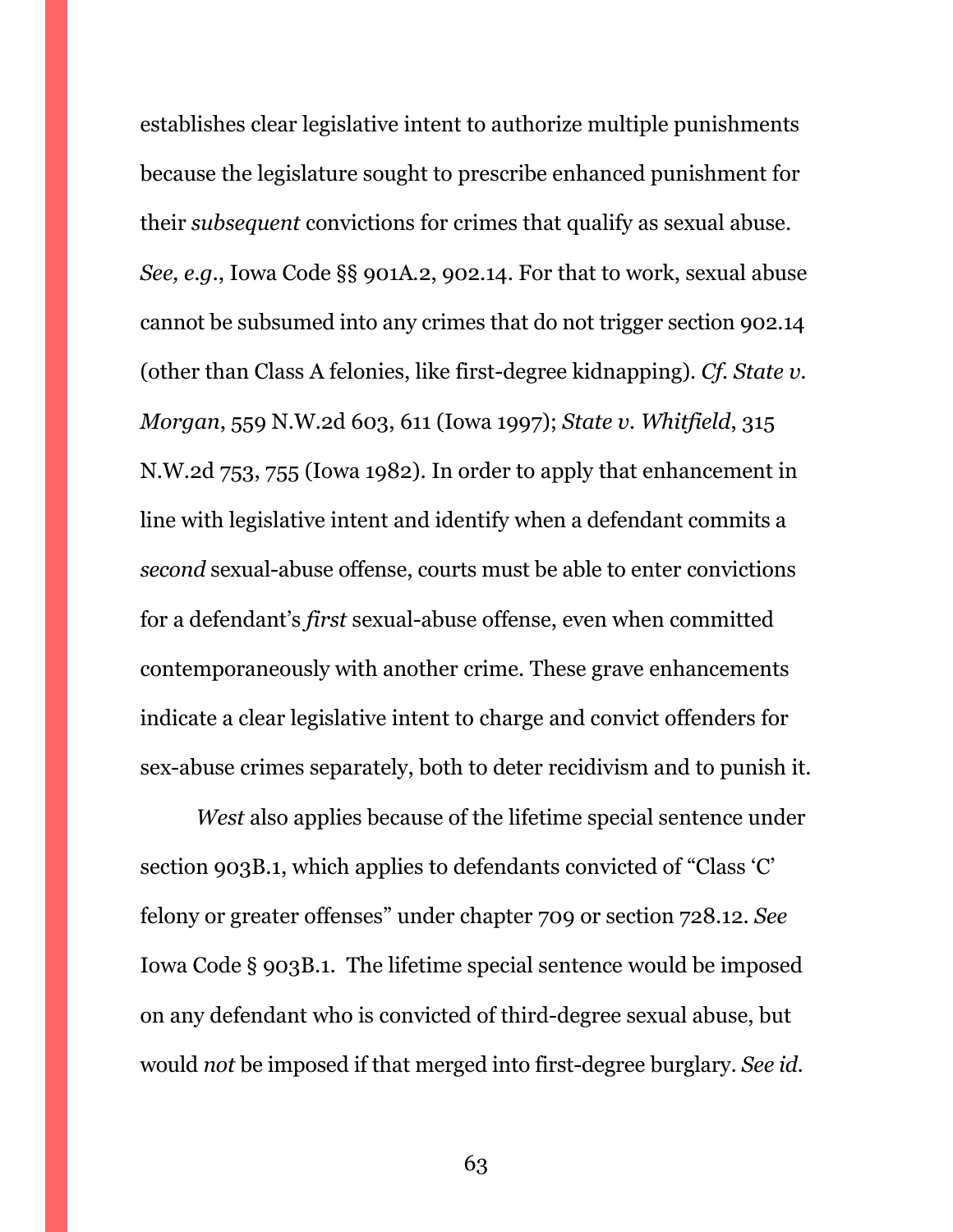The Iowa Supreme Court views this as additional punishment. *See State v. Lathrop*, 781 N.W.2d 288, 295–97 (Iowa 2010). Because that punishment was legislatively mandated for third-degree sexual abuse, but not triggered by first-degree burglary, merger was not intended.

Whether because of the State's proof of multiple criminal acts and the jury verdicts finding that multiple criminal acts were proven beyond a reasonable doubt, or because of application of the principle from *West* that the legislature's choice to authorize greater punishment for the "lesser" offense is clear legislative intent to authorize multiple convictions and multiple punishment, any claim seeking merger of these two convictions in these circumstances must fail. This Court should reject this claim and affirm both convictions and sentences.

<span id="page-63-0"></span>**IV. The State agrees: The sentencing court misidentified the lifetime special sentence under Iowa Code section 903B.1 as a sex offender registration requirement. This Court should direct the district court to correct the illegality and impose the mandatory sentences under section 903B.1 and section 901A.2(8).**

## **Preservation of Error**

A sentence not authorized by statute is an illegal sentence. An actual challenge to an illegal sentence evades error preservation rules and may be brought at any time. *See, e.g.*, *Jefferson v. Iowa Dist. Ct.*, 926 N.W.2d 519, 522, 524 (Iowa 2019).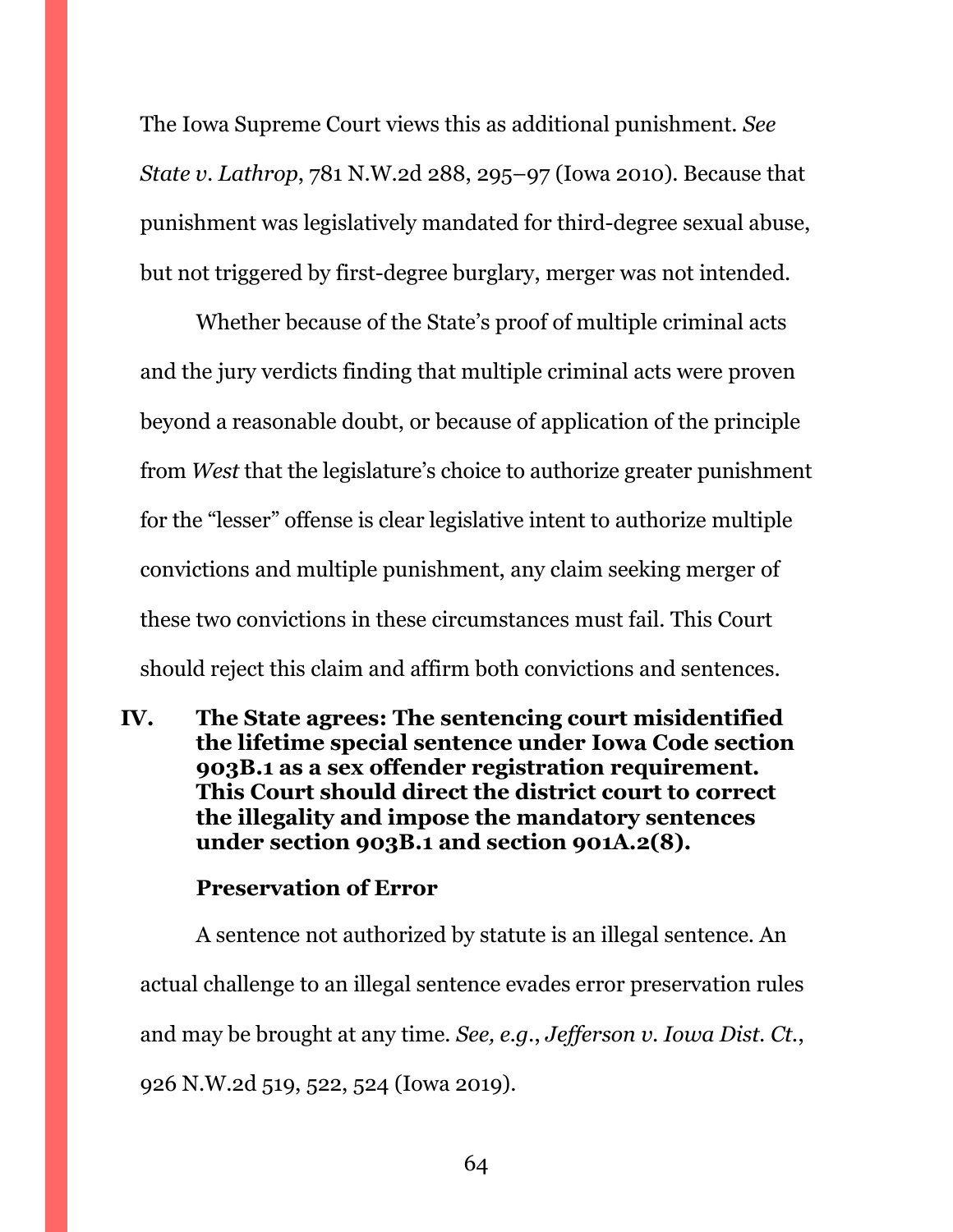#### **Standard of Review**

A claim that a sentence is not authorized by statute is reviewed for correction of errors at law. *See id.* (citing *State v. Coleman*, 907 N.W.2d 124, 134 (Iowa 2018)).

#### **Merits**

Goodson claims "[t]he sentencing court directed Goodson to register as a sex offender for a lifetime duration." *See* Def's Br. at 94. That is correct, because the sentencing court mistakenly described section 903B.1 as a registration requirement, rather than as a lifetime special sentence: "There is also a requirement that you be required to register as a sex offender and that you pay a \$250 civil assessment and under 903B.1 there is a lifetime registration requirement as well." *See* Sent.Tr. 20:14–18. Its written order described the sentence for the sexual abuse conviction, and included "903B.1 lifetime registry on sex abuse registry." *See* Order (10/4/18) at 2; App. 41.

Goodson argues that "[a] sentencing court lacks authority to determine the duration of the defendant's future registration." *See*  Def's Br. at 95 (citing *Barker v. Iowa Dep't of Public Safety*, 922 N.W.2d 581, 586–87 (Iowa 2019)). That is correct. The sentencing court *did* have the power—and the obligation—to impose a sentence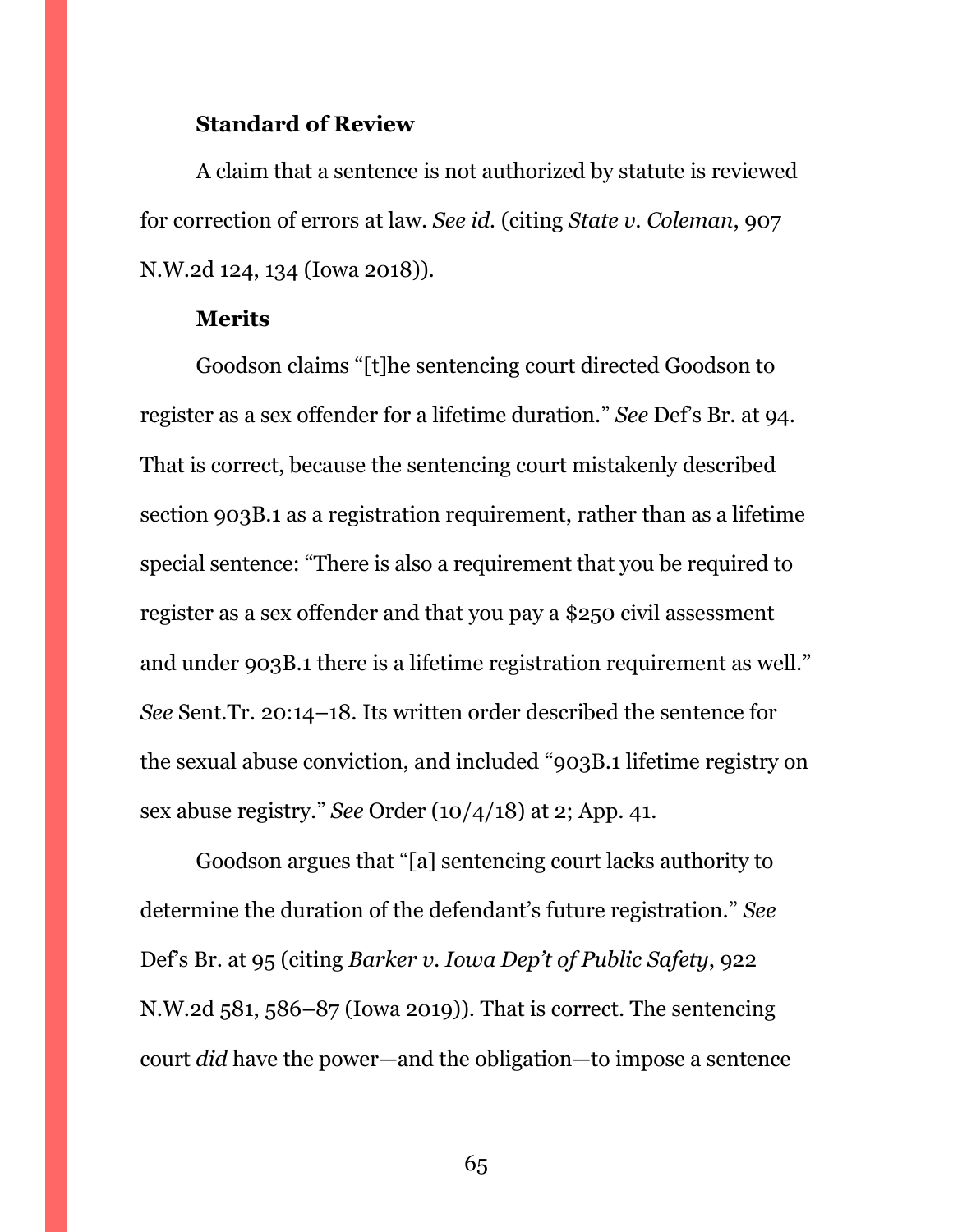as described in section 903B.1: "a special sentence committing the person into the custody of the director of the Iowa department of corrections for the rest of the person's life, with eligibility for parole as provided in chapter 906." *See* Iowa Code § 903B.1.

Goodson is right that this Court should vacate the portion of the sentencing court's order that specifies a registration duration. And in addition, this Court should direct the district court, on remand, to correct the remaining illegality by imposing a lifetime special sentence as required by section 903B.1. Additionally, the court was required to impose an additional two-year term of parole or work release under section 901A.2(8). *See* Iowa Code § 901A.2(8).<sup>1</sup> This court should direct the district court to correct both of those illegalities on remand. "[A]n illegal sentence is a nullity subject to correction, even though correction may result in an increase in the sentence on remand." *See* 

 $\overline{a}$ 

The district court entered an order correcting that omission, which was problematic because Goodson was not present for the pronouncement of a more onerous sentence and because Goodson had already initiated this appeal that included sentencing challenges, divesting the district court of jurisdiction over the sentence. *See*  Order (3/29/19). Goodson filed an appeal from that order, and the State has moved to reverse on those grounds—although the court was correct that section 901A.2(8) applies and that Goodson's sentence should be corrected, it needed to wait until this appeal concluded and it needed Goodson to be personally present at pronouncement.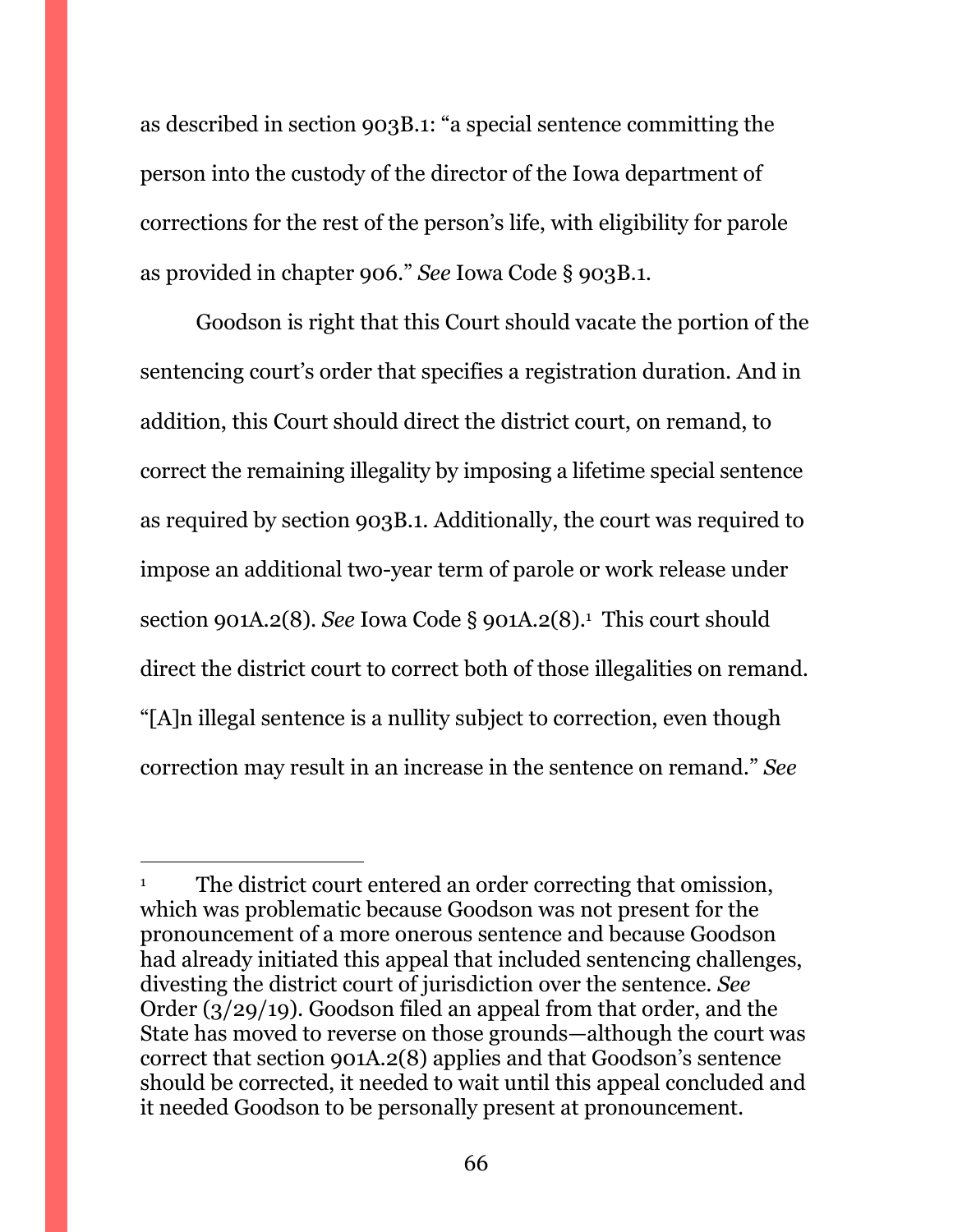*State v. Draper*, 457 N.W.2d 600, 606 (Iowa 1990); *accord State v. Dempsey*, No. 08–1611, 2009 WL 2170229, at \*3 (Iowa Ct. App. July 22, 2009). Goodson should be personally present when the corrected sentence is pronounced, because correction makes it more onerous. *See, e.g.*, *State v. Yates*, No. 12–2273, 2014 WL 2600212, at 2–3 (Iowa Ct. App. June 11, 2014) (identifying illegality in omission of mandatory two-year term of parole or work release, and remanding "for a hearing on the addition of the applicable section 901 A.2(8) provision to Yates's sentence, with directions to grant Yates's request to be present at that hearing").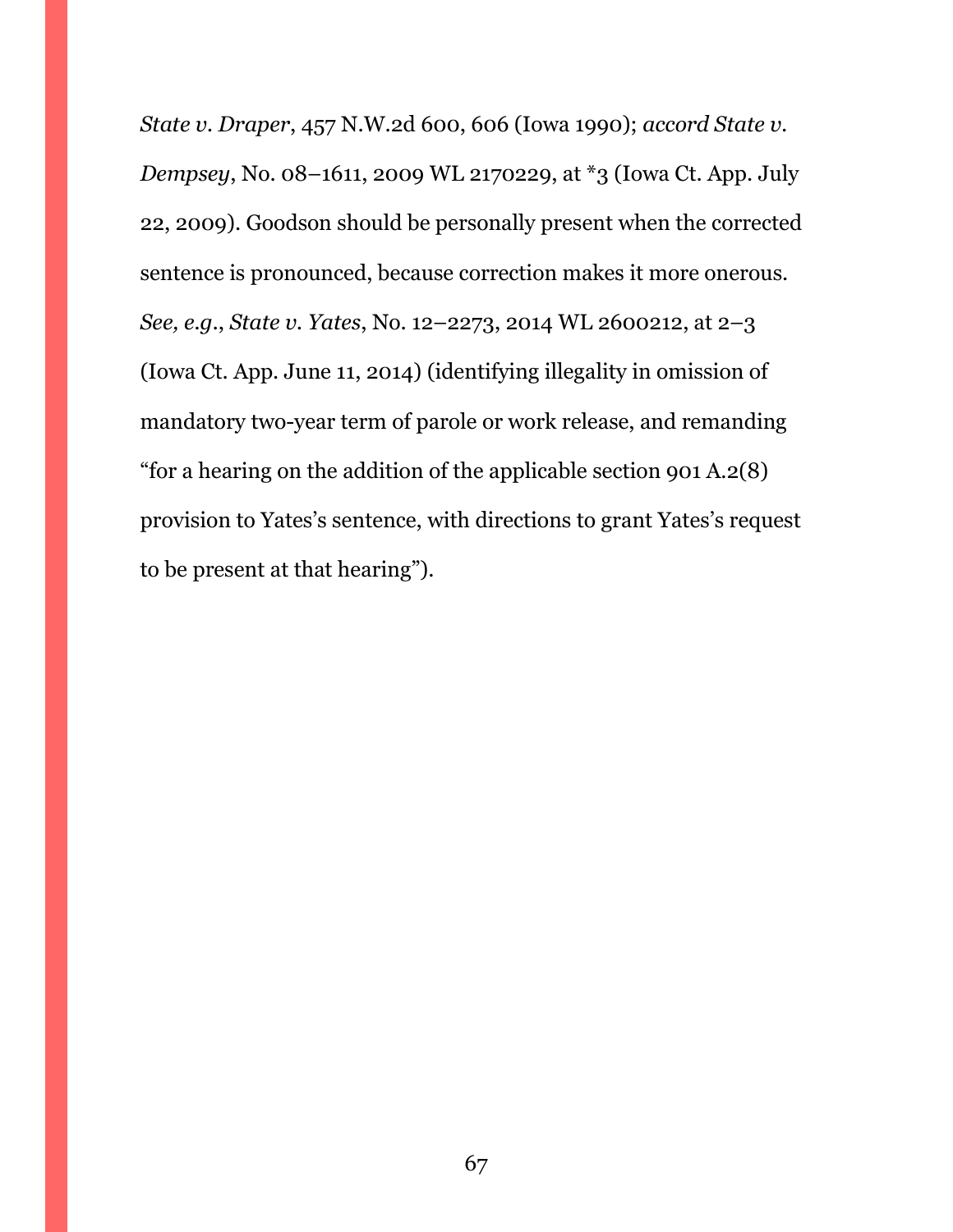#### **CONCLUSION**

<span id="page-67-0"></span>The State respectfully requests that this Court affirm Goodson's convictions, vacate the illegal portion of Goodson's sentence that specifies a duration for sex offender registration, and remand with directions to correct the identified illegalities in Goodson's sentence.

## **REQUEST FOR NONORAL SUBMISSION**

<span id="page-67-1"></span>This case should be set for nonoral submission. In the event argument is scheduled, the State asks to be heard.

Respectfully submitted,

THOMAS J. MILLER Attorney General of Iowa

 $\overline{\mathcal{L}}$ 

**LOUIS S. SLOVEN** Assistant Attorney General Hoover State Office Bldg., 2nd Fl. Des Moines, Iowa 50319 (515) 281-5976 [louie.sloven@ag.iowa.gov](mailto:louie.sloven@ag.iowa.gov)